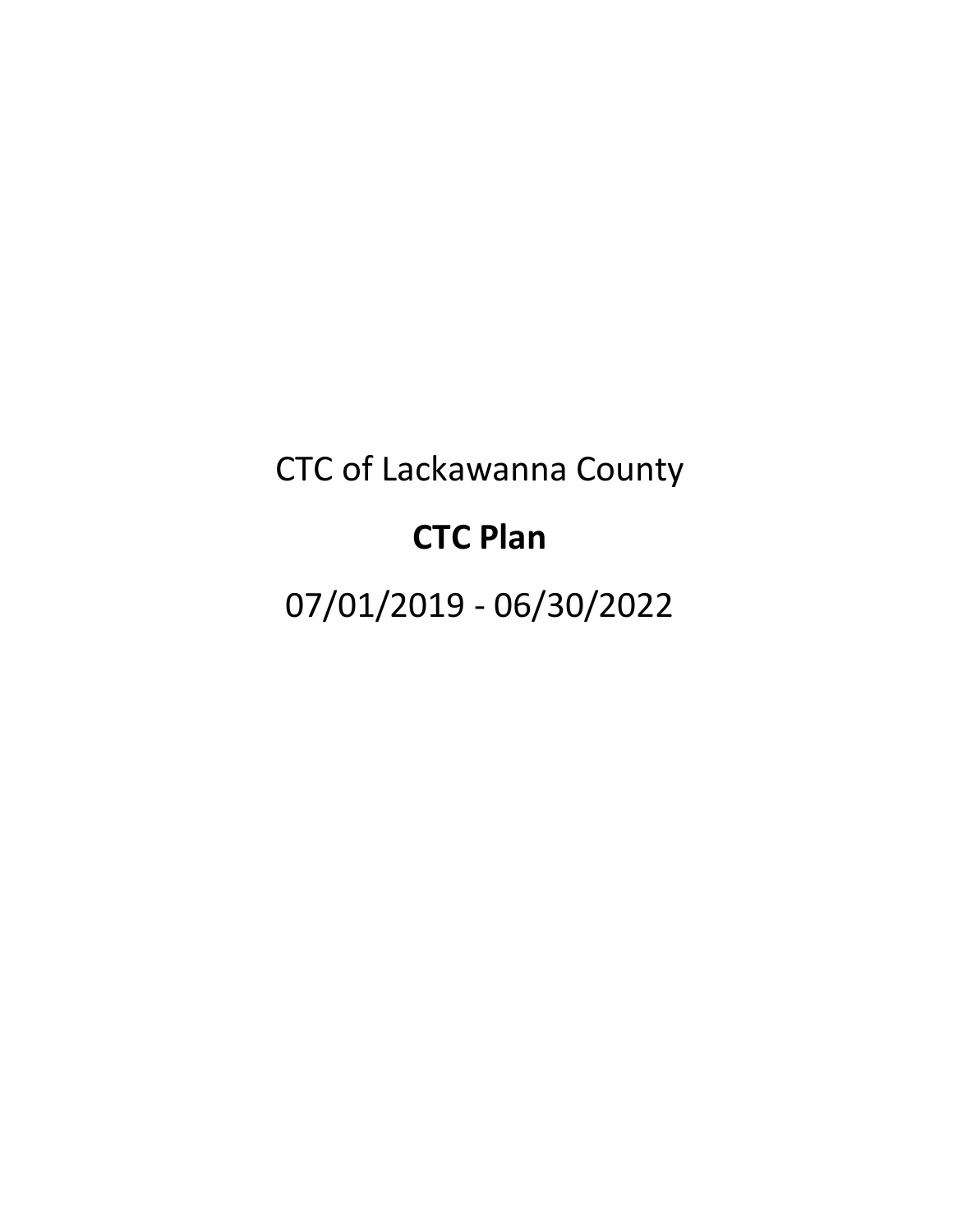# CTC Profile

# **Demographics**

3201 Rockwell Avenue Scranton, PA 18508 (570)346-8471

AYP Status: Not Provided Administrative Director: Thomas Baileys

# **Planning Process**

A comprehensive planning committee was identified in February, 2018 in accordance with the guidelines established by the Pennsylvania Department of Education. This committee began to meet in May, 2018. The goal of the committee was to use the comprehensive planning process to support ongoing efforts to improve academic and technical achievement.

The team met and worked collaboratively to develop goals and action items.

# **Mission Statement**

It is the mission of the Career Technology Center of Lackawanna County (CTCLC) to provide secondary students who have a specific career objective and have expressed a desire for career and technical education, with the skills and knowledge needed for postsecondary education and employment commensurate with the ever-evolving requirements of business and industry. Further, as a Continuing Education resource, we at CTCLC shall maintain, develop, augment, and pioneer programs to benefit the adult, post-secondary students who can profit from life-long learning.

# **Vision Statement**

Students who choose to attend Career Technology Center of Lackawanna County (CTCLC)will be supported to succeed in their chosen career pathway, maintaining CTCLC as a respected and valued community resource.

# **Shared Values**

The administration, faculty, staff, and community at the Career Technology Center of Lackawanna County believe that:

Student Focused Beliefs: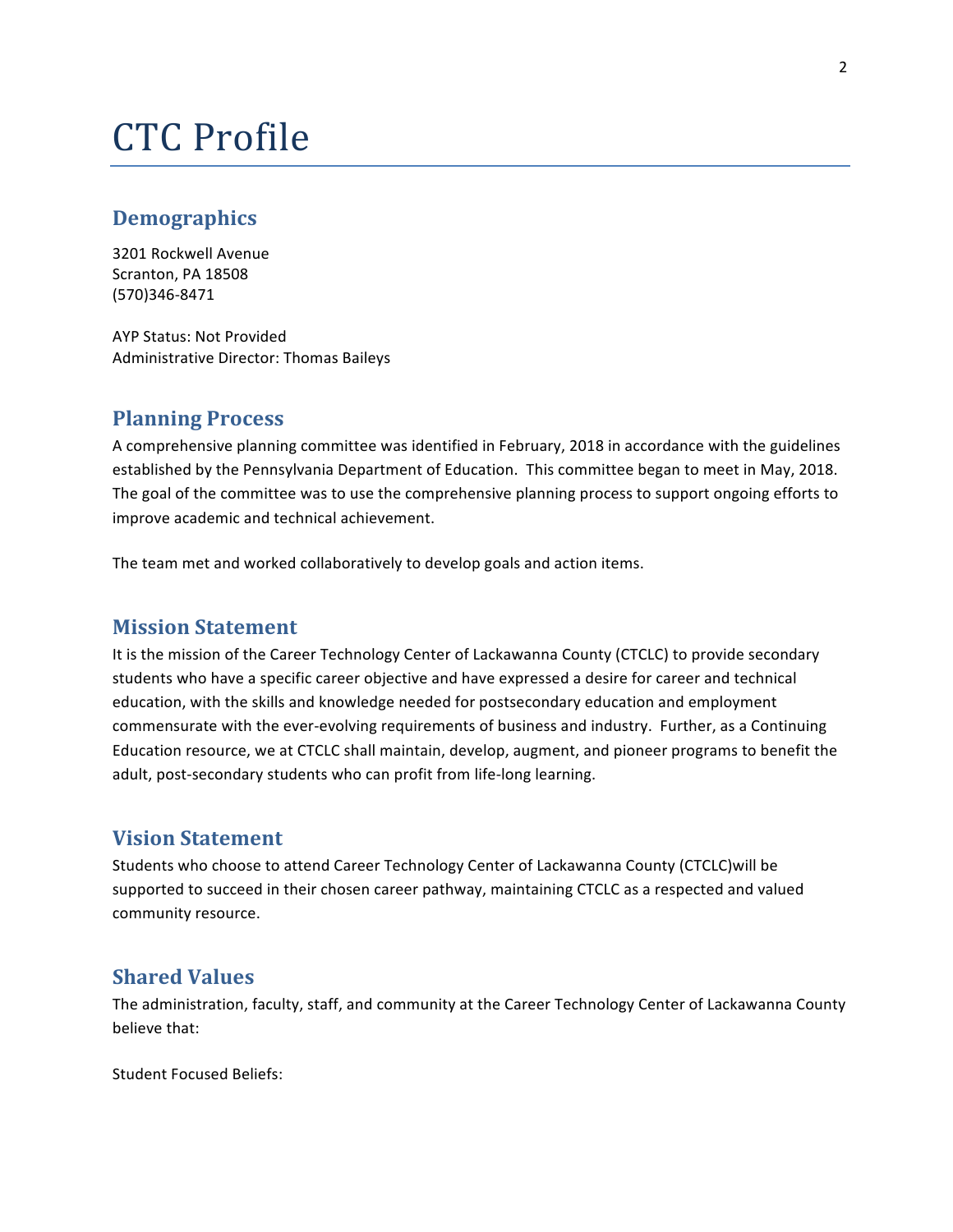1. All students have the right to a safe and supportive learning environment.

2. Learning is an interactive life-long process.

3. Today's technology and work environment requires an educational background that prepares students to make decisions and solve problems as well as to perform complex job skills.

4. The appreciation and acceptance of diversity is essential in a global society and economy.

5. All people are valuable and can contribute to our school community.

6. All individuals must have the opportunity to develop employability skills that will help them adapt to a changing environment.

School Focused Beliefs:

7. Career and Technical Education requires state of the art equipment and highly qualified and motivated teachers.

8. Parent and community involvement enhance education.

9. All students and their families are responsible partners with the CTCLC faculty in the education of our students

10. Schools should guide all students toward respect for themselves, other people, and the United States of America.

11. Career and Technical Education is an integral part of the state system of economic and workforce development.

Policy Focused Beliefs:

12. Career and Technical Education is an integral part of Pennsylvania's public education system, which serves secondary students as well as adults.

13. Career and Technical Education must serve the needs of business and industry by delivering programs that meet national skill standards and offer recognized credentials.

14. All citizens have the right to quality, affordable, and accessible career and technical education.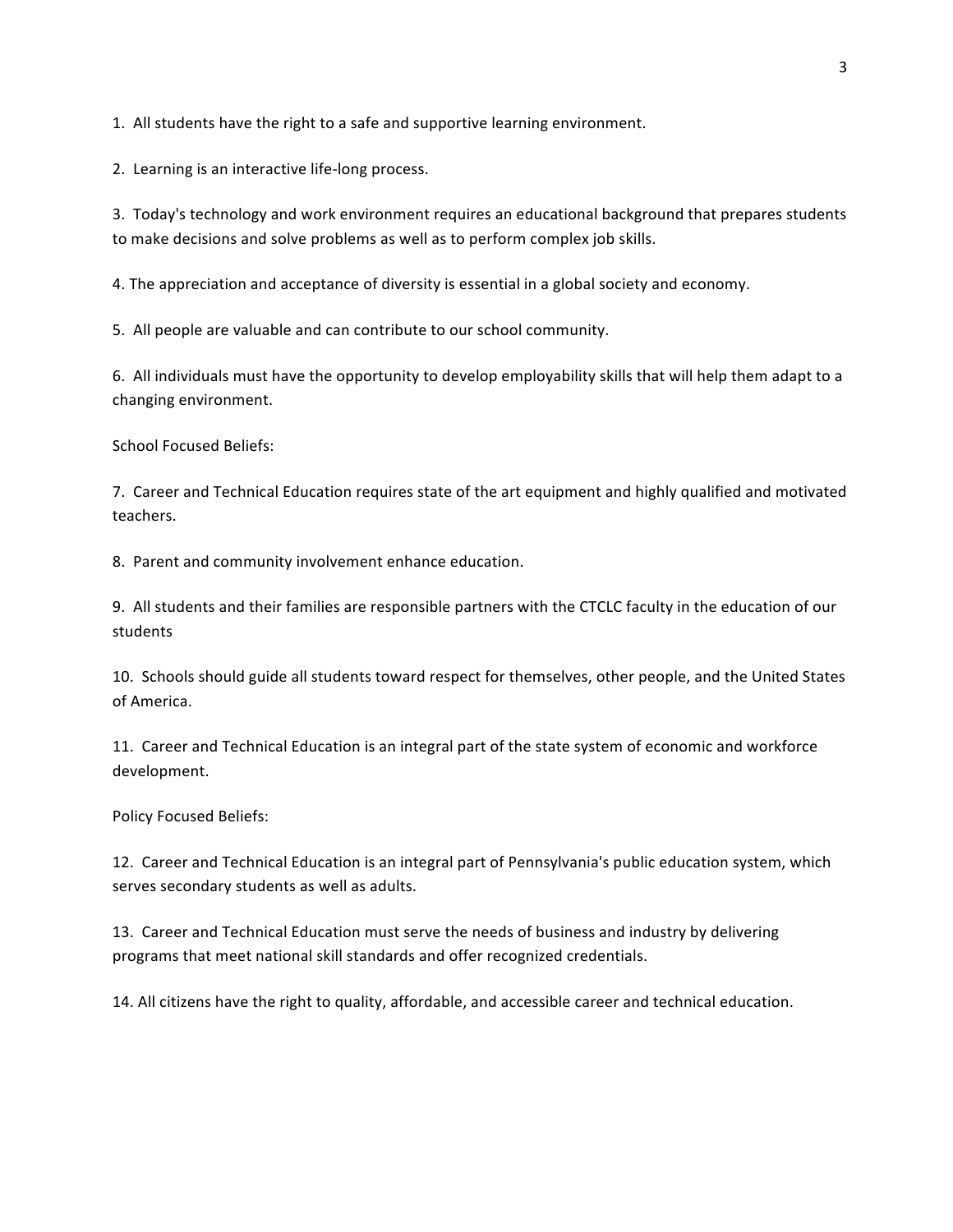# **Educational Community**

The Career Technology Center of Lackawanna County (CTCLC) serves the students from eight member districts as well as tuition students from non-member districts. Currently, 13 high schools are served. Our diverse student population is comprised of students from urban, rural, and suburban settings. The CTCLC offers 17 approved career and technical programs which are three years in length to approximately 675 students.

CTCLC adheres to a "half-day-about" model for programming. Students attend CTCLC for half of the school day and their home school district the other half of the day. Math courses are offered at CTCLC to students from districts requesting that students earn math credit. Students have the opportunity to participate in a formal Cooperative Vocational Education program and have opportunities to work in the field within the individual programs. Co-curricular activities (i.e. Skills USA) are integral components of the curriculum. CTCLC has established relationships with the business community which supports students' efforts in placement, sponsoring field trips, providing guest speakers, and professionald development and in supporting co-curricular and extra-curricular activities.

All planned courses are subject to on-going review and are revised or developed to incorporate academic goals. CTCLC programs are approved by the Bureau of Career and Technical Education, Pennsylvania Department of Education. CTCLC's Continuing Education Program is accredited by the Pennsylvania State Board of Vocational Education. CTCLC has articulation and dual enrollment agreements with Luzerne County Community College, King's College, Keystone College, Lackawanna College and Johnson College.

CTCLC works closely with participating districts to assure that the needs of all students are addressed. The CTCLC team meets regularly withcounselors, transition coordinators, and administrators of the participating high schools and the Northeast Intermediate Unit #19. Instructional aides are available to provide assistance to students and math teachers designate class periods for tutoring and providing remedial assistance.

Each approved program has an Occupational Advisory Committee (OAC) that supports our efforts in aligning our programs with industry standards. Each OAC is comprised of a minimum of five industry experts who meet a minimum of two times per year. The purpose of the OAC is to strengthen our program by providing industry experts with the opportunity to make recommendations for program improvements to ensure that the students of CTCLC have access to relevant curriculum, content, resources, tools, equipment, and technology. The OAC provide guidance and support regarding national testing and industry certifications. In addition, they support CTCLC through cooperative and clinical job placements.

The OACs that serve the CTCLC have proven to be an invaluable resource by providing our teachers with access to the most current information from their industry.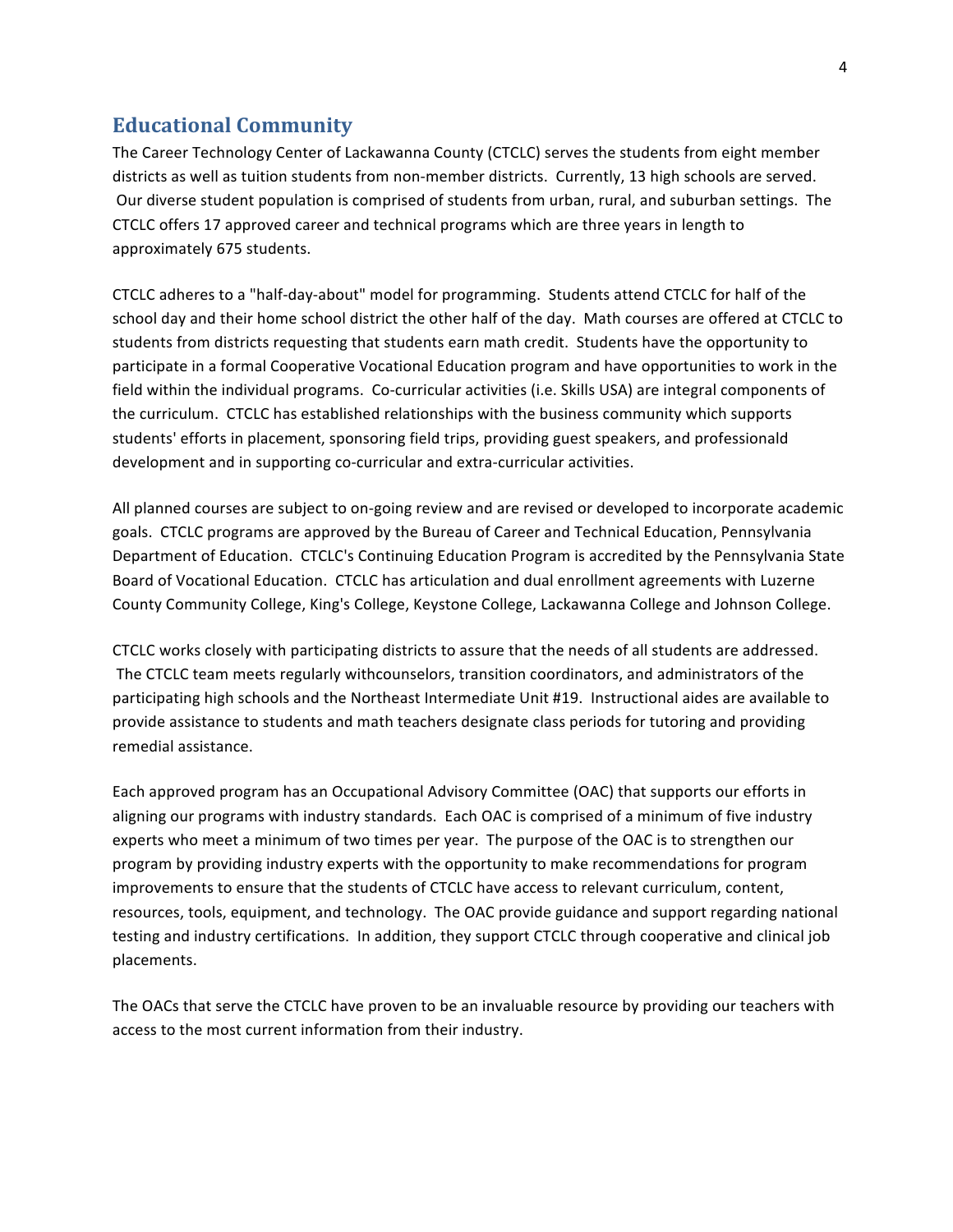# **Planning Committee**

| <b>Thomas Baileys</b><br>Administrator: Professional Education<br>Laura Kanavy<br><b>Administrator: Professional Education</b><br>George Pelepko-Filak<br><b>Administrator: Professional Education</b><br>William Burke<br><b>Board Member</b><br>Joseph Mondak<br><b>Board Member</b><br>Chris Mendicino<br><b>Building Principal: Professional Education</b><br><b>Rick Masters</b><br><b>Business Representative : Professional Education</b><br>Andy Skrip<br><b>Business Representative : Professional Education</b><br>Virginia Turano<br><b>Business Representative : Professional Education</b><br>Jessica Aquilina<br>Community Representative: Professional<br>Education<br>Chet Merli<br>Community Representative : Professional<br>Education | Name | Role |
|----------------------------------------------------------------------------------------------------------------------------------------------------------------------------------------------------------------------------------------------------------------------------------------------------------------------------------------------------------------------------------------------------------------------------------------------------------------------------------------------------------------------------------------------------------------------------------------------------------------------------------------------------------------------------------------------------------------------------------------------------------|------|------|
|                                                                                                                                                                                                                                                                                                                                                                                                                                                                                                                                                                                                                                                                                                                                                          |      |      |
|                                                                                                                                                                                                                                                                                                                                                                                                                                                                                                                                                                                                                                                                                                                                                          |      |      |
|                                                                                                                                                                                                                                                                                                                                                                                                                                                                                                                                                                                                                                                                                                                                                          |      |      |
|                                                                                                                                                                                                                                                                                                                                                                                                                                                                                                                                                                                                                                                                                                                                                          |      |      |
|                                                                                                                                                                                                                                                                                                                                                                                                                                                                                                                                                                                                                                                                                                                                                          |      |      |
|                                                                                                                                                                                                                                                                                                                                                                                                                                                                                                                                                                                                                                                                                                                                                          |      |      |
|                                                                                                                                                                                                                                                                                                                                                                                                                                                                                                                                                                                                                                                                                                                                                          |      |      |
|                                                                                                                                                                                                                                                                                                                                                                                                                                                                                                                                                                                                                                                                                                                                                          |      |      |
|                                                                                                                                                                                                                                                                                                                                                                                                                                                                                                                                                                                                                                                                                                                                                          |      |      |
|                                                                                                                                                                                                                                                                                                                                                                                                                                                                                                                                                                                                                                                                                                                                                          |      |      |
|                                                                                                                                                                                                                                                                                                                                                                                                                                                                                                                                                                                                                                                                                                                                                          |      |      |
|                                                                                                                                                                                                                                                                                                                                                                                                                                                                                                                                                                                                                                                                                                                                                          |      |      |
|                                                                                                                                                                                                                                                                                                                                                                                                                                                                                                                                                                                                                                                                                                                                                          |      |      |
| Jenine Ikeler<br>Ed Specialist - Other: Professional Education                                                                                                                                                                                                                                                                                                                                                                                                                                                                                                                                                                                                                                                                                           |      |      |
| Ann Jordan<br>Ed Specialist - School Counselor : Professional                                                                                                                                                                                                                                                                                                                                                                                                                                                                                                                                                                                                                                                                                            |      |      |
| Education                                                                                                                                                                                                                                                                                                                                                                                                                                                                                                                                                                                                                                                                                                                                                |      |      |
| Not Applicable<br>Elementary School Teacher - Regular Education :                                                                                                                                                                                                                                                                                                                                                                                                                                                                                                                                                                                                                                                                                        |      |      |
| <b>Professional Education</b>                                                                                                                                                                                                                                                                                                                                                                                                                                                                                                                                                                                                                                                                                                                            |      |      |
| Not Applicable<br>Elementary School Teacher - Regular Education :                                                                                                                                                                                                                                                                                                                                                                                                                                                                                                                                                                                                                                                                                        |      |      |
| <b>Professional Education</b>                                                                                                                                                                                                                                                                                                                                                                                                                                                                                                                                                                                                                                                                                                                            |      |      |
| Steve Anania<br>High School Teacher - Regular Education :                                                                                                                                                                                                                                                                                                                                                                                                                                                                                                                                                                                                                                                                                                |      |      |
| <b>Professional Education</b>                                                                                                                                                                                                                                                                                                                                                                                                                                                                                                                                                                                                                                                                                                                            |      |      |
| Thomas Czachor<br>High School Teacher - Regular Education :                                                                                                                                                                                                                                                                                                                                                                                                                                                                                                                                                                                                                                                                                              |      |      |
| <b>Professional Education</b>                                                                                                                                                                                                                                                                                                                                                                                                                                                                                                                                                                                                                                                                                                                            |      |      |
| Kyle Linko<br>High School Teacher - Regular Education                                                                                                                                                                                                                                                                                                                                                                                                                                                                                                                                                                                                                                                                                                    |      |      |
| Patrick McLane<br>High School Teacher - Regular Education :                                                                                                                                                                                                                                                                                                                                                                                                                                                                                                                                                                                                                                                                                              |      |      |
| <b>Professional Education</b>                                                                                                                                                                                                                                                                                                                                                                                                                                                                                                                                                                                                                                                                                                                            |      |      |
| Christine Menichini<br>High School Teacher - Regular Education :<br><b>Professional Education</b>                                                                                                                                                                                                                                                                                                                                                                                                                                                                                                                                                                                                                                                        |      |      |
| Jason Sheridan                                                                                                                                                                                                                                                                                                                                                                                                                                                                                                                                                                                                                                                                                                                                           |      |      |
| High School Teacher - Regular Education :<br><b>Professional Education</b>                                                                                                                                                                                                                                                                                                                                                                                                                                                                                                                                                                                                                                                                               |      |      |
| Not Applicable                                                                                                                                                                                                                                                                                                                                                                                                                                                                                                                                                                                                                                                                                                                                           |      |      |
| Middle School Teacher - Regular Education :<br><b>Professional Education</b>                                                                                                                                                                                                                                                                                                                                                                                                                                                                                                                                                                                                                                                                             |      |      |
| Not Applicable<br>Middle School Teacher - Regular Education :                                                                                                                                                                                                                                                                                                                                                                                                                                                                                                                                                                                                                                                                                            |      |      |
| <b>Professional Education</b>                                                                                                                                                                                                                                                                                                                                                                                                                                                                                                                                                                                                                                                                                                                            |      |      |
| Scott Bidwell<br><b>Parent: Professional Education</b>                                                                                                                                                                                                                                                                                                                                                                                                                                                                                                                                                                                                                                                                                                   |      |      |
| Amy Guman<br><b>Parent: Professional Education</b>                                                                                                                                                                                                                                                                                                                                                                                                                                                                                                                                                                                                                                                                                                       |      |      |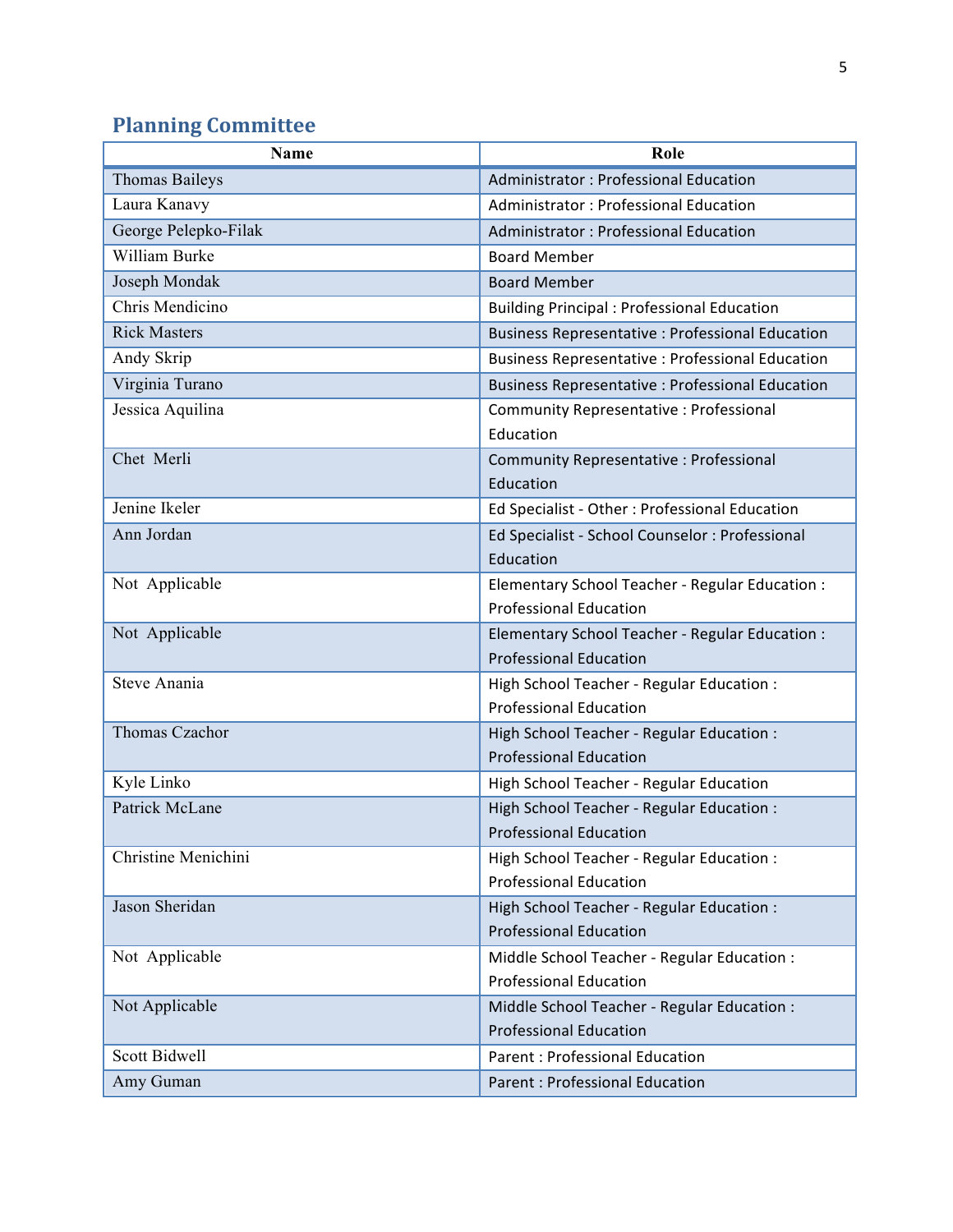| Hannah Bronson     | Student                                  |
|--------------------|------------------------------------------|
| Shelby Scarborough | Student                                  |
| Karla Carlucci     | Student Curriculum Director/Specialist : |
|                    | <b>Professional Education</b>            |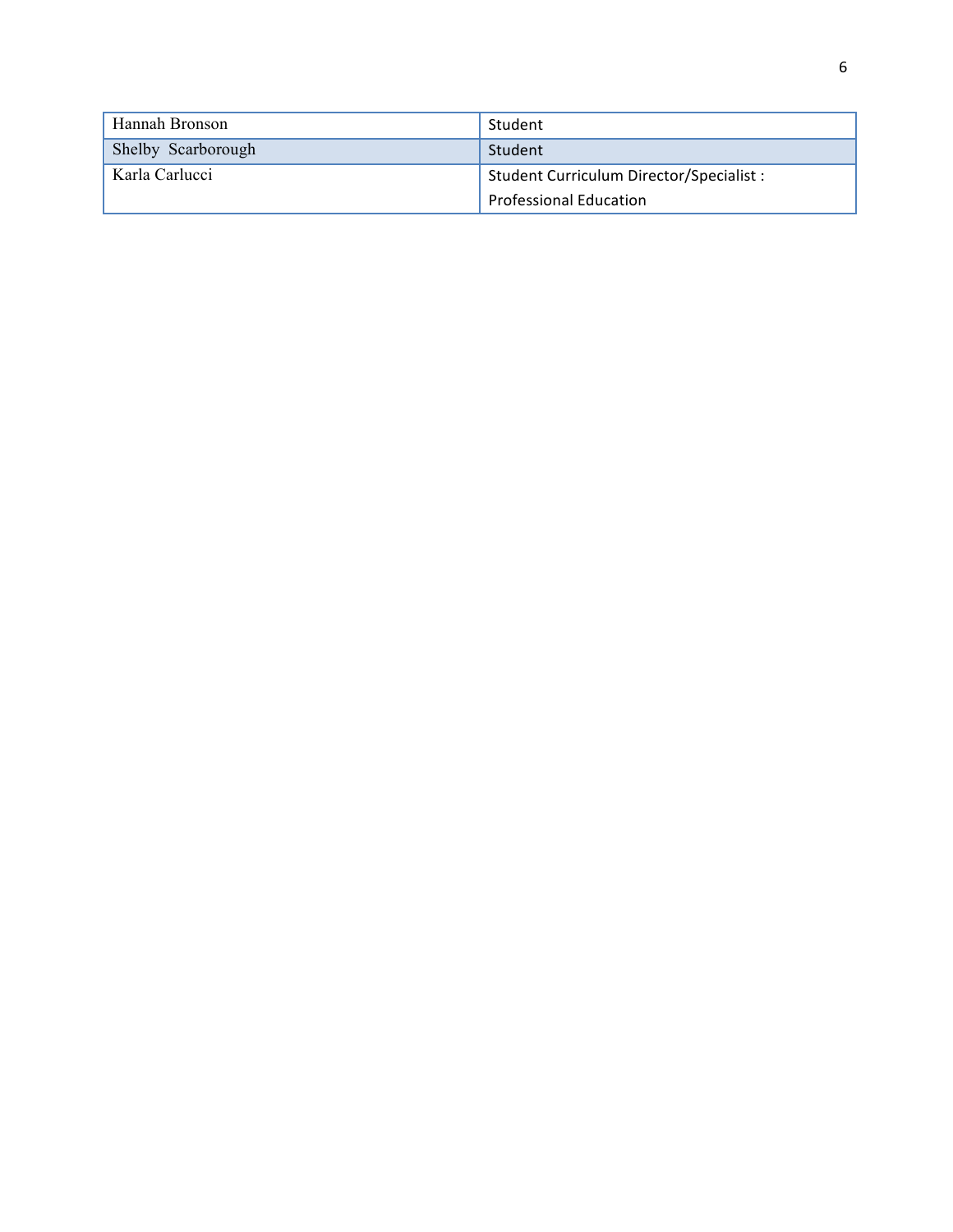# **Core Foundations**

# **Standards**

# *Mapping and Alignment*

| <b>Standards</b>                                                                         | <b>Mapping</b> | Alignment      |
|------------------------------------------------------------------------------------------|----------------|----------------|
| Arts and Humanities                                                                      | Non Applicable | Non Applicable |
| <b>Career Education and Work</b>                                                         | Accomplished   | Accomplished   |
| Civics and Government                                                                    | Non Applicable | Non Applicable |
| PA Core Standards: English Language Arts                                                 | Non Applicable | Non Applicable |
| PA Core Standards: Literacy in History/Social Studies,<br>Science and Technical Subjects | Non Applicable | Non Applicable |
| PA Core Standards: Mathematics                                                           | Accomplished   | Accomplished   |
| Economics                                                                                | Non Applicable | Non Applicable |
| <b>Environment and Ecology</b>                                                           | Non Applicable | Non Applicable |
| <b>Family and Consumer Sciences</b>                                                      | Non Applicable | Non Applicable |
| Geography                                                                                | Non Applicable | Non Applicable |
| Health, Safety and Physical Education                                                    | Non Applicable | Non Applicable |
| History                                                                                  | Non Applicable | Non Applicable |
| Science and Technology and Engineering Education                                         | Non Applicable | Non Applicable |

Explanation for standard areas checked "Needs Improvement" or "Non Existent":

The Career Technology Center of Lackawanna County is a part-time career technology center. With the exception of mathematics for select students, academic content area instruction is delivered in the students' home district. The Career and Work Standards have been adopted and are aligned with all CTE programs at CTCLC.

## *Adaptations*

*Checked answers*

• Career Education and Work

- Arts and Humanities
- Civics and Government
- PA Core Standards: English Language Arts
- PA Core Standards: Literacy in History/Social Studies, Science and Technical Subjects
- PA Core Standards: Mathematics
- Economics
- Environment and Ecology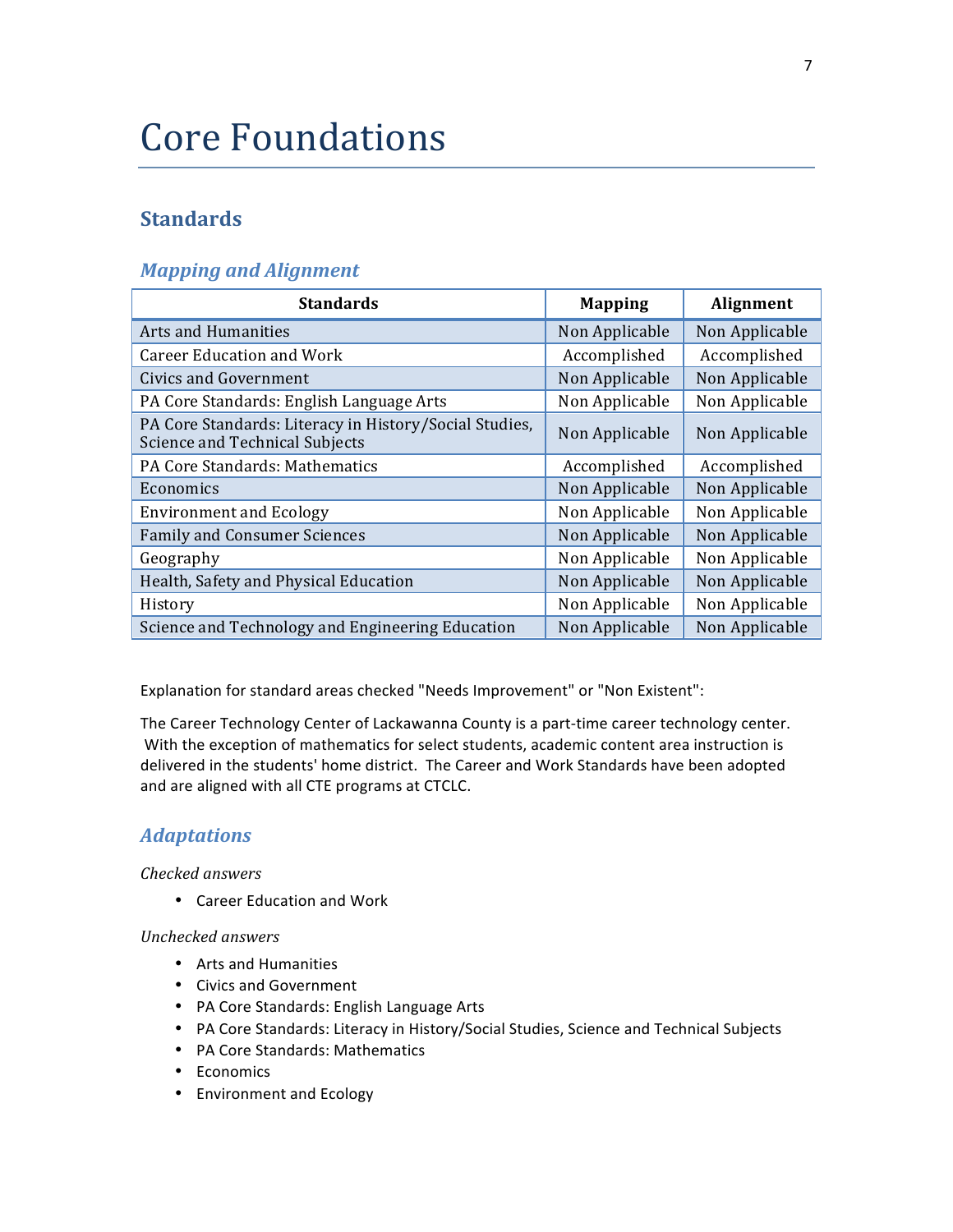- Family and Consumer Sciences
- Geography
- Health, Safety and Physical Education
- History
- Science and Technology and Engineering Education

Explanation for any standards checked:

CTC has expanded and improved alignment of instruction to the career education and work standards as evidenced by the results of the Approved Program Evaluation.

# **Curriculum**

## *Planned Instruction*

| <b>Curriculum Characteristics</b>                                                                                                                         | <b>Status</b> |
|-----------------------------------------------------------------------------------------------------------------------------------------------------------|---------------|
| Objectives of planned courses, instructional units or interdisciplinary<br>studies to be achieved by all students are identified for each subject area.   | Developing    |
| Content, including materials and activities and estimated instructional<br>time to be devoted to achieving the academic standards are identified.         | Developing    |
| The relationship between the objectives of a planned course,<br>instructional unit or interdisciplinary studies and academic standards<br>are identified. | Developing    |
| Procedures for measurement of mastery of the objectives of a planned<br>course, instructional unit or interdisciplinary studies are identified.           | Developing    |

Processes used to ensure Accomplishment:

The teachers at CTCLC have been working to align their level one, two, and three instructional program with the Pennsylvania Department of Education's Program of Study. This process is renewed every three years when the POS task lists are revised for various programs. Teachers have continued the process of developing learning guides for their level two and three students. Upon completion of the learning guides for each level, the teachers will have a comprehensive planned course which defines the objectives of the level of instruction, the content, resources, materials, instructional activities, and estimated instructional time, subject to Approved Program revisions by PDE.

Teachers have developed a scope and sequence of POS tasks for each level and will continue to refine the procedures for measurement of mastery of the objectives for each level. Each student will receive a program specific task grid when beginning their CTC program of study. This task grid will be used to guide instruction and to provide feedback for student performance and progress toward mastery throughout the program. Measurement of mastery of the objectives of a planned course will be accomplished by embedding formative and summative assessments and performance task rubrics which are aligned to the POS tasks for each course.

Explanation for any standards areas checked "Needs Improvement" or "Non Existent". How the LEA plans to address their incorporation: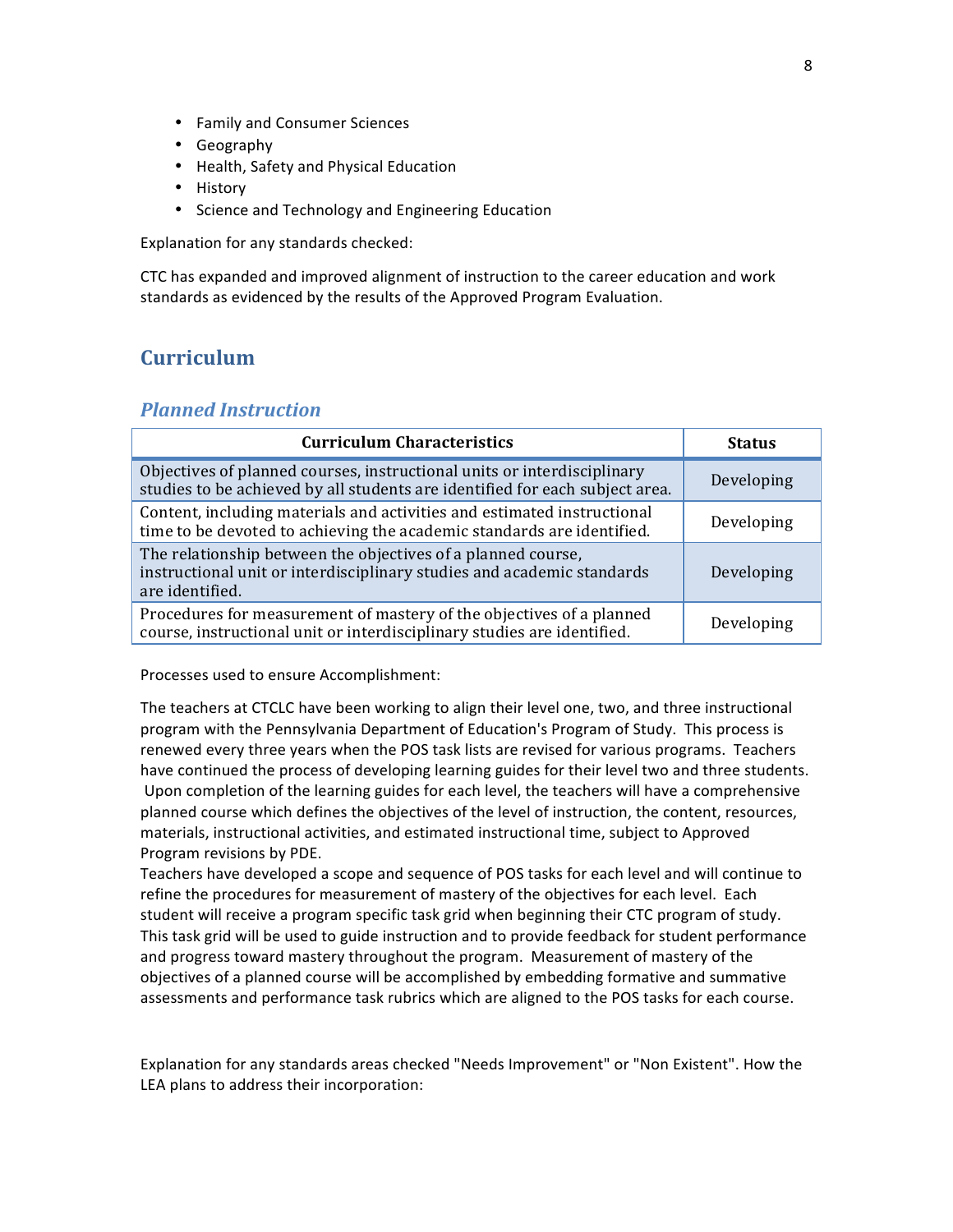## *Modification and Accommodations*

Explain how planned instruction contains modifications and accommodations that allow all students at all mental and physical ability levels to access and master a rigorous standards aligned curriculum.

Planned instruction includes Specially Designed Instruction for students with Individualized Education Programs. IEP teams discuss POS Task List completion and adaptations/modifications needed to support student success. The vast majority of students take the end-of-course NOCTI exams; regardless of their IEP status.

# **Instruction**

## *Instructional Strategies*

#### *Checked Answers*

- Formal classroom observations focused on instruction
- Walkthroughs targeted on instruction
- Annual Instructional evaluations

#### *Unchecked Answers*

- Peer evaluation/coaching
- Instructional Coaching

#### *Unchecked Answers*

- Administrators
- Career Cluster Chairs
- Instructional Coaches
- Not Reviewed

Provide brief explanation of LEA's process for incorporating selected strategies.

The Danielson Framework for Teaching is used as the foundation for clinical observations. At this time, all teachers participate in the clinical model. In addition, the building principal executes targeted walk-throughs. The CSIP team plans to develop and integrate a differentiated supervision model. The focus of formal observations and targeted walk-throughs will be: student engagement, integration of literacy, numeracy, and writing, and use of differentiated instructional strategies to support the needs of our diverse student population.

Provide brief explanation for strategies not selected and how the LEA plans to address their incorporation.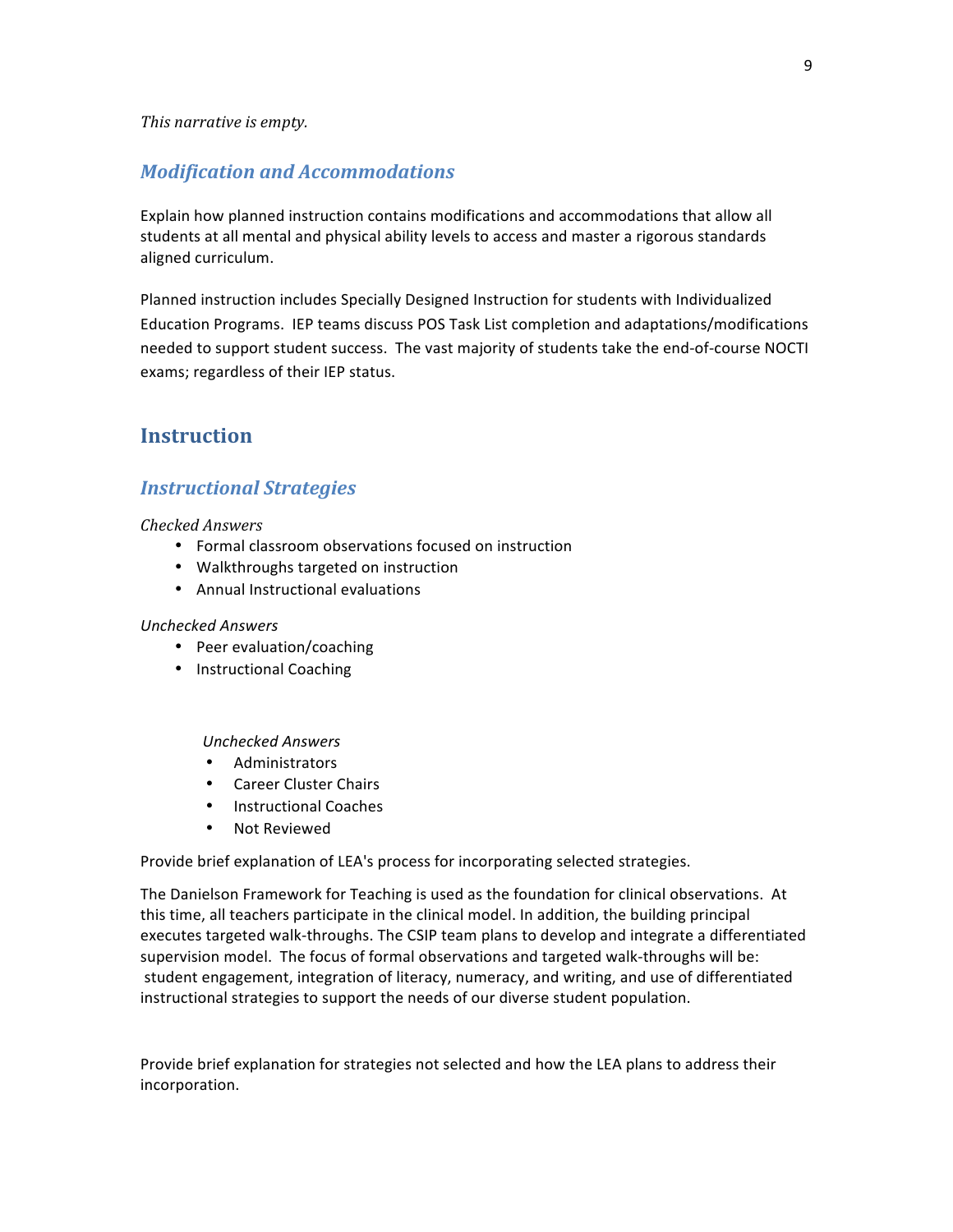The teachers at the CTCLC are in the process of developing learning guides for each level of instruction. The learning guides replace traditional lesson plans. Learning guides are used to organize instructional content and materials. Each learning guide provides an outline of the learning objective, the aligned program of study tasks, the purpose, knowledge, skills, instructional activities, learning activities, safety considerations, and alignment to the PA Core ELA, math, and writing standards.

Peer coaching will be integrated into our differentiated supervision model. In addition, the CTCLC has a Supervisor of Career and Technical Education who provides instructional coaching.

# *Responsiveness to Student Needs*

| <b>Instructional Practices</b>                                                                                                                                       | <b>Status</b>                                              |
|----------------------------------------------------------------------------------------------------------------------------------------------------------------------|------------------------------------------------------------|
| Structured grouping practices are used to meet student needs.                                                                                                        | Implemented in<br>50% or more of<br>district<br>classrooms |
| Flexible instructional time or other schedule-related practices are used<br>to meet student needs.                                                                   | Implemented in<br>50% or more of<br>district<br>classrooms |
| Differentiated instruction is used to meet student needs.                                                                                                            | Implemented in<br>50% or more of<br>district<br>classrooms |
| A variety of practices that may include structured grouping, flexible<br>scheduling and differentiated instruction are used to meet the needs of<br>gifted students. | Implemented in<br>50% or more of<br>district<br>classrooms |

If necessary, provide further explanation. (Required explanation if column selected was

This narrative is empty.

## *Recruitment*

#### **(Comprehensive CTC only)**

Describe the process you implement to recruit and assign the most effective and highly qualified teachers in order to meet the learning needs of students who are below proficiency or are at risk of not graduating.

This narrative is empty.

Describe the process the CTC implements to recruit and assign the most effective and qualified teachers based on their industry experience.

*This narrative is empty.*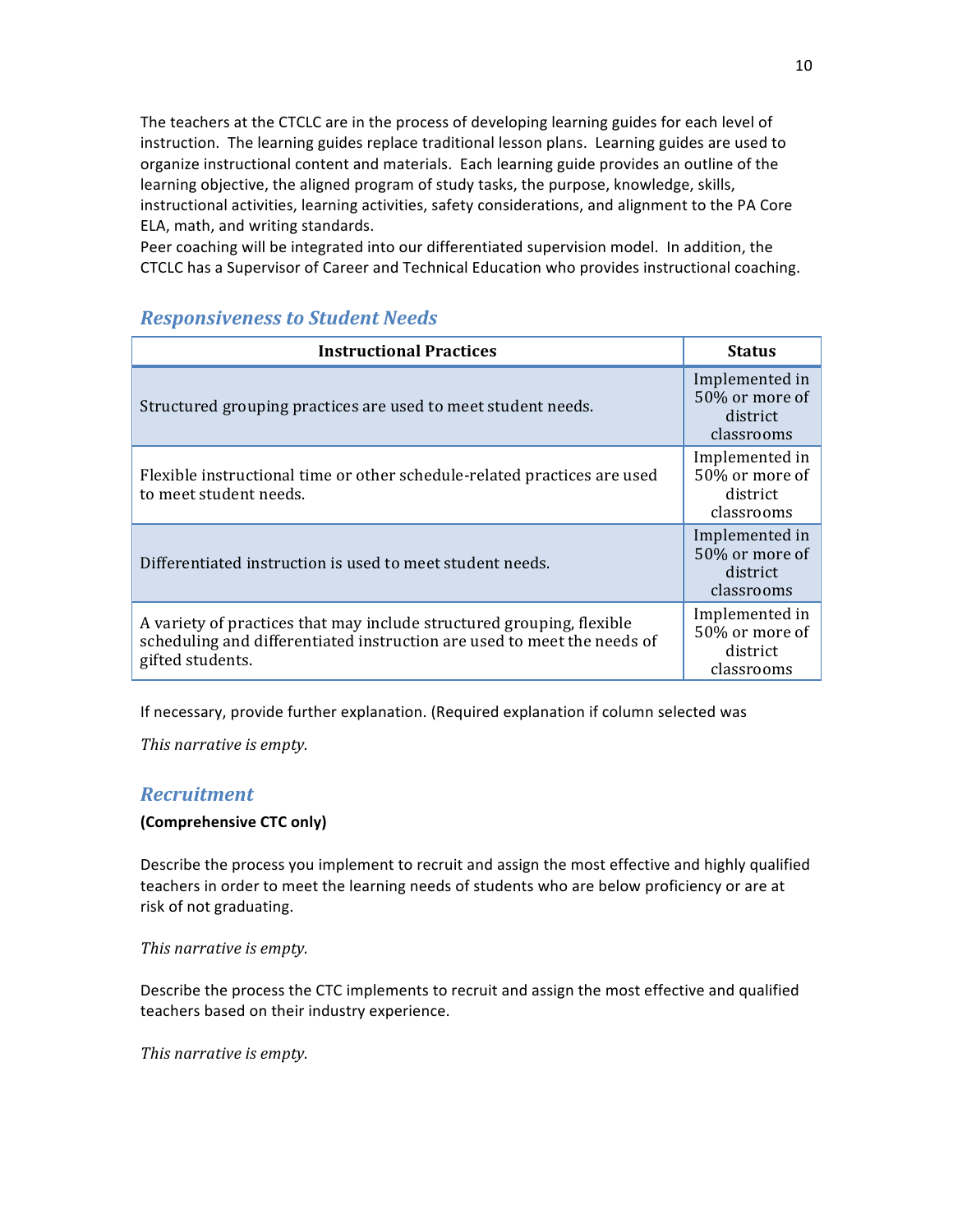# **Assessments**

# *Local Graduation Requirements*

# **(Comprehensive CTC who graduate students only)**

| <b>Course Completion</b>                                                               | SY 19/20 | SY 20/21 | SY 21/22 |
|----------------------------------------------------------------------------------------|----------|----------|----------|
| <b>Total Courses</b>                                                                   |          |          |          |
| English                                                                                |          |          |          |
| Mathematics                                                                            |          |          |          |
| <b>Social Studies</b>                                                                  |          |          |          |
| Science                                                                                |          |          |          |
| Physical Education                                                                     |          |          |          |
| Health                                                                                 |          |          |          |
| Music, Art, Family &<br>Consumer Sciences,<br><b>Career and Technical</b><br>Education |          |          |          |
| Electives                                                                              |          |          |          |
| Minimum % Grade<br>Required for Credit<br>(Numerical Answer)                           |          |          |          |

# *Local Assessments*

# **(Comprehensive CTC who graduate students only)**

| <b>Standards</b>                                                                                   | <b>WA</b> | TD | <b>NAT</b> | DA | <b>PSW</b> | <b>Other</b> |
|----------------------------------------------------------------------------------------------------|-----------|----|------------|----|------------|--------------|
| Arts and Humanities                                                                                |           |    |            |    |            |              |
| Career Education and Work                                                                          |           |    |            |    |            |              |
| Civics and Government                                                                              |           |    |            |    |            |              |
| PA Core Standards: English<br>Language Arts                                                        |           |    |            |    |            |              |
| PA Core Standards: Literacy in<br>History/Social Studies, Science and<br><b>Technical Subjects</b> |           |    |            |    |            |              |
| PA Core Standards: Mathematics                                                                     |           |    |            |    |            |              |
| Economics                                                                                          |           |    |            |    |            |              |
| <b>Environment and Ecology</b>                                                                     |           |    |            |    |            |              |
| <b>Family and Consumer Sciences</b>                                                                |           |    |            |    |            |              |
| Geography                                                                                          |           |    |            |    |            |              |
| Health, Safety and Physical<br>Education                                                           |           |    |            |    |            |              |
| History                                                                                            |           |    |            |    |            |              |
| Science and Technology and<br><b>Engineering Education</b>                                         |           |    |            |    |            |              |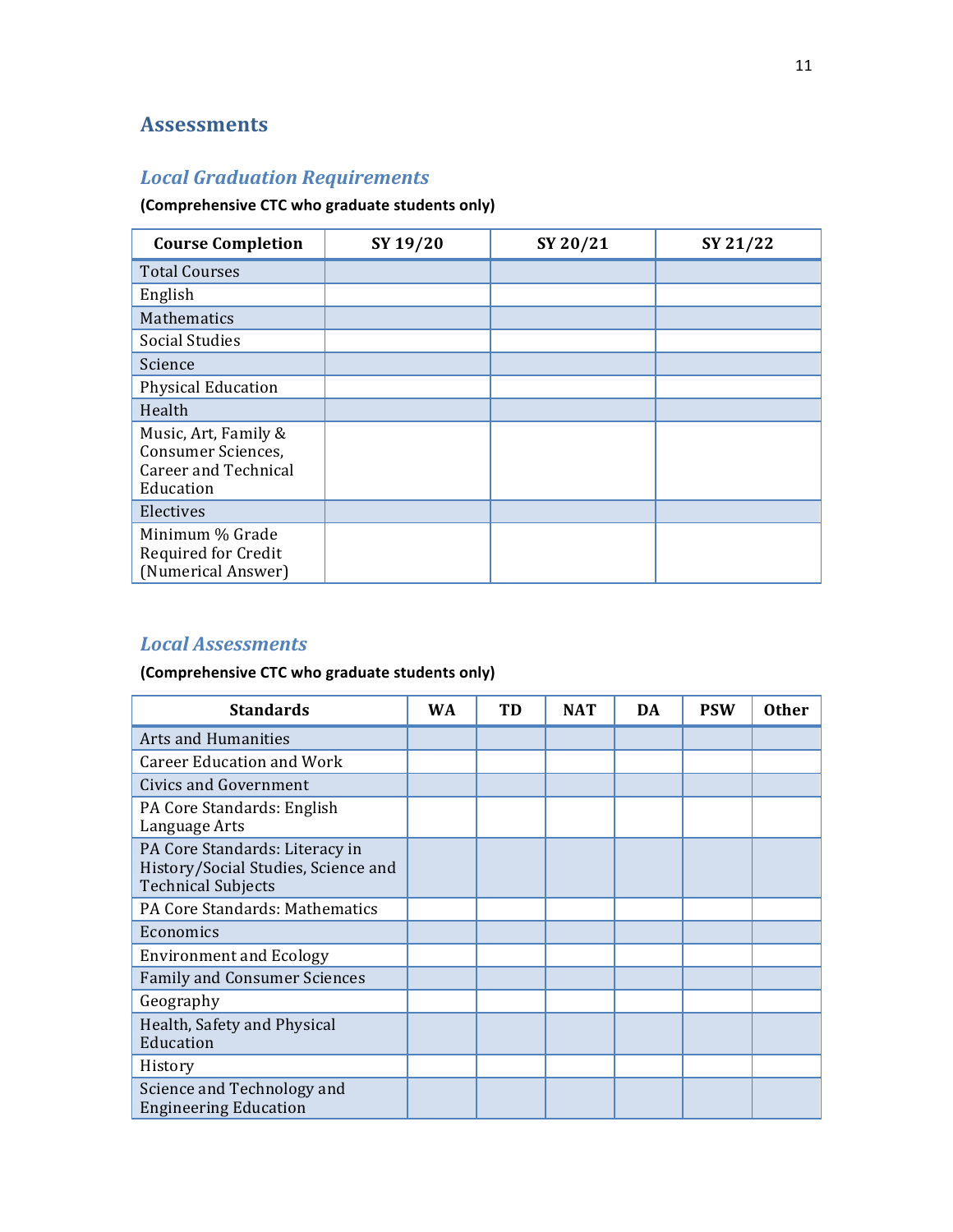# *Graduation Requirement Specifics*

#### **(Comprehensive CTC who graduate students only)**

We affirm that our entity requires demonstration of proficiency or above in each of the following State academic standards: English Language Arts and Mathematics, Science and Technology and Environment and Ecology, as determined through any one or a combination of the following:*Checked answers*

*None.*

- Completion of secondary level coursework in English Language Arts (Literature), Algebra I and Biology in which a student demonstrates proficiency on the associated Keystone Exam or related project-based assessment if  $\S$  4.4(d)(4) (relating to general policies) applies.
- Locally approved and administered assessments, which shall be independently and objectively validated once every 6 years. Local assessments may be designed to include a variety of assessment strategies listed in  $?$  4.52(c) and may include the use of one or more Keystone Exams. Except for replacement of individual test items that have a similar level of difficulty, a new validation is required for any material changes to the assessment. Validated local assessments must meet the following standards:
	- I. Alignment with the following State academic standards: English Language Arts (Literature and Composition); Mathematics (Algebra I) and Environment and Ecology (Biology).
	- II. Performance level expectations and descriptors that describe the level of performance required to achieve proficiency comparable to that used for the Keystone Exams.
	- III. Administration of the local assessment to all students, as a requirement for graduation, except for those exempted by their individualized education program under subsection (g), regarding special education students, or gifted individualized education plan as provided in ? 16.32 (relating to GIEP).
	- IV. Subject to appropriations provided by law, the cost to validate local assessments shall be evenly divided between the school district, AVTS or charter school, including a cyber-charter school, and the Department. If the Department does not provide sufficient funding to meet its share, local assessments submitted for validation shall be deemed valid until a new validation is due to the Department.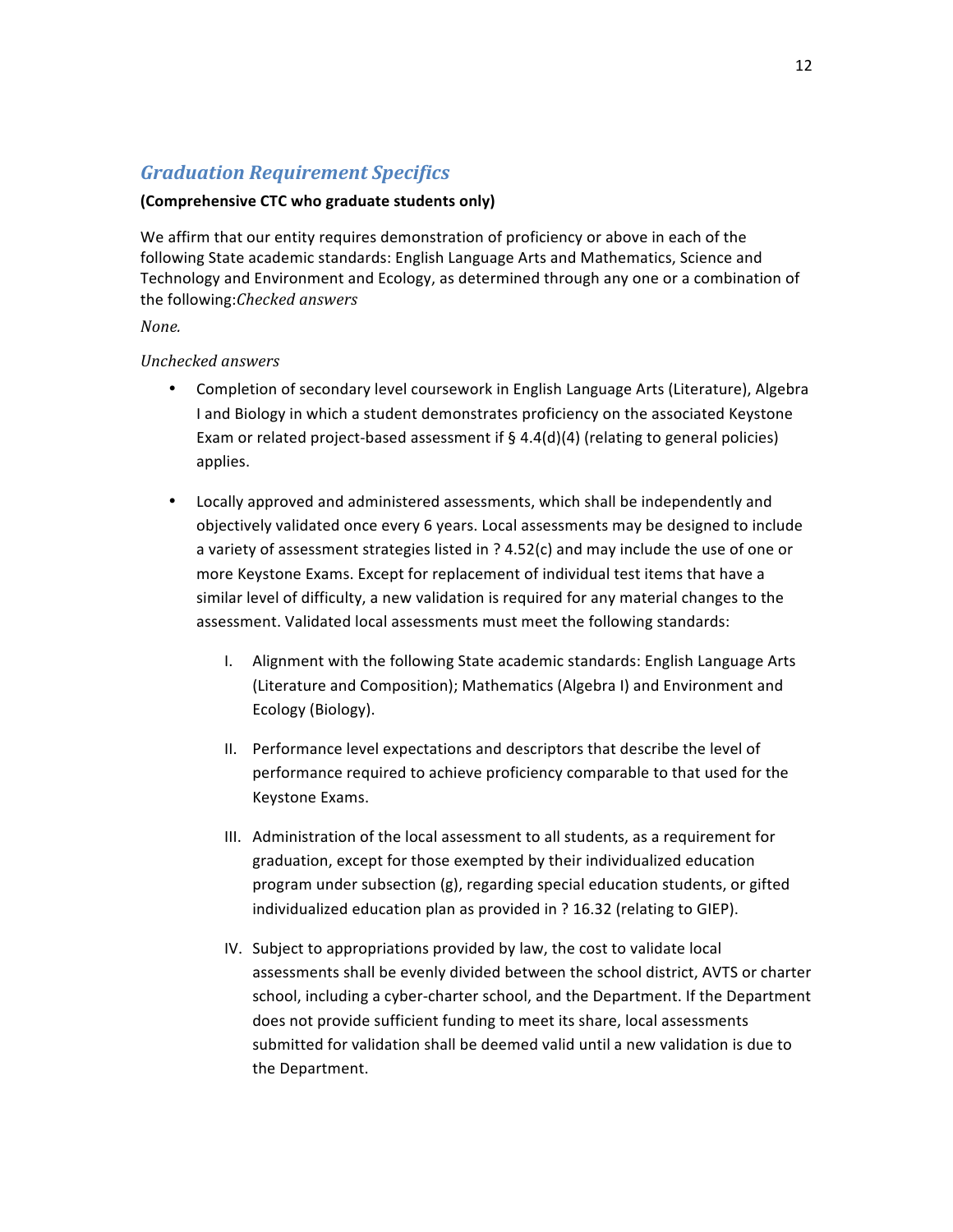- V. The Department will establish a list of entities approved to perform independent validations of local assessments in consultation with the Local Assessment Validation Advisory Committee as provided in ? 4.52(f).
- VI. School boards shall only approve assessments that have been determined to meet the requirements of this subsection by an approved entity performing the independent validation. If a school district, AVTS or charter school, including a cyber-charter school, uses a local assessment that has not been independently validated, the Secretary will direct the school entity to discontinue its use until the local assessment is approved through independent validation by an approved entity.
- Completion of an Advanced Placement exam or International Baccalaureate exam that includes academic content comparable to the appropriate Keystone Exam at a score established by the Secretary to be comparable to the proficient level on the appropriate Keystone Exam.
- Not Applicable. Our LEA does not offer High School courses.

# *Methods and Measures*

#### **Summative Assessments**

• National Occupational Competency Testing Institute (NOCTI); State Board Exam for Cosmotology and PA Nurse Aide

## **Benchmark Assessments**

• NOCTI pre-test

## **Formative Assessments**

• NOCTI pre-test, pre-tests, tests both written and performance, daily work, progress reports, marking period grades, POS task grid

## **Diagnostic Assessments**

- Classroom Diagnostic Tool (CDT)--Mathematics
- Service Occupations Assessment

# *Validation of Implemented Assessments*

#### **(Comprehensive CTC only)**

*Checked answers*

*None.*

- External Review
- Intermediate Unit Review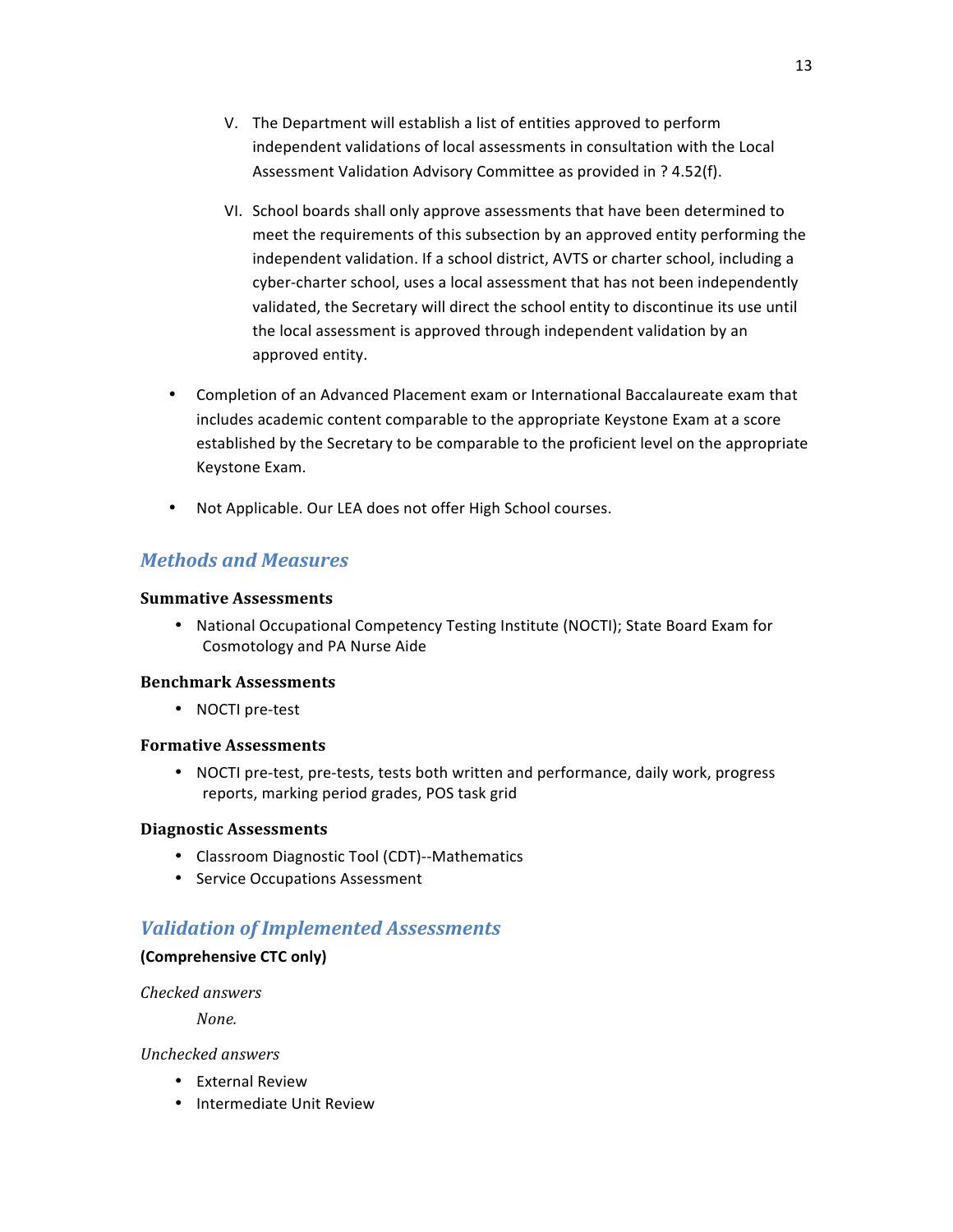- LEA Administration Review
- Career Cluster Chair Review
- Professional Learning Community Review
- Instructional Coach Review
- Teacher Peer Review

Provide brief explanation of your process for reviewing assessments.

*This narrative is empty.* 

## **Development and Validation of Local Assessments**

If applicable, explain your procedures for developing locally administered assessments and how they are independently and objectively validated every six years.

*This* narrative is empty.

## *Collection and Dissemination*

Describe your system to collect, analyze and disseminate assessment data efficiently and effectively for use by LEA leaders and instructional teams.

NOCTI data is reviewed by the administration and faculty. Mr. Todd Luke, a consultant from MAX Teaching, has supported the CTCLC in analysis of NOCTI data. He has developed a protocol to analyze the data over time to identify strengths and areas of concern. Based on the results of the NOCTI, teachers develop plans for improvement of instruction to increase student achievement.

The team at CTCLC will work collaboratively to increase the use of data to guide instructional decisions. This will be accomplished through data meetings with lab clusters to review strengths and areas of concern and to identify strategies for improvement.

# *Data Informed Instruction*

Describe how information from the assessments is used to assist students who have not demonstrated achievement of the academic standards at a proficient level or higher.

This narrative is empty.

## *Assessment Data Uses*

**(Comprehensive CTC only)**

*Checked answers None.*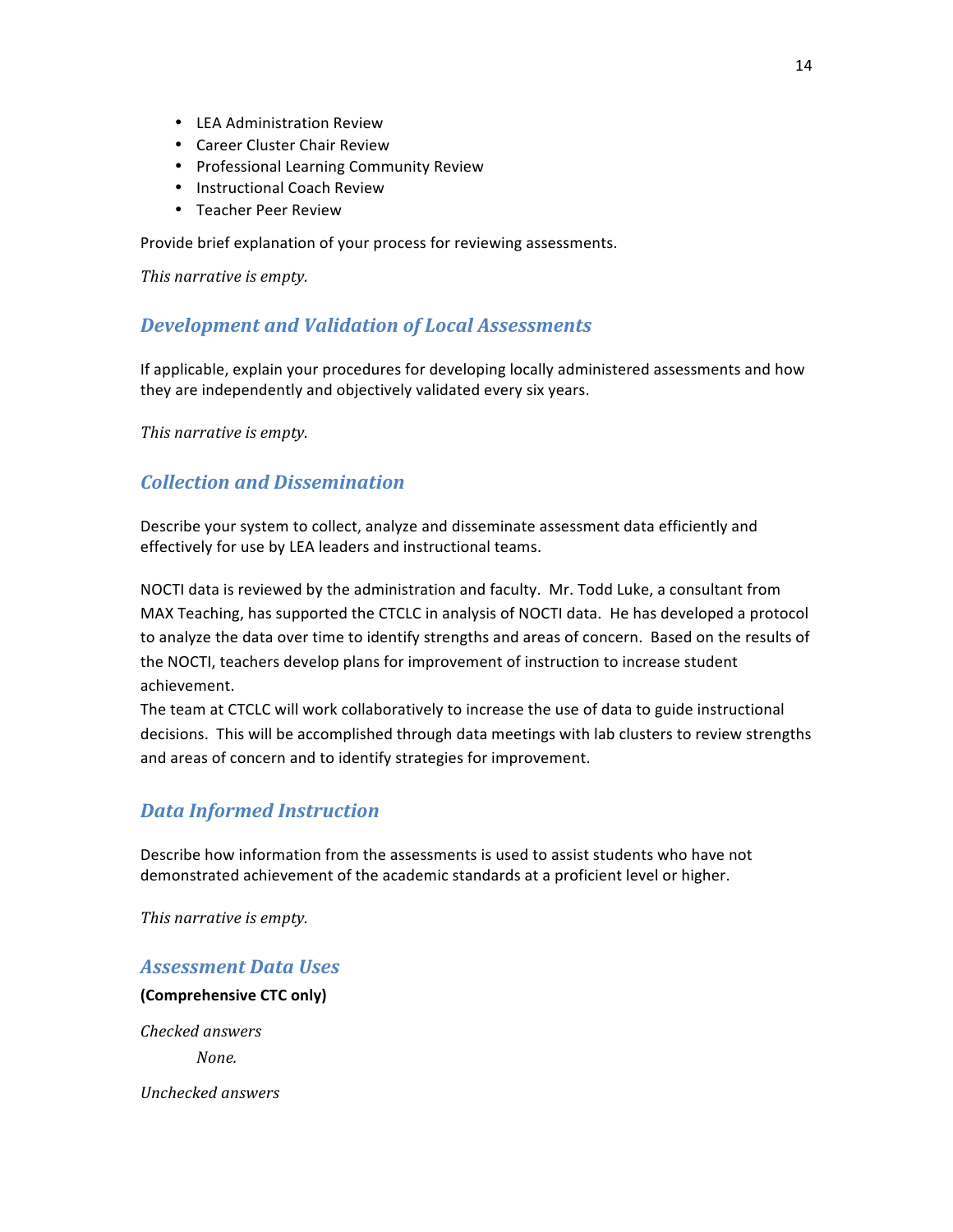- Assessment results are reported out by PA assessment anchor or standards-aligned learning objective.
- Instructional practices are identified that are linked to student success in mastering specific PA assessment anchors, eligible content or standards-aligned learning objectives.
- Specific PA assessment anchors, eligible content or standards-aligned learning objectives are identified for those students who did not demonstrate sufficient mastery so that teachers can collaboratively create and/or identify instructional strategies likely to increase mastery.
- Instructional practices modified or adapted to increase student mastery.

Provide brief explanation of the process for incorporating selected strategies.

*This narrative is empty.* 

Provide brief explanation for strategies not selected and how you plan to address their incorporation.

*This narrative is empty.* 

## *Distribution of Summative Assessment Results*

#### *Checked answers*

- Individual Meetings
- Letters to Parents/Guardians
- Website
- Meetings with Community, Families and School Board

#### *Unchecked answers*

- Course Planning Guides
- Directing Public to the PDE & other Test-related Websites
- Local Media Reports
- Mass Phone Calls/Emails/Letters
- Newsletters
- Press Releases
- School Calendar
- Student Handbook

Provide brief explanation of the process for incorporating selected strategies.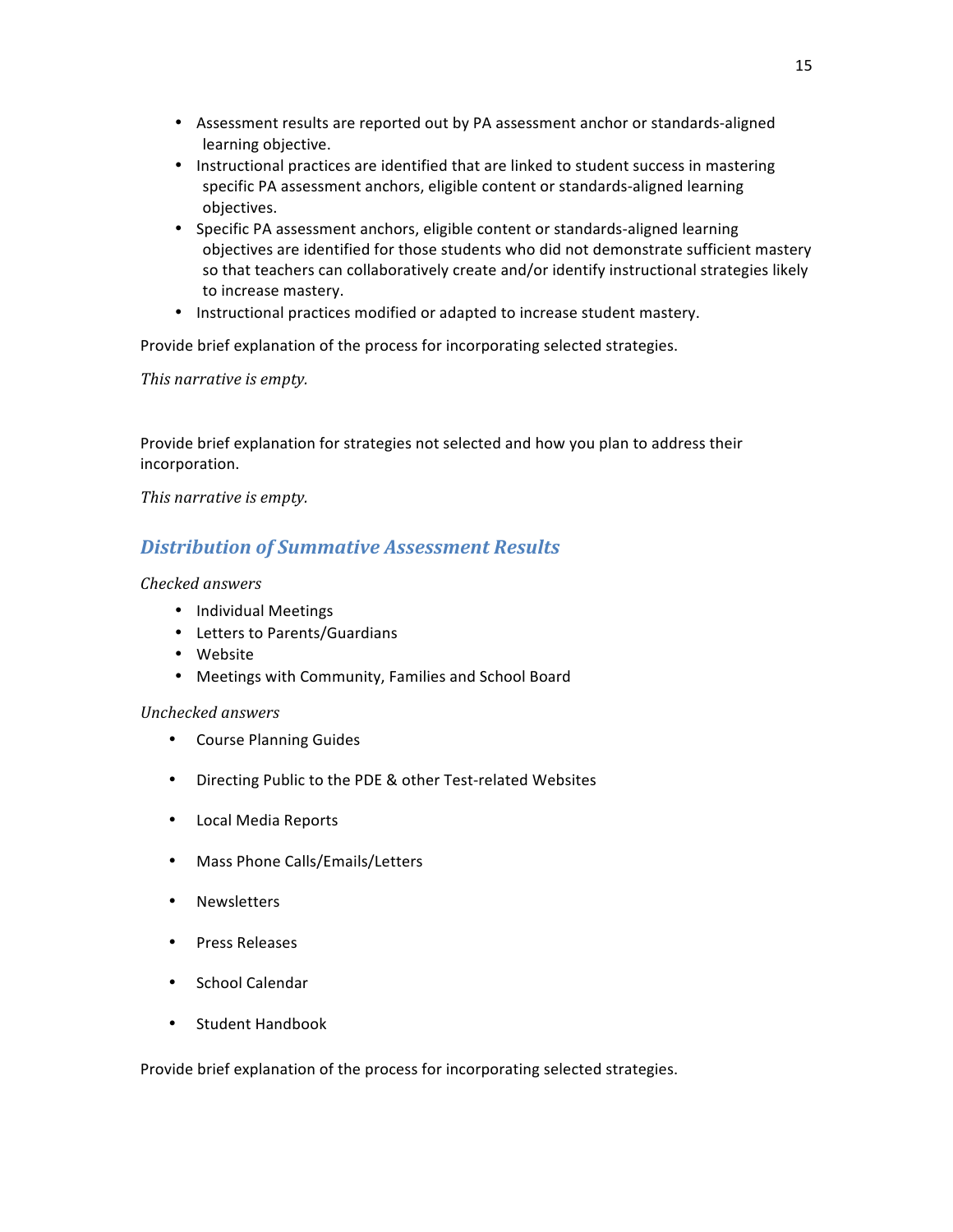The summative assessment for Career and Technical Education in Pennsylvania is the National Occupational Competency Testing Institute (NOCTI). All members of the school community including occupational advisory committees, parents, students, sending school personnel, and the Joint Operating Committee are notified about the NOCTI results in writing and via meetings. In addition, community members can find information about the NOCTI on our website (ctclc.org).

Provide brief explanation for strategies not selected and how the LEA plans to address their incorporation.

This narrative is empty.

# **Safe and Supportive Schools**

# **Programs, Strategies and Actions**

#### *Checked answers*

- Biennially Updated and Executed Memorandum of Understanding with Local Law Enforcement
- Student Codes of Conduct
- Comprehensive School Safety and Violence Prevention Plans
- Purchase of Security-related Technology
- Student, Staff and Visitor Identification Systems
- Student Assistance Program Teams and Training
- Counseling Services Available for all Students
- Coordination of Services with Sending School

## *Unchecked answers*

- School-wide Positive Behavioral Programs
- Conflict Resolution or Dispute Management
- Peer Helper Programs
- Safety and Violence Prevention Curricula
- Placement of School Resource Officers
- Internet Web-based System for the Management of Student Discipline

Explanation of strategies not selected and how the LEA plans to address their incorporation:

CTCLC will provide an additional school counselor to assist in meeting student needs for social and emotional concerns. In addition, a Scranton city police officer has been contracted to be at the school for at least two, three-hour shifts per week to provide a presence and to integrate with the student body. Extensive behavioral and social programming has been put in place as well as a Student Assistance Program, substance abuse programming, suicide prevention, violence and hate prevention and emergency response.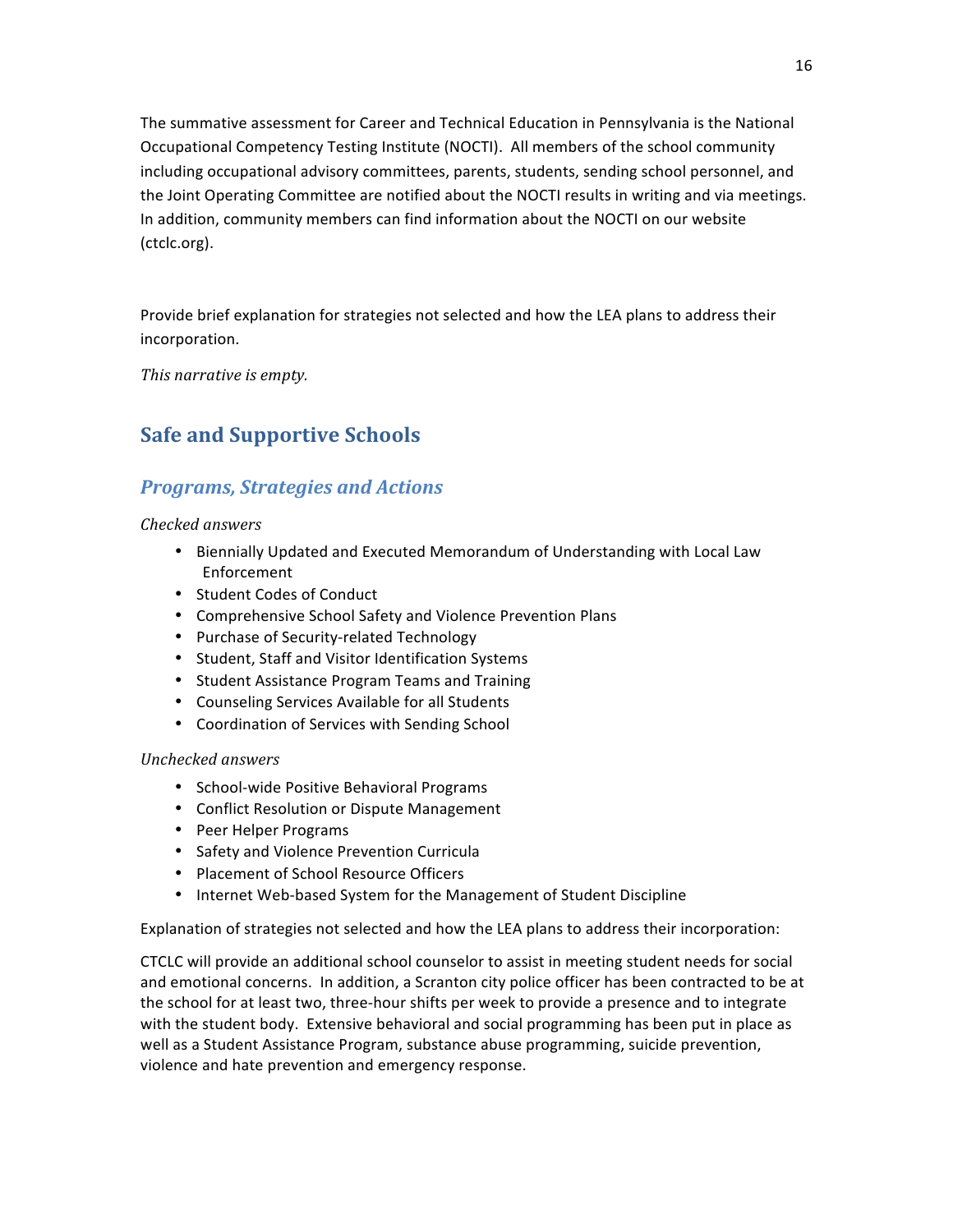# **Screening, Evaluating and Programming for Gifted Students**

#### **(Comprehensive CTC only)**

## **Describe your entity's awareness activities conducted annually to inform the public** of the gifted education services and programs offered (newspaper, student handbooks, school website, etc.)

As stated in the "Instructions" section above, the "Gifted Students section is optional for Charters and CTCs". All awareness activities are conducted through the sending district.

#### **Describe your entity's process for locating students who are thought to be gifted and** may be in need of specially designed instruction (screening).

As stated in the "Instructions" section above, the "Gifted Students section is optional for Charters and CTCs". Sending districts notify us of students who have a GIEP.

## **Describe your entity's procedures for determining eligibility (through multiple** criteria) and need (based on academic strength) for potentially mentally gifted students (evaluation).

As stated in the "Instructions" section above, the "Gifted Students section is optional for Charters and CTCs". This is done through the sending school district.

## **Describe the gifted programs\* being offered that provide opportunities for** acceleration, enrichment or both. \*The word "programs" refers to the continuum of services, not one particular option.

As stated in the "Instructions" section above, the "Gifted Students section is optional for Charters and CTCs". The CTCLC would offer enrichment and/or acceleration based on what is written in the student's individual GIEP that is developed by the sending district.

# *Developmental Services*

#### *Checked answers*

- Academic Counseling
- Attendance Monitoring
- Behavior Management Programs
- Bullying Prevention
- Career Awareness
- Career Development/Planning
- Compliance with Health Requirements -i.e., Immunization
- Emergency and Disaster Preparedness
- Nutrition
- Orientation/Transition
- Coordination of Services with Sending School
- Cooperative Education, Diversified Occupations

- Coaching/Mentoring
- Guidance Curriculum
- Health and Wellness Curriculum
- Health Screenings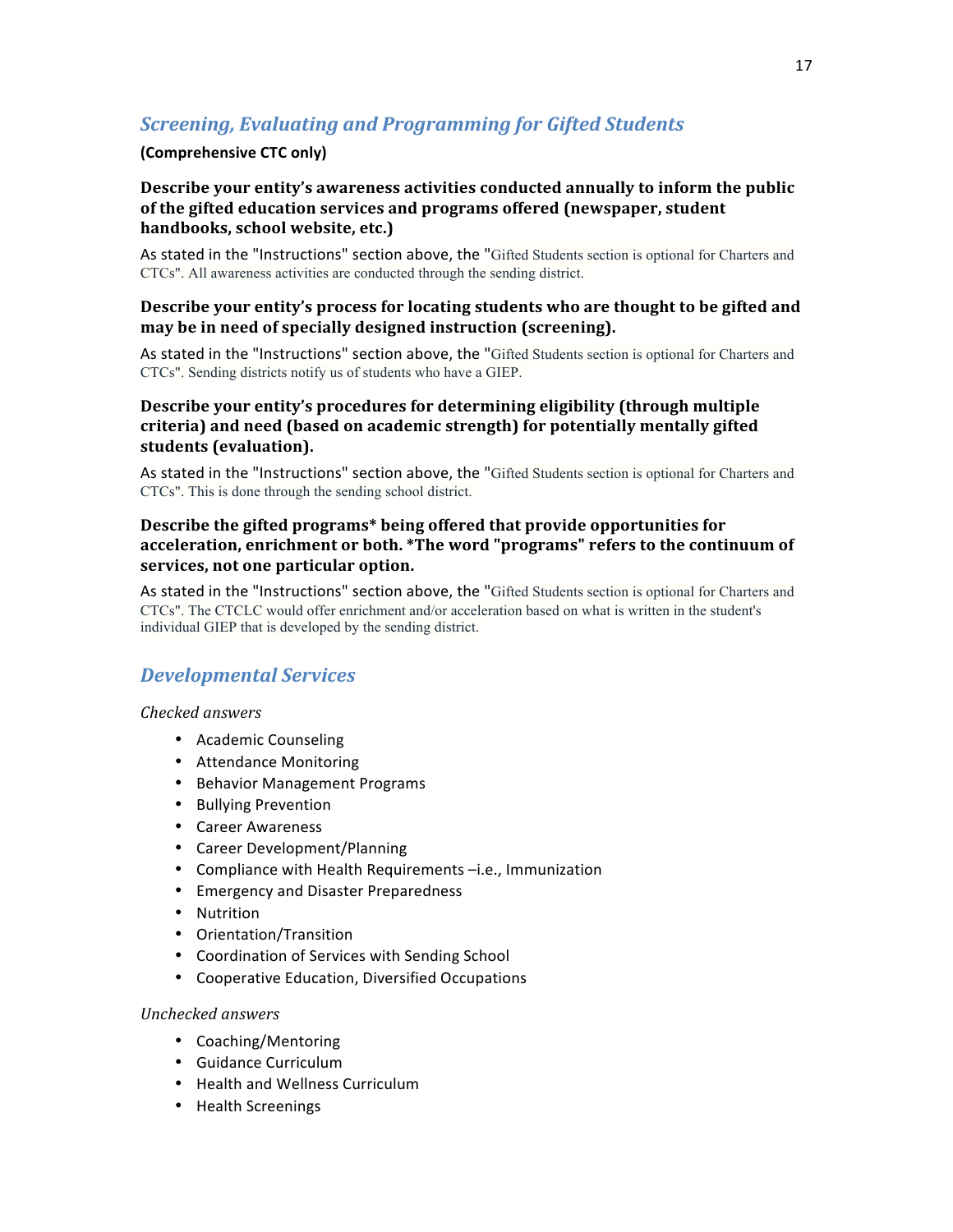- Individual Student Planning
- RTII/MTSS
- Wellness/Health Appraisal

Explanation of developmental services:

This narrative is empty.

# *Diagnostic, Intervention and Referral Services*

## *Checked answers*

- Accommodations and Modifications
- Administration of Medication
- Assessment of Academic Skills/Aptitude for Learning
- Assessment/Progress Monitoring
- Crisis Response/Management/Intervention
- Individual Counseling
- Intervention for Actual or Potential Health Problems
- Placement into Appropriate Programs
- Student Assistance Program
- Coordination of Services with Sending School

## *Unchecked answers*

- Casework
- Small Group Counseling-Coping with life situations
- Small Group Counseling-Educational planning
- Small Group Counseling-Personal and Social Development
- Special Education Evaluation

Explanation of diagnostic, intervention and referral services:

This narrative is empty.

# *Consultation and Coordination Services*

## *Checked answers*

- Staff Development
- Strengthening Relationships Between School Personnel, Parents and Communities
- System Support
- Truancy Coordination
- Coordination of Services with Sending School

- Alternative Education
- Case and Care Management
- Community Liaison
- Community Services Coordination (Internal or External)
- Coordinate Plans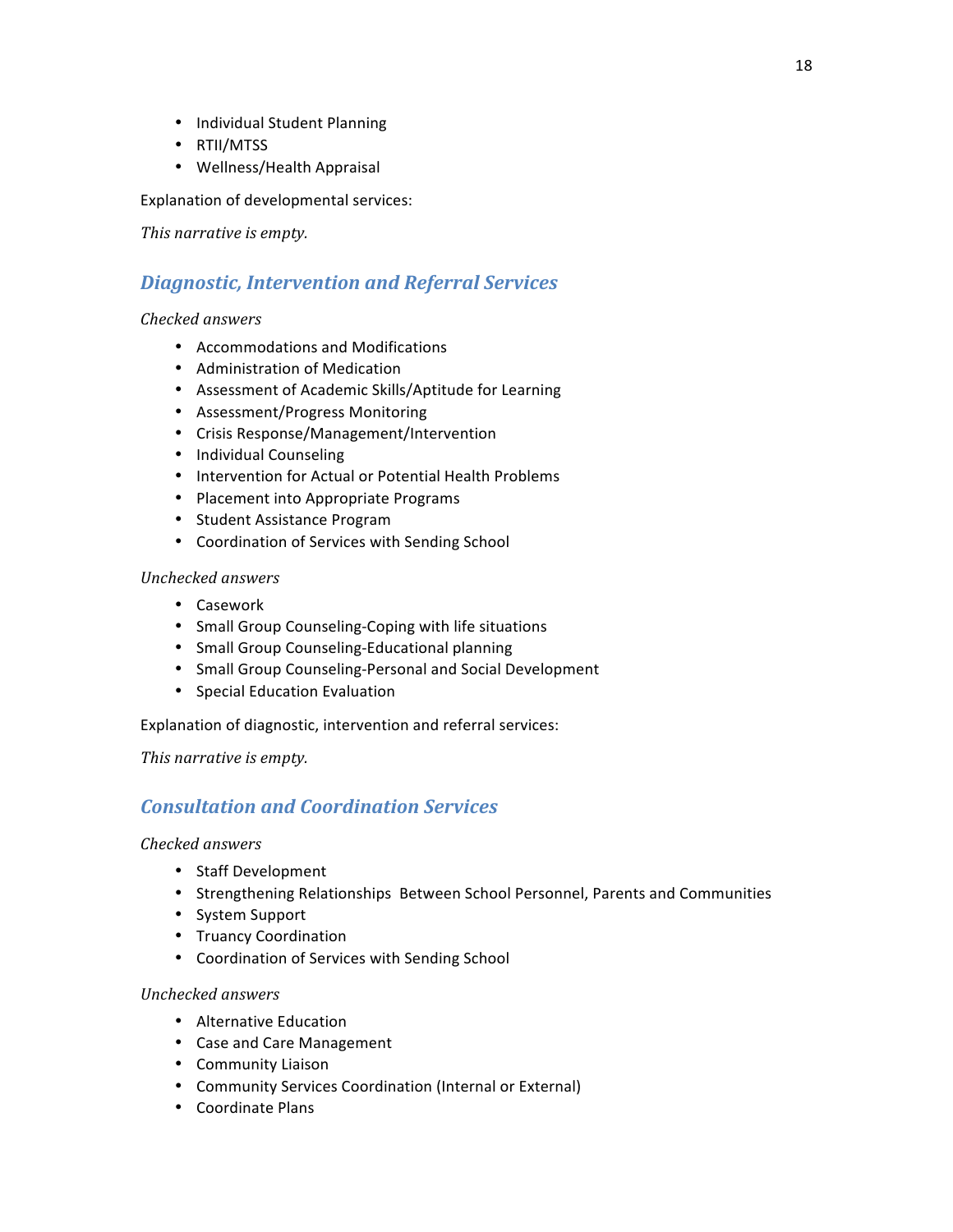- Coordination with Families (Learning or Behavioral)
- Home/Family Communication
- Managing Chronic Health Problems
- Managing IEP and 504 Plans
- Referral to Community Agencies

Explanation of consultation and coordination services:

This narrative is empty.

## *Communication of Educational Opportunities*

#### *Checked answers*

- Directing Public to the PDE & Test-related Websites
- Individual Meetings
- Letters to Parents/Guardians
- Website
- Meetings with Community, Families and Board of Directors
- Mass Phone Calls/Emails/Letters
- Coordination of Services with Sending School

#### *Unchecked answers*

- Course Planning Guides
- Local Media Reports
- Newsletters
- Press Releases
- School Calendar
- Student Handbook

# *Communication of Student Health Needs*

#### **(Comprehensive CTC only)**

#### *Checked answers*

*None.*

- Individual Meetings
- Individual Screening Results
- Letters to Parents/Guardians
- Website
- Meetings with Community, Families and Board of Directors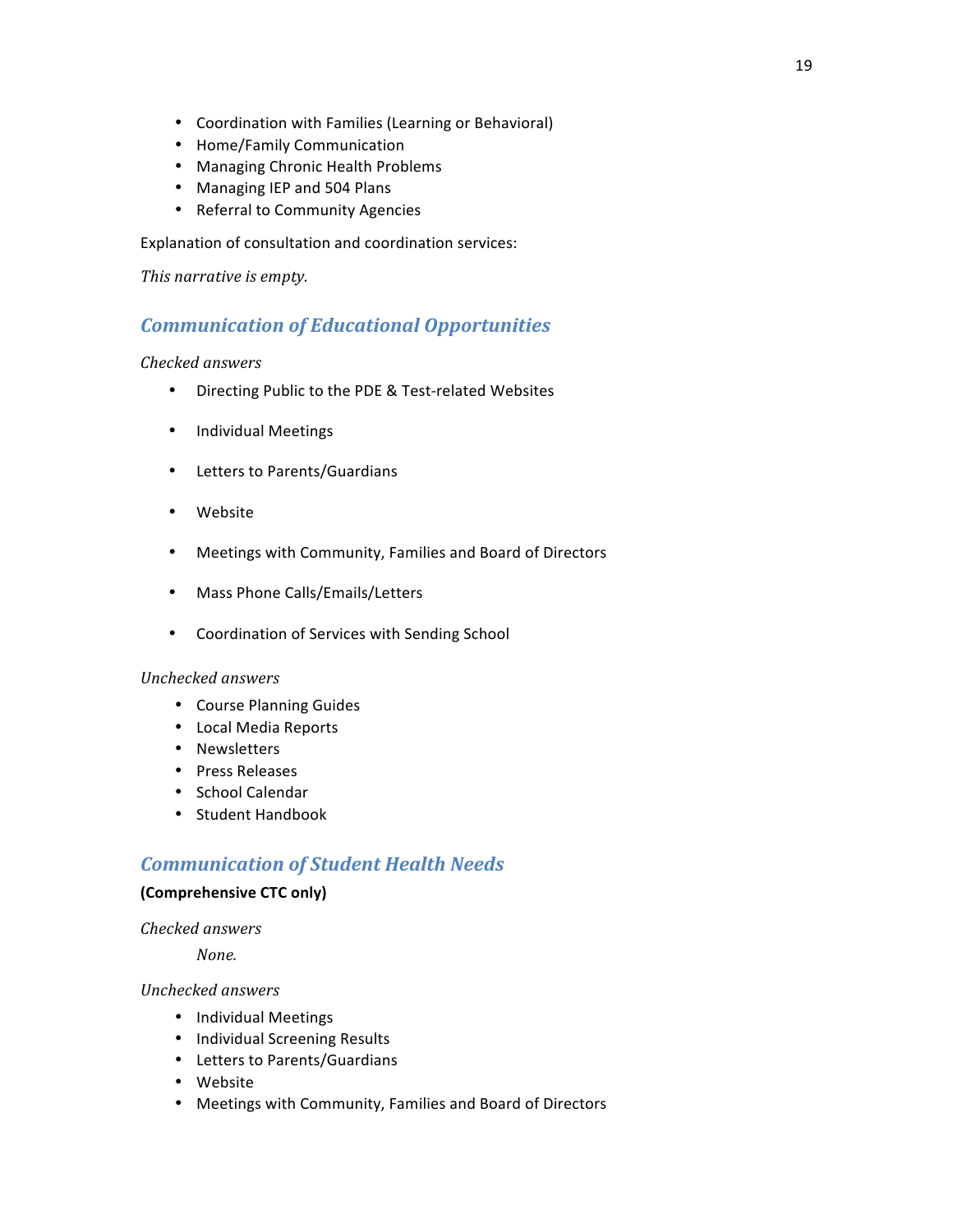- Newsletters
- School Calendar
- Student Handbook
- Coordination of Services with Sending School

# *Frequency of Communication*

*Frequency of communication has not been identified.*

# *Collaboration for Interventions*

Describe the collaboration between classroom teachers and individuals providing interventions regarding differing student needs and academic progress.

This narrative is empty.

# *Community Coordination*

Describe how you accomplish coordination with community operated before or after school programs and services for all grade levels through grade 12.

- 1. Child care
- 2. After school programs
- 3. Youth workforce development programs
- 4. Tutoring

This narrative is empty.

# **Materials and Resources**

## *Description of Materials and Resources*

| <b>Material and Resources Characteristics</b>                                                                                                   | <b>Status</b> |
|-------------------------------------------------------------------------------------------------------------------------------------------------|---------------|
| Aligned and supportive of academic standards, progresses level to level<br>and demonstrates relationships among fundamental concepts and skills | Developing    |
| A robust supply of high quality aligned instructional materials and<br>resources available                                                      | Developing    |
| Accessibility for students and teachers is effective and efficient                                                                              | Developing    |
| Differentiated and equitably allocated to accommodate diverse levels of<br>student motivation, performance and educational needs                | Developing    |

Provide explanation for processes used to ensure Accomplishment.

The teachers will continue to develop learning guides for each level of instruction. Teachers will integrate opportunities for differentiated instruction and will work to ensure that all students have access to instructional materials.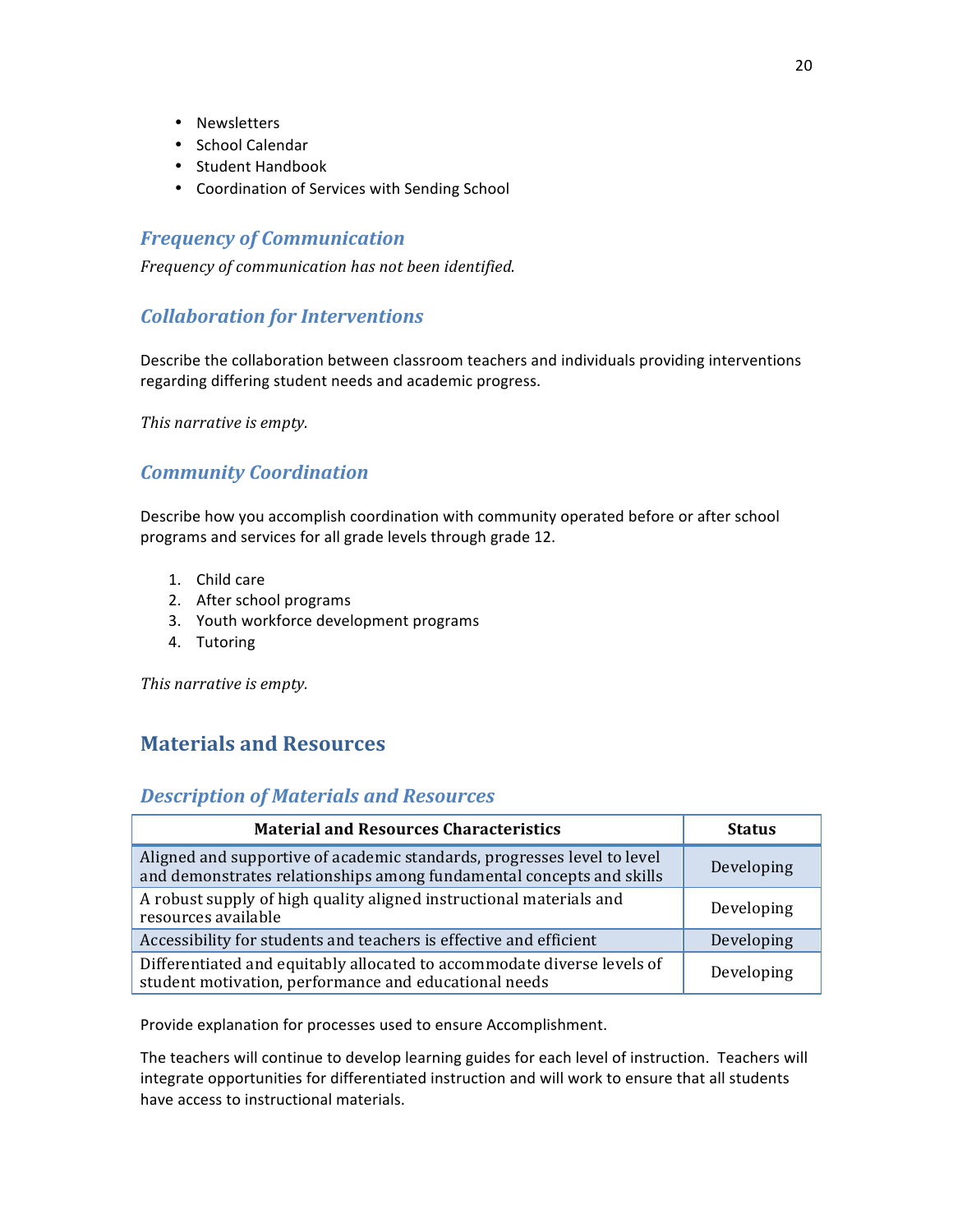Throughout this process, teachers will identify areas of weakness in regard to high quality instructional materials aligned with the Pennsylvania Program of Study (POS) task lists and the Pennsylvania Core Standards. Materials will be selected based on their alignment with POS and accessibility (audio component for struggling readers).

Explanation for any row checked "Needs Improvement" or "Non Existent". How the LEA plans to address their incorporation:

This narrative is empty.

# **SAS** Incorporation

| <b>Standards</b>                                                                                | <b>Status</b>                                                |
|-------------------------------------------------------------------------------------------------|--------------------------------------------------------------|
| Arts and Humanities                                                                             | Not Applicable                                               |
| <b>Career Education and Work</b>                                                                | Implemented in<br>less than 50% of<br>district<br>classrooms |
| <b>Civics and Government</b>                                                                    | Not Applicable                                               |
| PA Core Standards: English Language Arts                                                        | Not Applicable                                               |
| PA Core Standards: Literacy in History/Social Studies, Science and<br><b>Technical Subjects</b> | Not Applicable                                               |
| PA Core Standards: Mathematics                                                                  | Implemented in<br>50% or more of<br>district<br>classrooms   |
| Economics                                                                                       | Not Applicable                                               |
| <b>Environment and Ecology</b>                                                                  | Not Applicable                                               |
| <b>Family and Consumer Sciences</b>                                                             | Not Applicable                                               |
| Geography                                                                                       | Not Applicable                                               |
| Health, Safety and Physical Education                                                           | Not Applicable                                               |
| History                                                                                         | Not Applicable                                               |
| Science and Technology and Engineering Education                                                | Not Applicable                                               |

Further explanation for columns selected "

This narrative is empty.

# **Professional Education**

# *Characteristics*

| <b>Ctc Avts's Professional Education Characteristics</b> | EEP | EEI | ML | <b>HS</b> |
|----------------------------------------------------------|-----|-----|----|-----------|
| Enhances the educator's content knowledge in the         |     |     |    |           |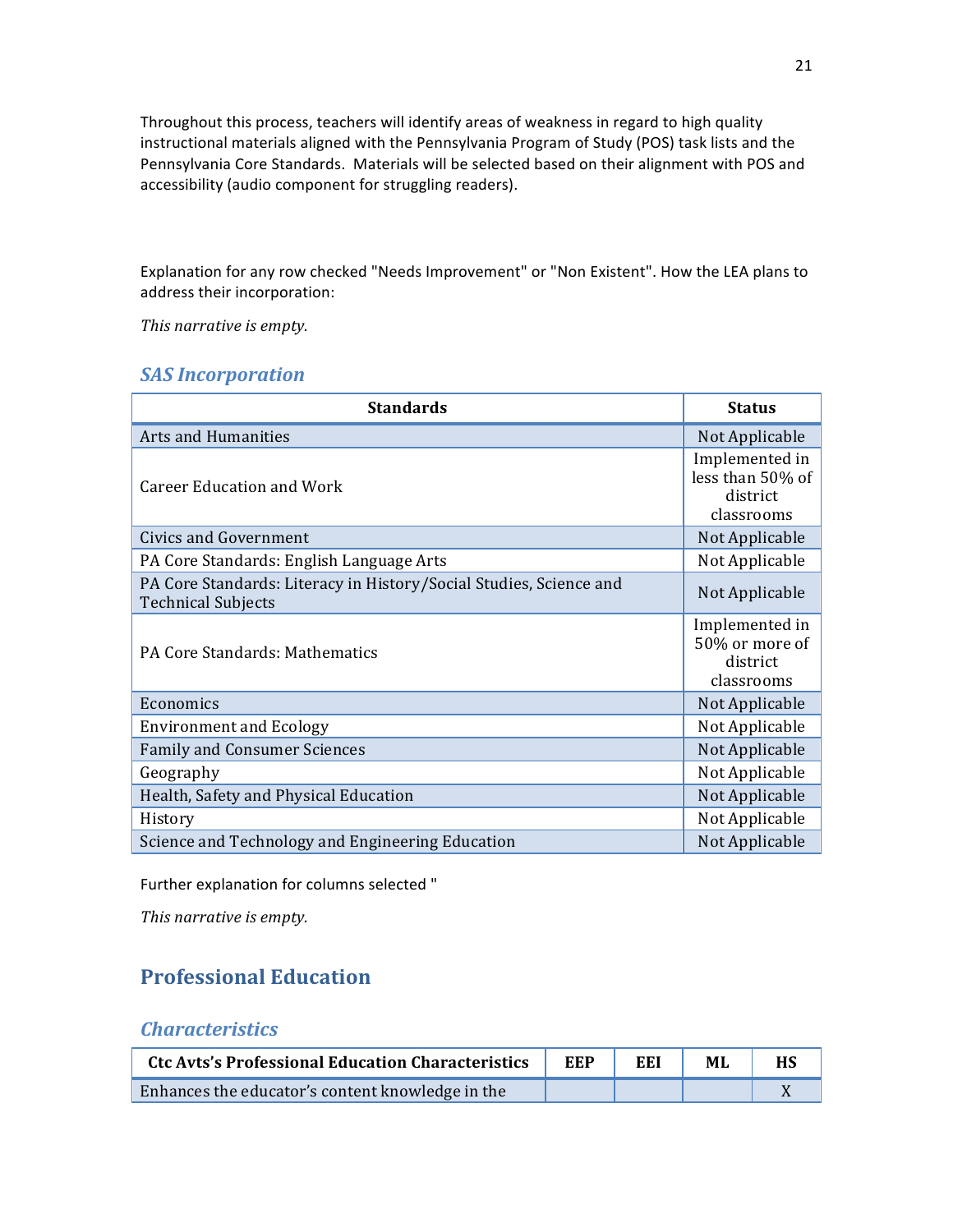| area of the educator's certification or assignment.                                                                                                          |  |  |
|--------------------------------------------------------------------------------------------------------------------------------------------------------------|--|--|
| Increases the educator's teaching skills based on<br>effective practice research, with attention given to<br>interventions for struggling students.          |  |  |
| Increases the educator's teaching skills based on<br>effective practice research, with attention given to<br>interventions for gifted students.              |  |  |
| Provides educators with a variety of classroom-based<br>assessment skills and the skills needed to analyze and<br>use data in instructional decision making. |  |  |
| Empowers educators to work effectively with parents<br>and community partners.                                                                               |  |  |

| <b>Ctc Avts's Professional Education Characteristics</b>                                                                                                                                                                                                                                                     | <b>EEP</b> | EEI | MI. | <b>HS</b> |
|--------------------------------------------------------------------------------------------------------------------------------------------------------------------------------------------------------------------------------------------------------------------------------------------------------------|------------|-----|-----|-----------|
| Provides the knowledge and skills to think and plan<br>strategically, ensuring that assessments, curriculum,<br>instruction, staff professional education, teaching<br>materials and interventions for struggling students<br>are aligned to each other, as well as to Pennsylvania's<br>academic standards. |            |     |     | X         |
| Provides the knowledge and skills to think and plan<br>strategically, ensuring that assessments, curriculum,<br>instruction, staff professional education, teaching<br>materials and interventions for gifted students are<br>aligned to each other, as well as to Pennsylvania's<br>academic standards.     |            |     |     | X         |
| Provides leaders with the ability to access and use<br>appropriate data to inform decision making.                                                                                                                                                                                                           |            |     |     | X         |
| Empowers leaders to create a culture of teaching and<br>learning, with an emphasis on learning.                                                                                                                                                                                                              |            |     |     | X         |
| Instructs the leader in managing resources for<br>effective results.                                                                                                                                                                                                                                         |            |     |     | X         |

Provide brief explanation of your process for ensuring these selected characteristics.

CTCLC instructors participate in weekly professional development opportunities that are aligned to instructional strategies, differentiated instruction, assessment, etc. The CTCLC instructors are provided access to opportunities to maintain industry certifications and licensures via flexible Professional Development.

The current professional development program at CTCLC is driven by the Professional Development committe which is comprised of administrators and teachers.

New instructors are enrolled in the CTC Mentor program and assigned an appropriate mentor(s).

Provide brief explanation for strategies not selected and how you plan to address their incorporation.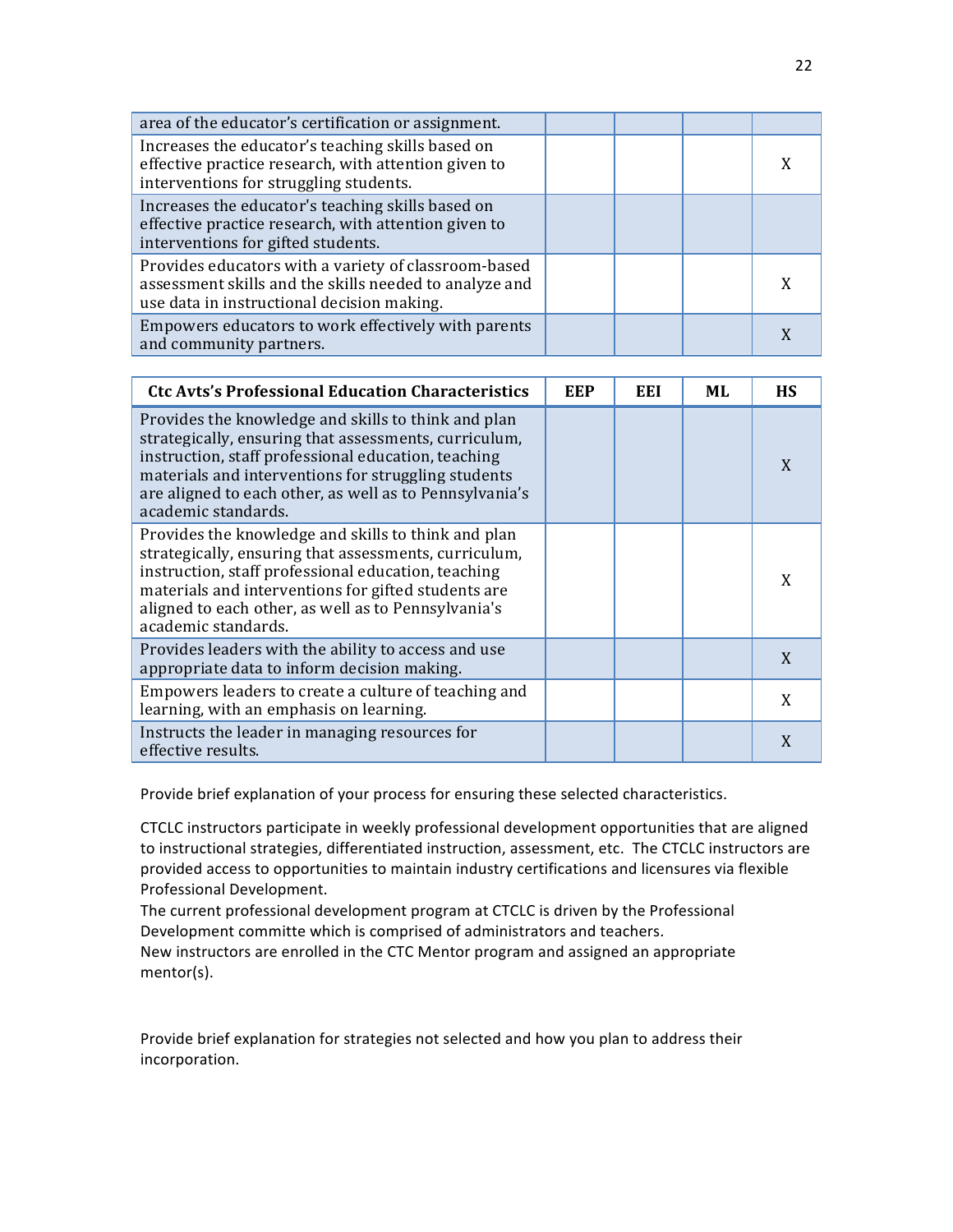The CTCLC comprehensive planning committee recognizes the need to integrate professional learning communities (PLC) focused on improved teaching and learning. CTC Teachers have selectively participated in professional learning communities of their peers at other CTE schools. Administration promotes the development of new PLCs and active participation by teachers in existing PLCs.

The Committee will collaborate with the administration to develop professional development opportunities designed to meet the needs of our diverse faculty. The focus will be on researchbased instructional strategies, differentiated instruction, use of formative and summative assessment data to guide instructional decisions, and collaboration among all stakeholders.

## *Educator Discipline Act 126, 71*

Provides educators with mandated reporter training, totaling 3 hours, every 5 years as outlined in Act 126.

| <b>Ouestions</b>                                                 |
|------------------------------------------------------------------|
| The LEA plans to conduct the required training on approximately: |
| 1/21/2019 Approved Online Training Module for Educators          |

Provides educators with four (4) hours of professional development in youth suicide awareness and prevention every five (5) years for professional educators in grades six through twelve as outlined in Act 71.

| <b>Questions</b>                                                                    |
|-------------------------------------------------------------------------------------|
| The LEA plans to conduct the training on approximately:                             |
| 8/26/2019 Two hours of suicide prevention will be provided to all faculty and staff |
| 8/24/2020 Two hours of suicide prevention will be provided to all faculty and staff |

Provides educators with four (4) hours of professional development every five (5) years for professional educators that are teaching the curriculum in which the Child Exploitation Awareness Education program is incorporated as outlined in Act 71.

|                                      | <b>Questions</b> |
|--------------------------------------|------------------|
| Not Applicable for our school entity |                  |

# *Strategies Ensuring Fidelity*

#### *Checked answers*

- Professional Development activities are based upon detailed needs assessments that utilize student assessment results to target instructional areas that need strengthening.
- Using disaggregated student data to determine educators' learning priorities.
- Professional Development activities are based upon detailed needs assessments that utilize student assessment results to target curricular areas that need further alignment.
- Professional Development activities are developed that support implementation of strategies identified in your action plan.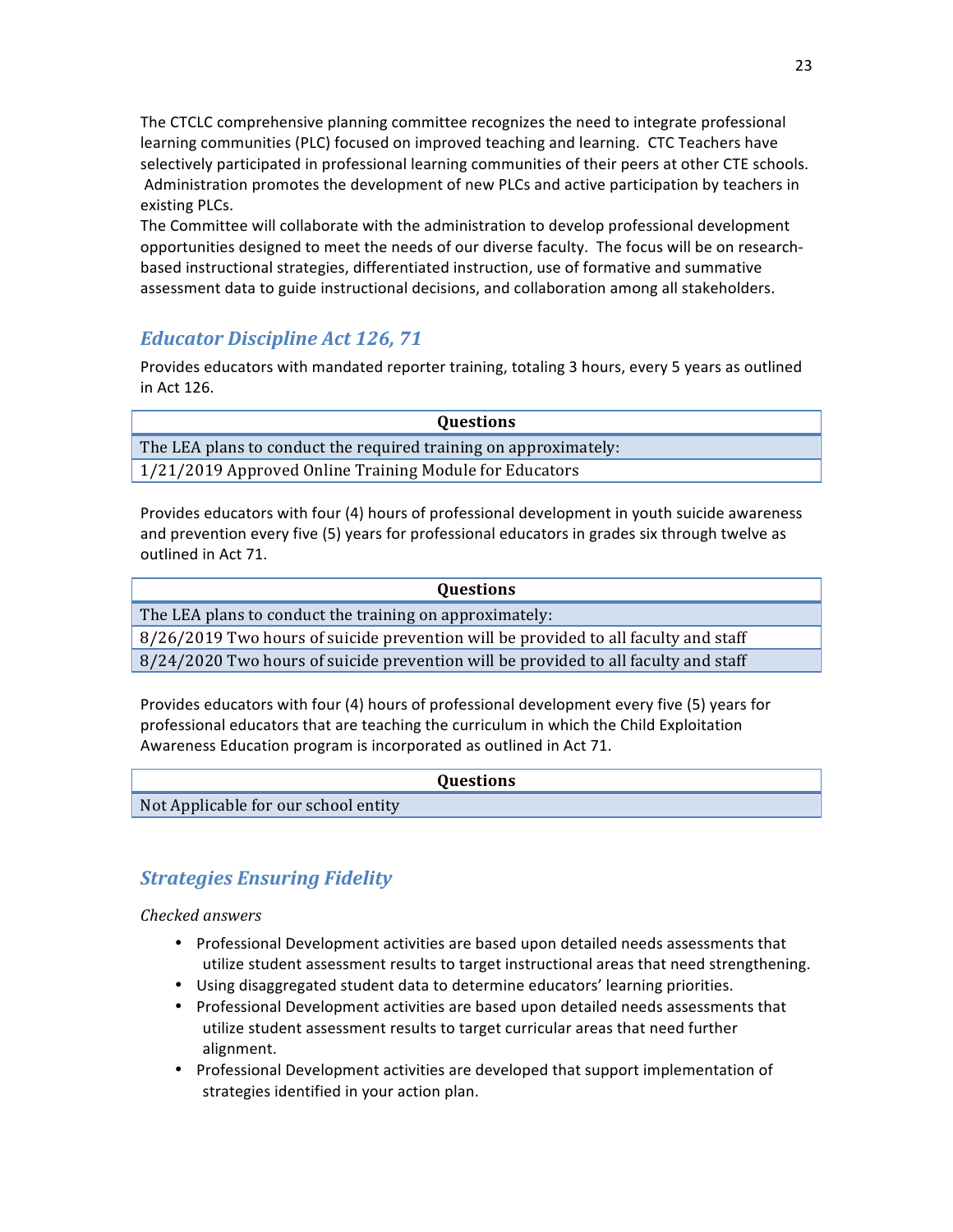- Clear expectations in terms of teacher practice are identified for staff implementation.
- An implementation evaluation is created, based upon specific expectations related to changes in teacher practice, which is used to validate the overall effectiveness of the professional development initiative.
- The LEA has a systemic process that is used to validate whether or not providers have the capacity to present quality professional development.
- Administrators participate fully in all professional development sessions targeted for their faculties.
- Every Professional development initiative includes components that provide ongoing support to teachers regarding implementation.
- The LEA has an ongoing monitoring system in place (i.e. walkthroughs, classroom observations).
- Professional Education is evaluated to show its impact on teaching practices and student learning.

*None.*

Provide brief explanation of your process for ensuring these selected characteristics.

Through the comprehensive planning process the CTCLC team has identified the need to continue the work of the professional development committee and develop a comprehensive job-embedded mentoring program.

Teachers will attend professional development sessions on Tuesdays and Thursdays from 3:15-4:00 throughout the school year. The professional development activities will support the needs of the teachers in meeting our goal of increased student achievement. The Professional Development Committee will meet routinely to analyze the effectiveness of the PD sessions and the fidelity of implementation of our PD plan. The Professional Development Committee will develop a long-range PD Plan (3 Year Plan).

Provide brief explanation for strategies not selected and how you plan to address their incorporation.

The Professional Development Committee will meet routinely to analyze the effectiveness of the PD sessions and the fidelity of implementation of our PD plan. In addition, teachers will attend professional development sessions on Tuesdays and Thursdays from 3:15-4:00 throughout the school year. The professional development activities will support the needs of the teachers in meeting our goal of increased student achievement.

# *Induction Program*

## *Checked answers*

• Inductees will know, understand and implement instructional practices validated by the LEA as known to improve student achievement.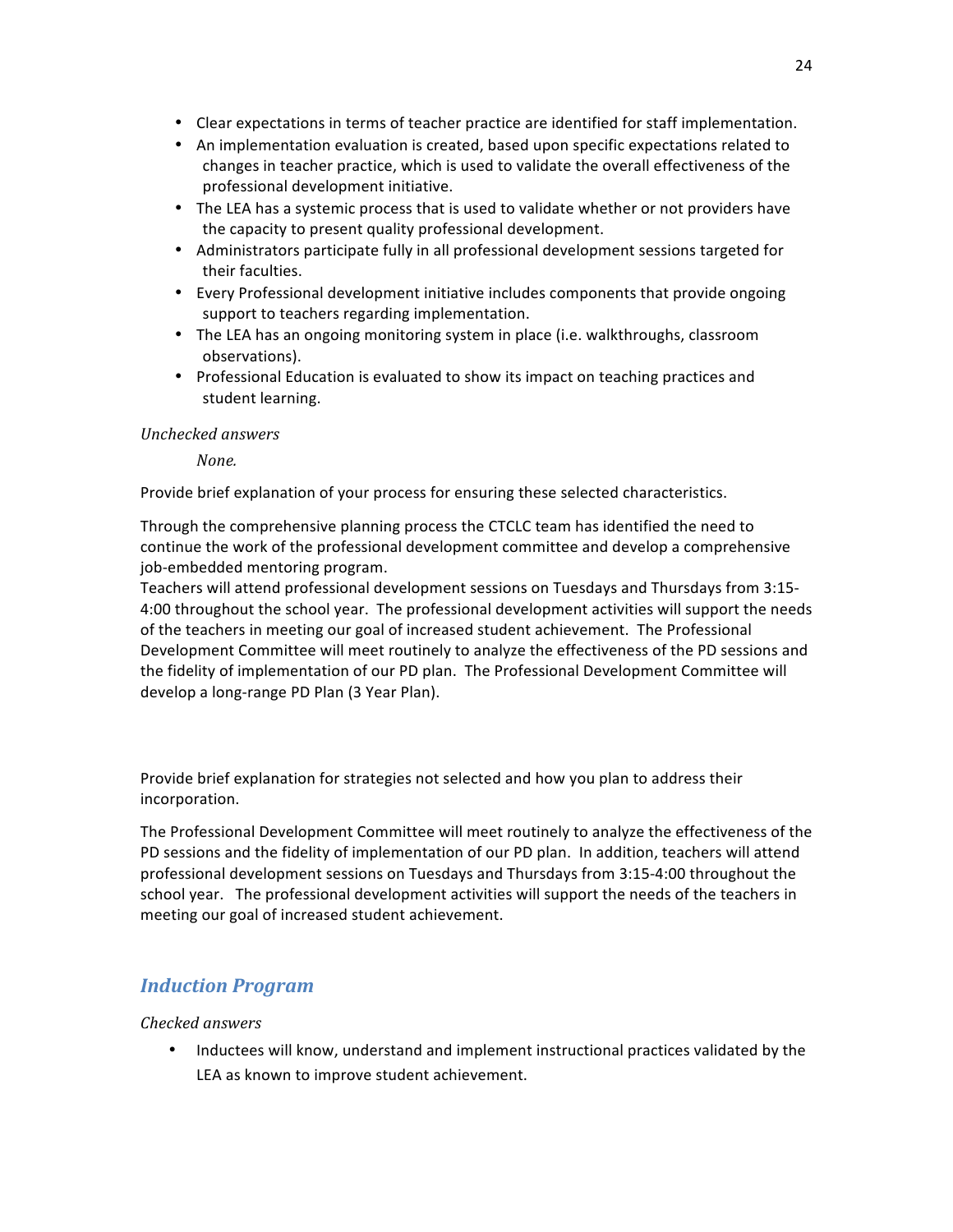- Inductees will assign challenging work to diverse student populations.
- Inductees will know the basic details and expectations related to LEA-wide initiatives, practices, policies and procedures.
- Inductees will know the basic details and expectations related to school initiatives, practices and procedures.
- Inductees will be able to access state curriculum frameworks and focus lesson design on leading students to mastery of all state academic standards, assessment anchors and eligible content (where appropriate) identified in the LEA's curricula.
- Inductees will effectively navigate the Standards Aligned System website.
- Inductees will know and apply LEA endorsed classroom management strategies.
- Inductees will know and utilize school/LEA resources that are available to assist students in crisis.
- Inductees will take advantage of opportunities to engage personally with other members of the faculty in order to develop a sense of collegiality and camaraderie.

*None.*

Provide brief explanation of your process for ensuring these selected characteristics.

The CTCLC will ensure that new faculty members participate in the established induction/mentor program. The mentor program is monitored and evaluated by the PD Committee. Annually, the program is critiqued by mentors and proteges who present recommendations for revision.

Provide brief explanation for strategies not selected and how you plan to address their incorporation.

*This narrative is empty.* 

# *Needs of Inductees*

*Checked answers*

- Frequent observations of inductee instructional practice by a coach or mentor to identify needs.
- Frequent observations of inductee instructional practice by supervisor to identify needs.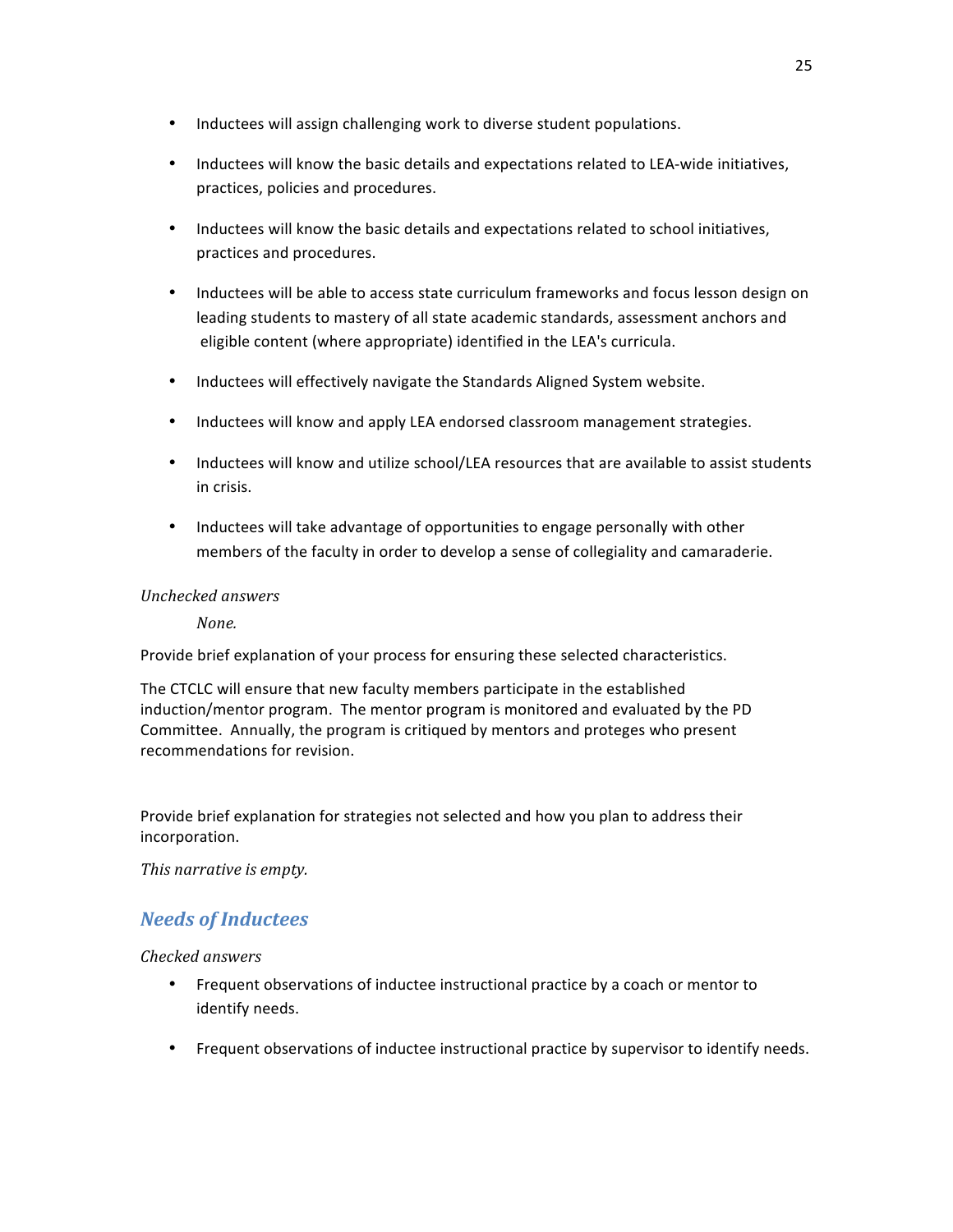- Regular meetings with mentors or coaches to reflect upon instructional practice to identify needs.
- Standardized student assessment data other than the PSSA.
- Classroom assessment data (Formative & Summative).
- Inductee survey (local, intermediate units and national level).
- Review of inductee lesson plans.
- Review of written reports summarizing instructional activity.
- Submission of inductee portfolio.
- Knowledge of successful research-based instructional models.
- Approval of mentor checklist sign-offs by the Administrative Director after mentor/protege meeting.

- Student PSSA data.
- Information collected from previous induction programs (e.g., program evaluations and second-year teacher interviews).

Provide brief explanation of your process for ensuring these selected characteristics.

The process for inductees/proteges will include a written plan that outlines specific dates that the Inductee is observed by the Mentor, when the Inductee observes the mentor, and when the inductee is observed by administration. Additionally, the inductee will meet regularly with their Mentor and work collaboratively to identify strengths and areas in need of targeted assistance and support. The inductee/mentor will communicate needs with the Professional Development Committee Members, participate in Inductee seminars and activities, and assist in the evaluation of the Teacher Induction/Mentoring Program.

Provide a brief explanation for strategies not selected and your plan to address their incorporation.

The CTCLC does not participate in the PSSA.

# *Mentor Characteristics*

#### *Checked answers*

- Pool of possible mentors is comprised of teachers with outstanding work performance.
- Potential mentors have similar certifications and assignments.
- Potential mentors must model continuous learning and reflection.
- Potential mentors must have knowledge of LEA policies, procedures and resources.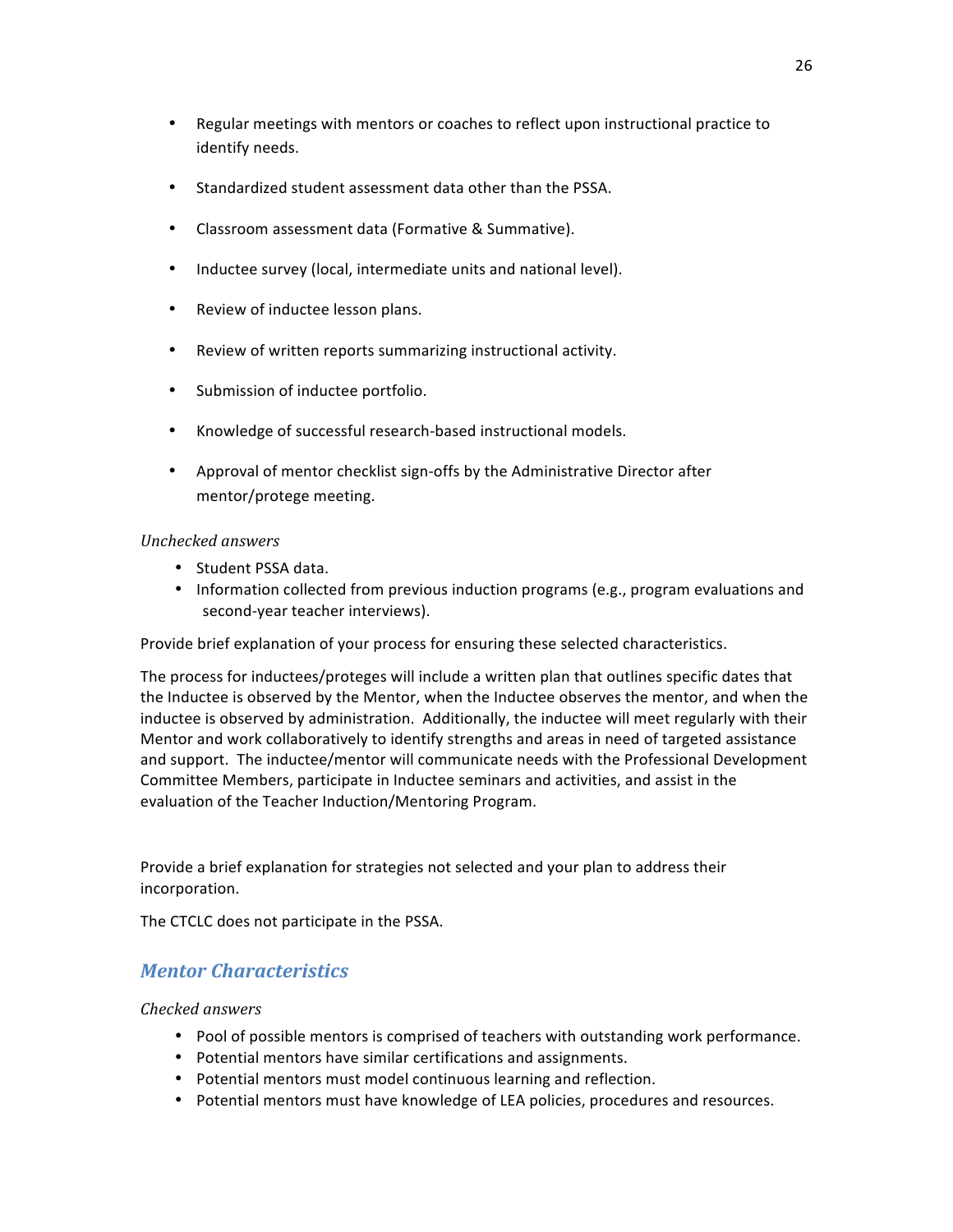- Potential mentors must have demonstrated ability to work effectively with students and other adults.
- Potential mentors must be willing to accept additional responsibility.
- Mentors must complete mentor training or have previous related experience (e.g., purpose of induction program and role of mentor, communication and listening skills, coaching and conferencing skills, problem-solving skills and knowledge of adult learning and development).
- Mentors and inductees must have compatible schedules so that they can meet regularly.

*None.*

Provide brief explanation of your process for ensuring these selected characteristics.

The CTCLC has developed a formal mentor program to meet the needs of novice teachers. The CTCLC mentoring program ensures that the above characteristics for mentors are met by using the following criteria for selection:

- Outstanding work performance as evidenced by previous year's evaluation
- Similar cluster/assignment when possible
- Models committment to continuous learning and reflective practice
- Knowledge of LEA policies, procedures, and resources
- Demonstrated ability to work effectively with students and other adults
- Willing to accept additional responsibility
- Have participated in mentor training or have previous related experience
- Mentors and inductees meet regularly

Provide brief explanation for characteristics not selected and how you plan to address their incorporation.

*This narrative is empty.* 

# *Induction Program Timeline*

| <b>Topics</b>                                              | Sep | Nov | Aug-   Oct-   Dec-   Feb-   Apr-   Jun-<br>Jan | Mar   May | <b>Iul</b> |
|------------------------------------------------------------|-----|-----|------------------------------------------------|-----------|------------|
| Code of Professional Practice and Conduct for<br>Educators |     |     |                                                |           |            |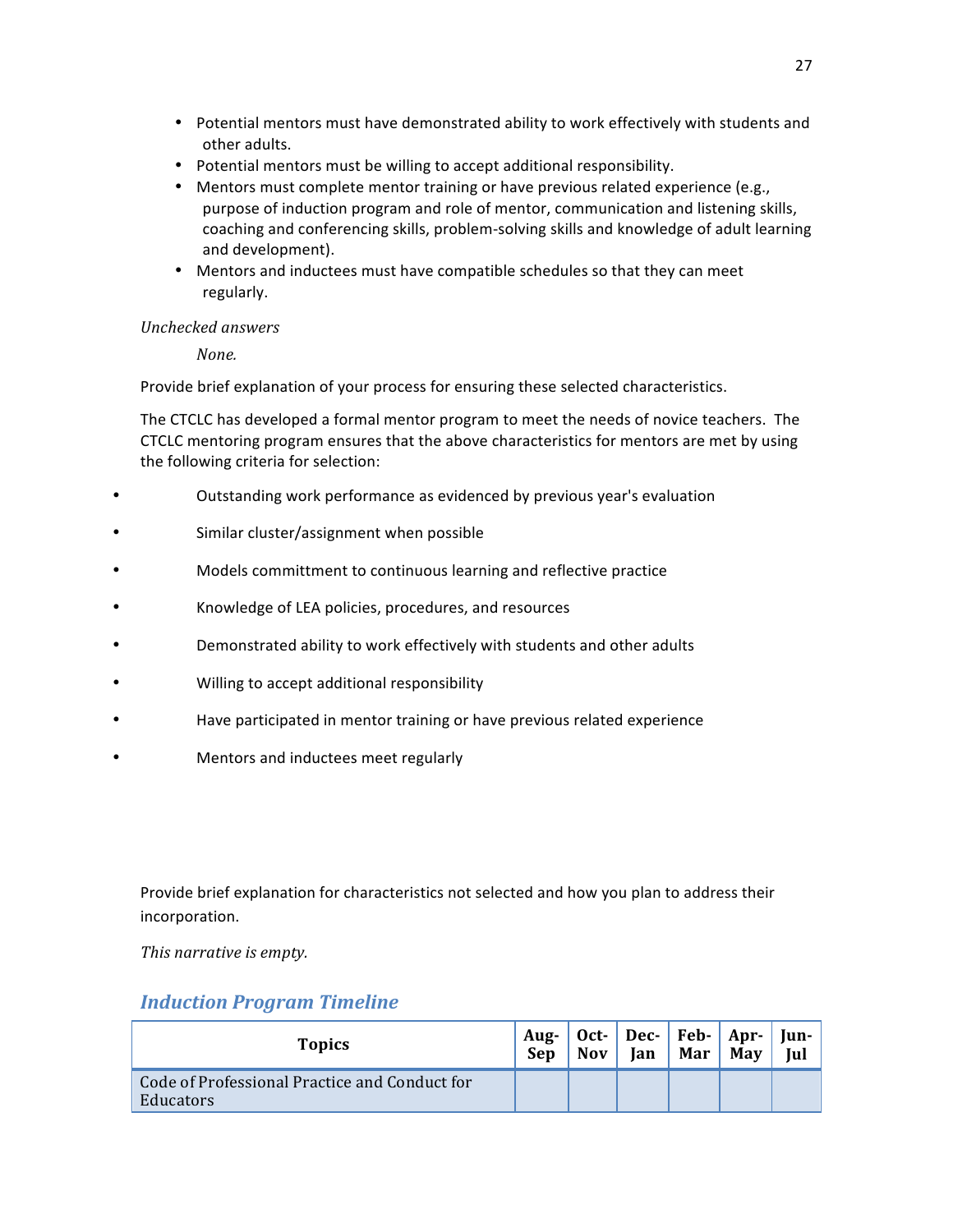| Assessments                                            |  |  |  |
|--------------------------------------------------------|--|--|--|
| <b>Best Instructional Practices</b>                    |  |  |  |
| Safe and Supportive Schools                            |  |  |  |
| Standards                                              |  |  |  |
| Curriculum                                             |  |  |  |
| Instruction                                            |  |  |  |
| Accommodations and Adaptations for diverse<br>learners |  |  |  |
| Data informed decision making                          |  |  |  |
| Materials and Resources for Instruction                |  |  |  |

If necessary, provide further explanation.

A unique timeline is developed for each protege depending on their hire date, experience and needs. The Professional Development Committee believes that each of the above topics spiral throughout the two-year expected mentorship based on the needs of the inductee. The timeline for implementation will change depending on the needs of the inductees.

# *Monitoring and Evaluating the Induction Program*

Identify the procedures for monitoring and evaluating the Induction program.

The Professional Development Committee monitors and evaluates the Induction/Mentor program which includes participant feedback for continuous improvement. Systematic data collection on the educator induction/mentor program design, implementation, and outcomes is a part of the process.

# *Recording Process*

Identify the recording process for inductee participation and program completion. (Check all that apply)*Checked answers*

- Mentor documents his/her inductee's involvement in the program.
- A designated administrator receives, evaluates and archives all mentor records.
- LEA administrator receives, tallies, and archives all LEA mentor records.
- Completion is verified by the LEA Chief Executive Officer on the Application for Level 2 Certification.

*Unchecked answers*

• School/LEA maintains accurate records of program completion and provide a certificate or statement of completion to each inductee who has completed the program.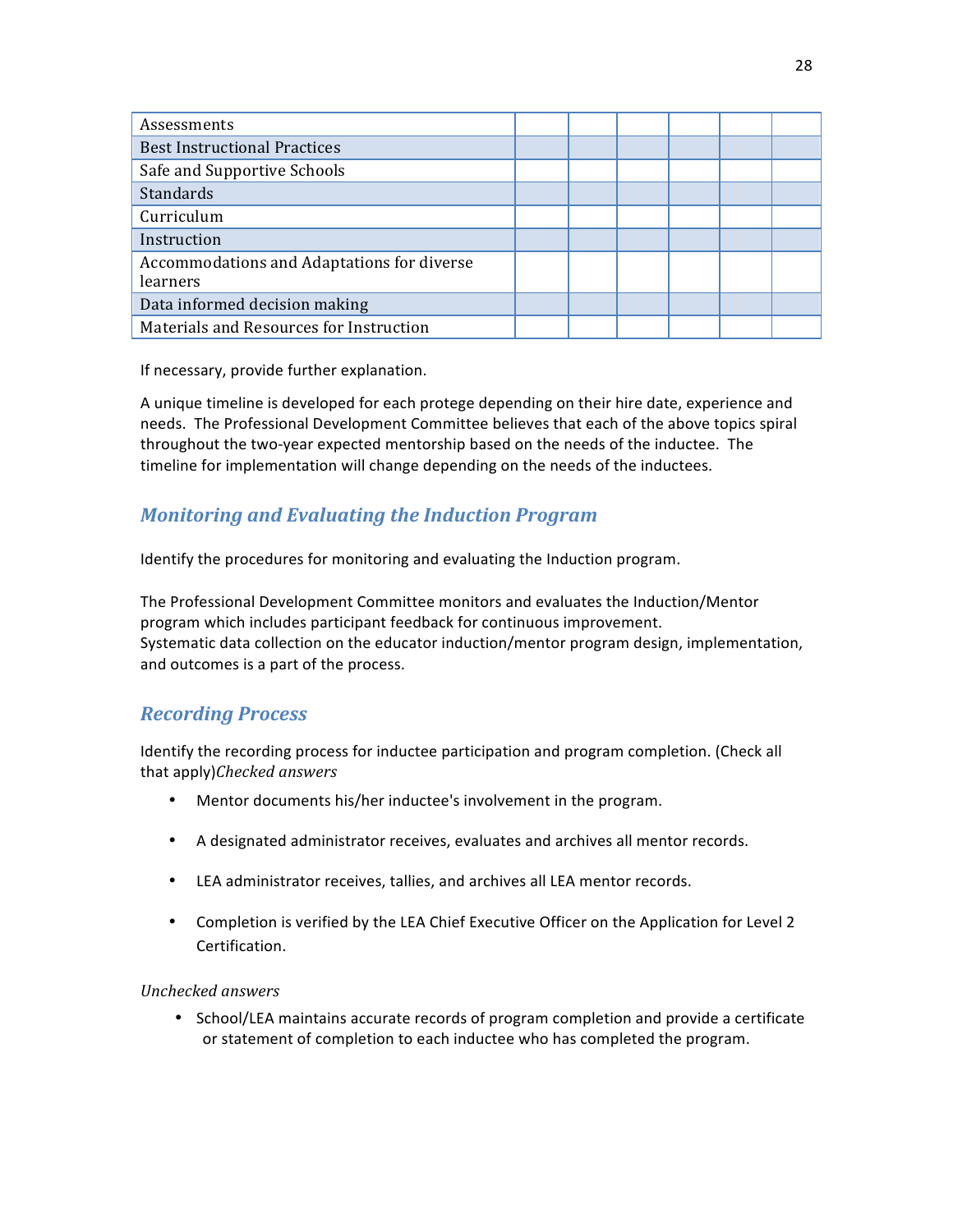# Assurances

# **Safe and Supportive Schools**

*No policies or procedures have been identified.*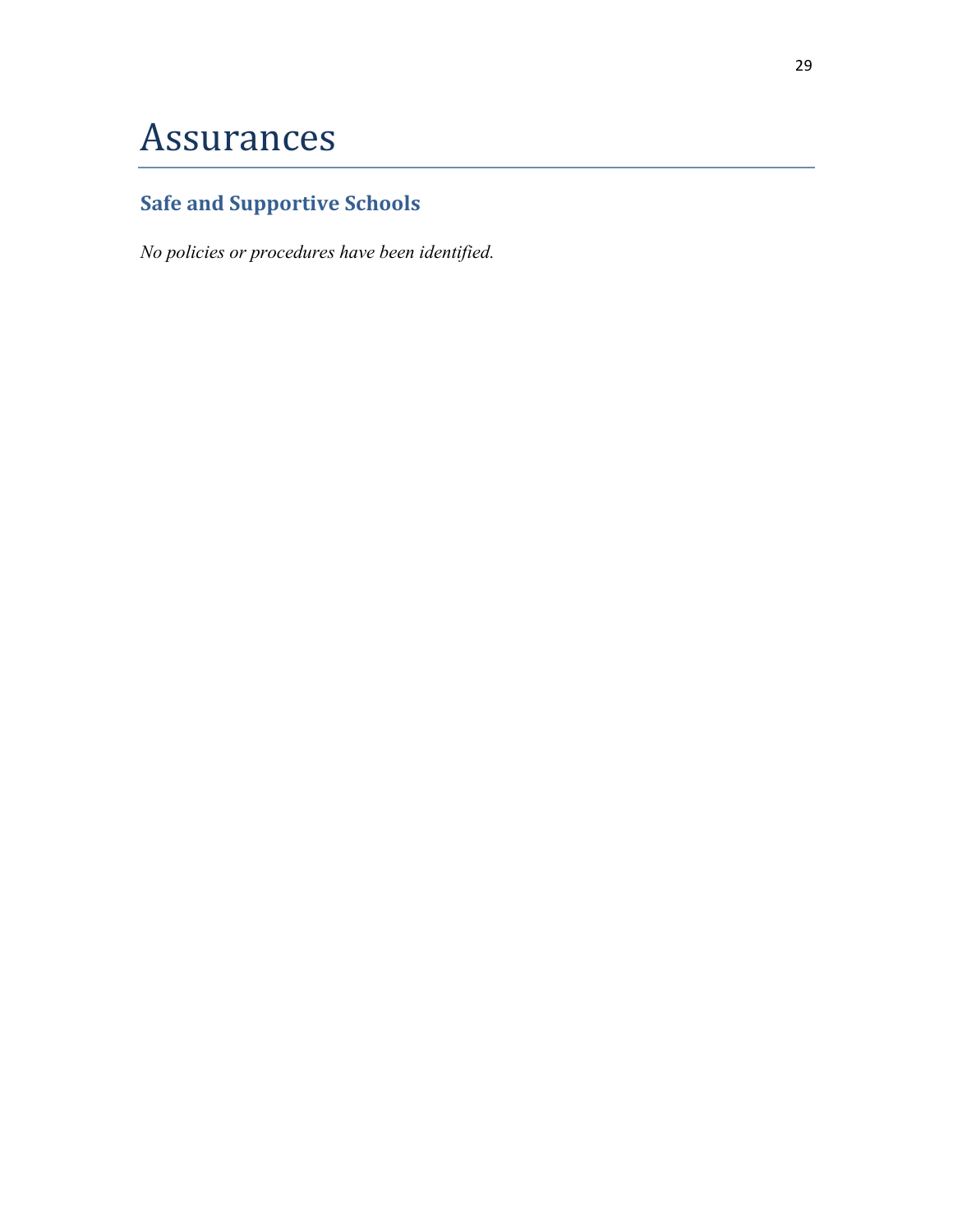# Needs Assessment

# **CTC Accomplishments**

#### **Accomplishment #1:**

Teachers used student performance data from the NOCTI for each program of study to identify strengths and areas in need of improvement. This information is used as the foundation for the development of Student Learning Objectives. In addition, all incoming 10th grade students are administered the Algebra 1 CDT to determine baseline mathematics achievment data for use by instructors in designing instruction.

#### **Accomplishment #2:**

Program of Study task lists have been organized into scope and sequence documents by each instructor and reviewed/approved by the program Occupational Advisory Committee. This process is reviewed and the scope and sequence revised each time the POS Task list is revised by PDE.

#### **Accomplishment #3:**

Learning guide development has been completed for all programs. Teachers and administration collaborated to develop a template for the learning guides and ongoing support was provided for further development.

The learning guides include the following information:

- 1. POS task numbers
- 2. Learning Objectives
- 3. Bell-ringers/Exit Tickets
- 4. Purpose
- 5. NOCTI Correlation
- 6. PA Core Standards
- 7. Directions and Procedures
- 8. Safety
- 9. Student accomodations
- 10. Materials, technology, resources
- 11. Equipment and supplies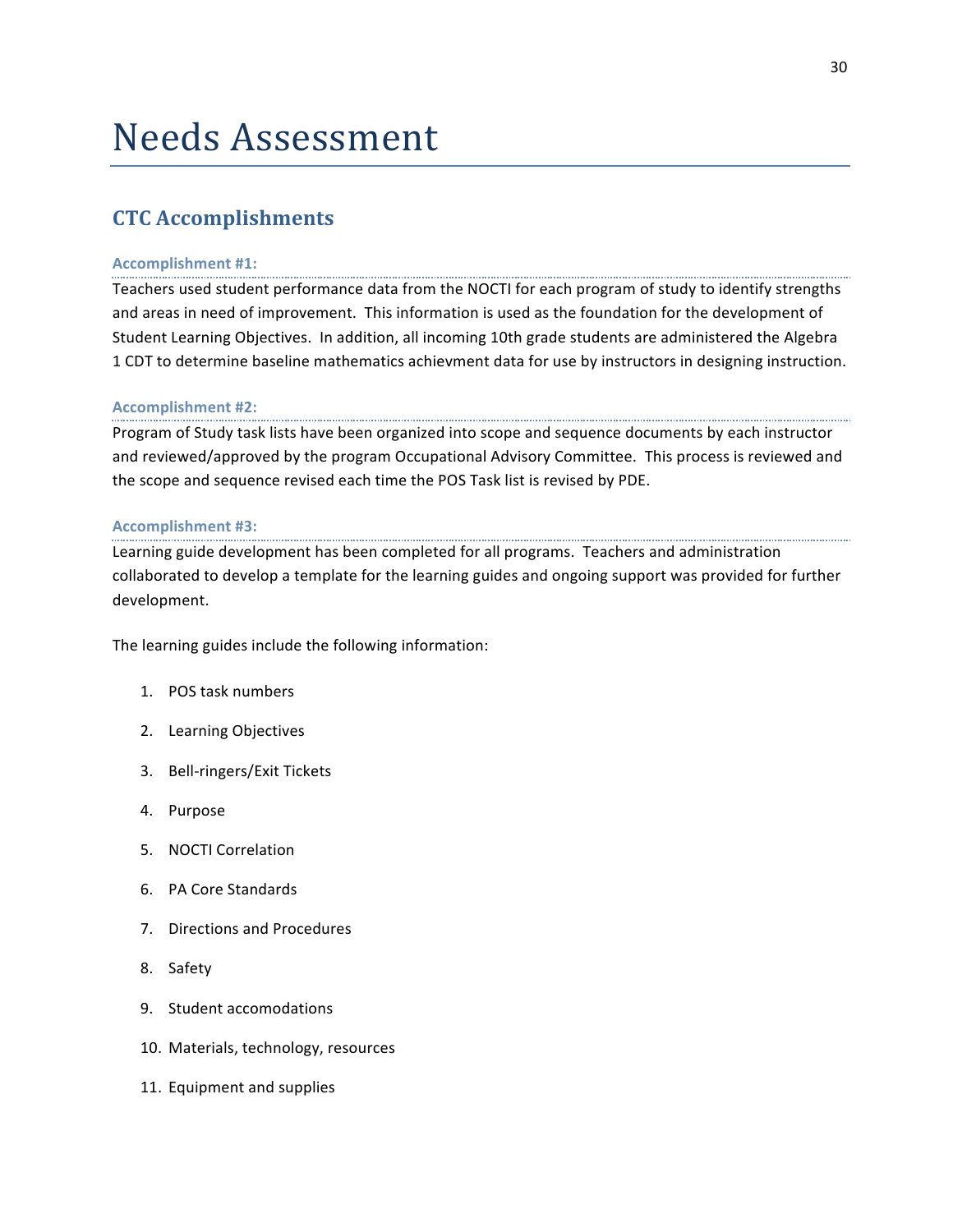12. Pre-test

- 13. Vocabulary
- 14. Informational Outline
- 15. Assignment Sheets
- 16. Job Sheet
- 17. Rubric/Written Assessment
- 18. Rubric/Task Performance
- 19. Post-test
- 20. Certification
- 21. Additional assessments
- 22. Critical thinking skills

#### **Accomplishment #4:**

Increase in participation of CTSO-SkillsUSA:

• 2018-2019 SkillsUSA District competitors include 86 current students, the largest number in more than 5 years.

- CTC construction students participated in the TeamBuild competition for the first time in a long time in 2017-2018 and received a silver medal.
- CTC construction students will again participate in the TeamBuild competition.
- CTC students participated in the Cyber Security competition in 2017-2018 and will continue to compete in this category.

#### **Accomplishment #5:**

Renovation Narrative for Comprehensive Plan

The CTCLC began a comprehensive facility renovation program in the Fall of 2013. The \$18.1 Million dollar renovation was intended to update the facility that had not received any substantial renovation since original construction in the early 1970s. The renovation included asbestos and creosote abatement, replacement of the building roof, refurbishment of the brick exterior of the building, replacement of the majority of the mechanical, electrical and plumbing infrastructure of the building. In addition, the classrooms and program lab areas were refurbished and/or rebuilt to accommodate the current CTC programs of study and to support the implementation of new programs. New equipment and fixtures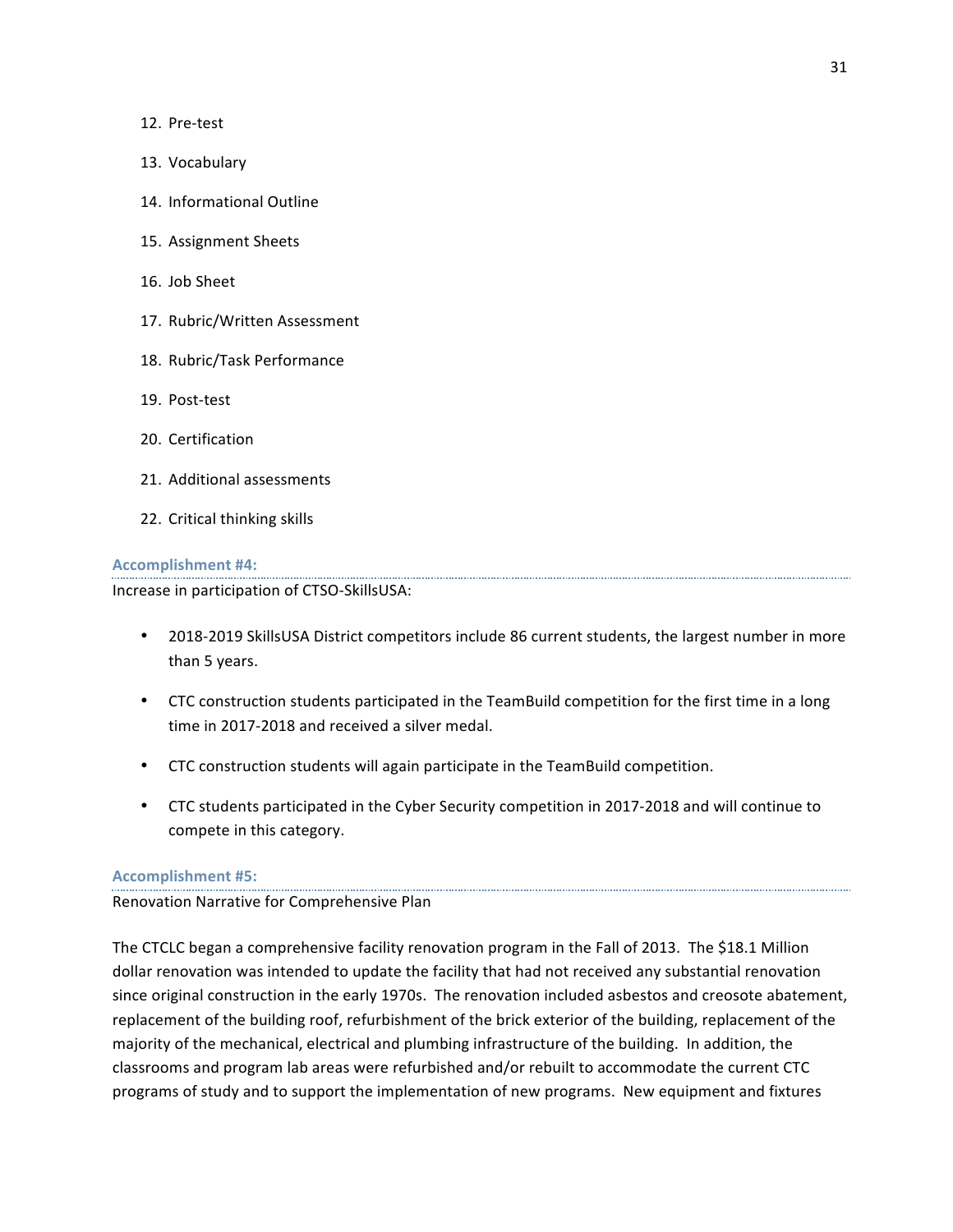were provided in program lab areas as needed and as available funding supported. The technology infrastructure of the building was modernized as was the support functions of heating/cooling, telephone, fire alarm, fire sprinklers, burglar alarm and building access system. A significant number of security cameras were also added to the facility. The renovation project is progressing on schedule and within budget objectives with an anticipated completion during the summer of 2015.

The renovation was completed in 2016 and some additional items that were not included in the original renovation scope were also completed including a new, handicapped-accesible stage, new video/audio system for the Large Group Instruction cafetorium, outside lighting and front entrance safety and security upgrades.

#### **Accomplishment #6:**

Increase in enrollment from four partner districts:

Overall enrollment has increased annually in terms of September 6 enrollment and in terms of actual ADMs reported for the entire school year. September 6 enrollment figure for 2018-2019 was above 700 students.

#### **Accomplishment #7:**

Attendance Improvements

Regular attendance has improved significantly as a result of significant efforts to encourage and provide supports for daily attendance. The Challenge Program has been implemented at CTCLC to further promote and recognize excellent attendance habits.

# **CTC Concerns**

#### **Concern #1:**

Administration of the Algebra I CDT for all incoming sophomores has highlighted the low achievement levels of the student body with regard to mathematics. This critical deficiency has the potential to limit the instruction in many of the trade/program areas that rely on measurment and manipultion of fractions and decimal conversions.

#### **Concern #2:**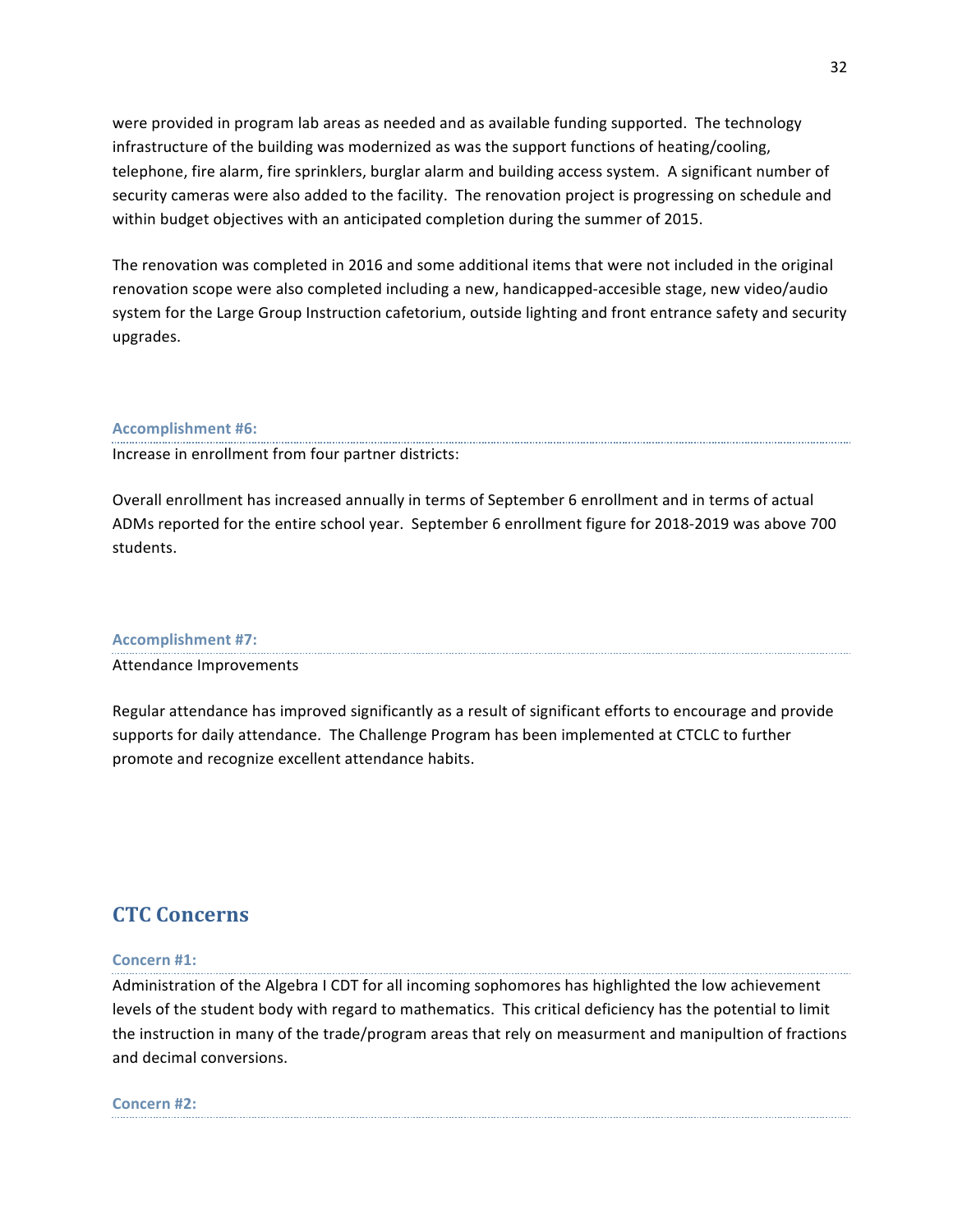Lack of communication, collaboration, and support from our partner districts.

The perception of the committee members is that we need to work to improve the level of communication and collaboration with our partner districts.

#### **Concern #3:**

Community and partner district perception of CTCLC

It was the consensus of the committee that the CTCLC has a negative reputation among community members and partner districts. It is perceived that certain partner districts restrict access to CTCLC programming.

#### **Concern #4:**

New programs need to be developed/offered to meet the needs of business/industry in NEPA.

#### **Concern #5:**

Effective Occupational Advisory Committees are essential to program success and need to be strengthened in many program areas.

#### **Concern #6:**

Earlier career exploration and education needs to be provided so that students understand the importance of CTE and options.

# **Prioritized Systemic Challenges**

**Systemic Challenge #1** *(Guiding Question #8)* Establish a system within the school that fully ensures each member of the school community promotes, enhances and sustains a shared vision of positive school climate and ensures family and community support of student participation in the learning process.

#### **Aligned Concerns:**

Lack of communication, collaboration, and support from our partner districts.

The perception of the committee members is that we need to work to improve the level of communication and collaboration with our partner districts.

Community and partner district perception of CTCLC

It was the consensus of the committee that the CTCLC has a negative reputation among community members and partner districts. It is perceived that certain partner districts restrict access to CTCLC programming.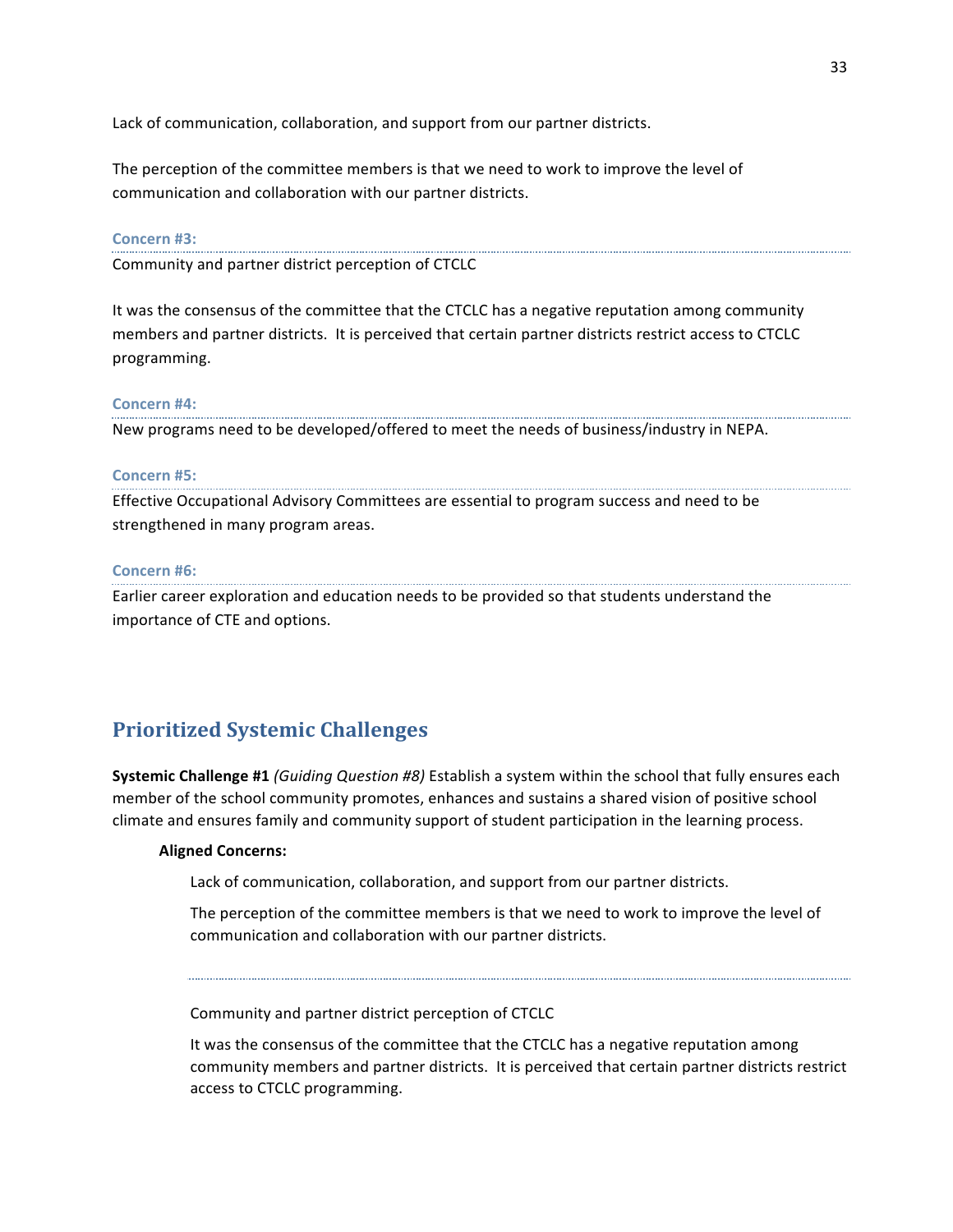New programs need to be developed/offered to meet the needs of business/industry in NEPA.

Effective Occupational Advisory Committees are essential to program success and need to be strengthened in many program areas.

Earlier career exploration and education needs to be provided so that students understand the importance of CTE and options.

**Systemic Challenge #2** *(Guiding Question #5)* Establish a system within the school that fully ensures students who are academically at risk are identified early and are supported by a process that provides interventions based upon student needs at no cost to a parent and includes procedures for monitoring effectiveness.

#### **Aligned Concerns:**

Administration of the Algebra I CDT for all incoming sophomores has highlighted the low achievement levels of the student body with regard to mathematics. This critical deficiency has the potential to limit the instruction in many of the trade/program areas that rely on measurment and manipultion of fractions and decimal conversions.

Earlier career exploration and education needs to be provided so that students understand the importance of CTE and options.

**Systemic Challenge #3** *(Guiding Question #6)* Establish a system within the school that fully ensures barriers to student learning are addressed in order to increase student achievement, completion rates and/or graduation rates.

#### **Aligned Concerns:**

Administration of the Algebra I CDT for all incoming sophomores has highlighted the low achievement levels of the student body with regard to mathematics. This critical deficiency has the potential to limit the instruction in many of the trade/program areas that rely on measurment and manipultion of fractions and decimal conversions.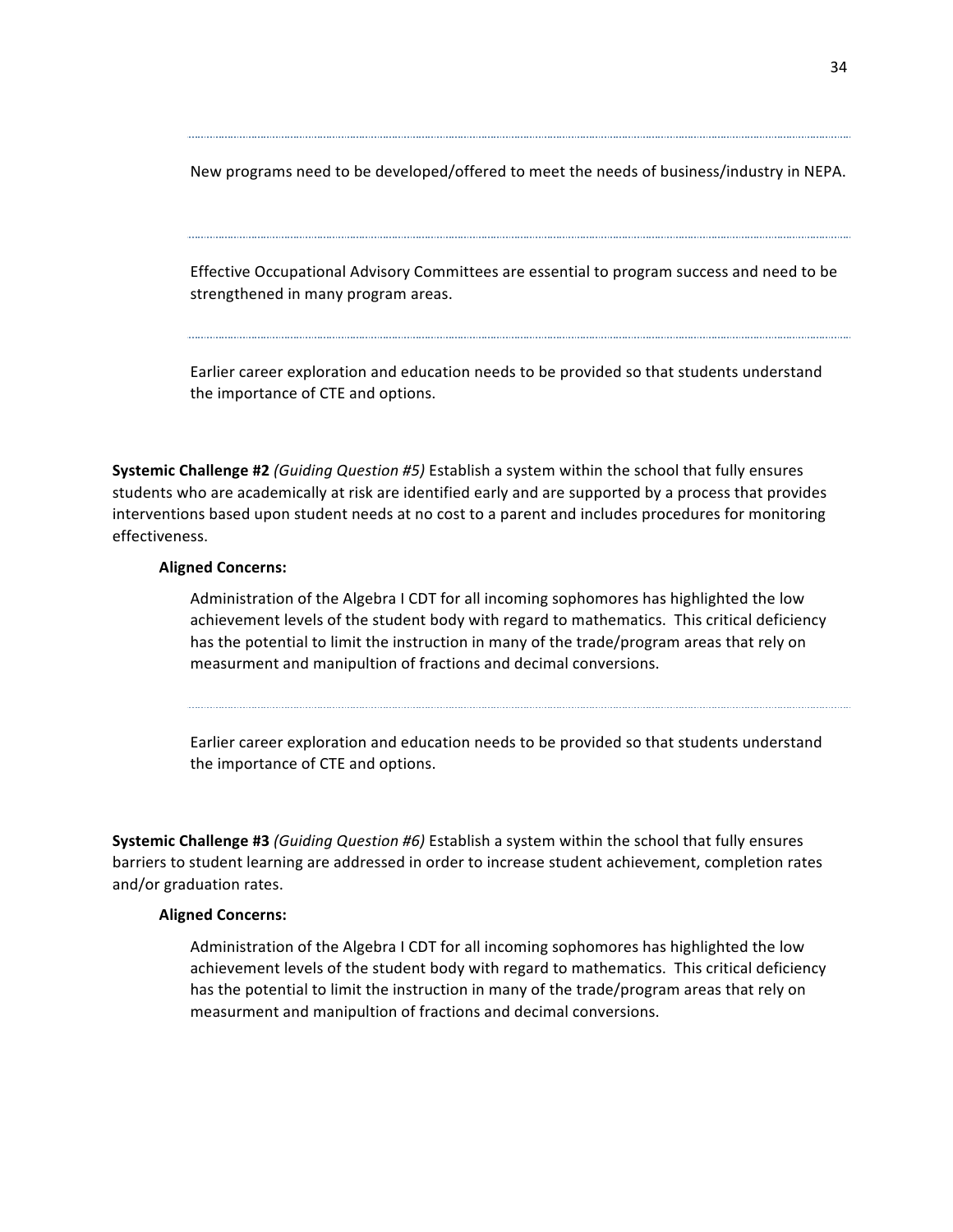**Systemic Challenge #4** *(Guiding Question #13)* Establish a system within the school that fully ensures classrooms are staffed with highly qualified teachers and that student needs drive decisions about teacher placement.

## **Aligned Concerns:**

New programs need to be developed/offered to meet the needs of business/industry in NEPA.

**Systemic Challenge #5** *(Guiding Question #10)* Establish a system within the school that fully ensures professional development is based on sound research and promising practices, is focused on the needs of professional employees is comprehensive and is implemented with fidelity in order to meet the specific needs of students.

**Systemic Challenge #6** *(Guiding Question #2)* Establish a system within the school that fully ensures the consistent implementation of effective instructional practices across all classrooms.

**Systemic Challenge #7** *(Guiding Question #9)* Establish a system within the school that fully ensures at least 95% of the students who are required to participate in PSSA testing do so. (Comprehensive CTC only)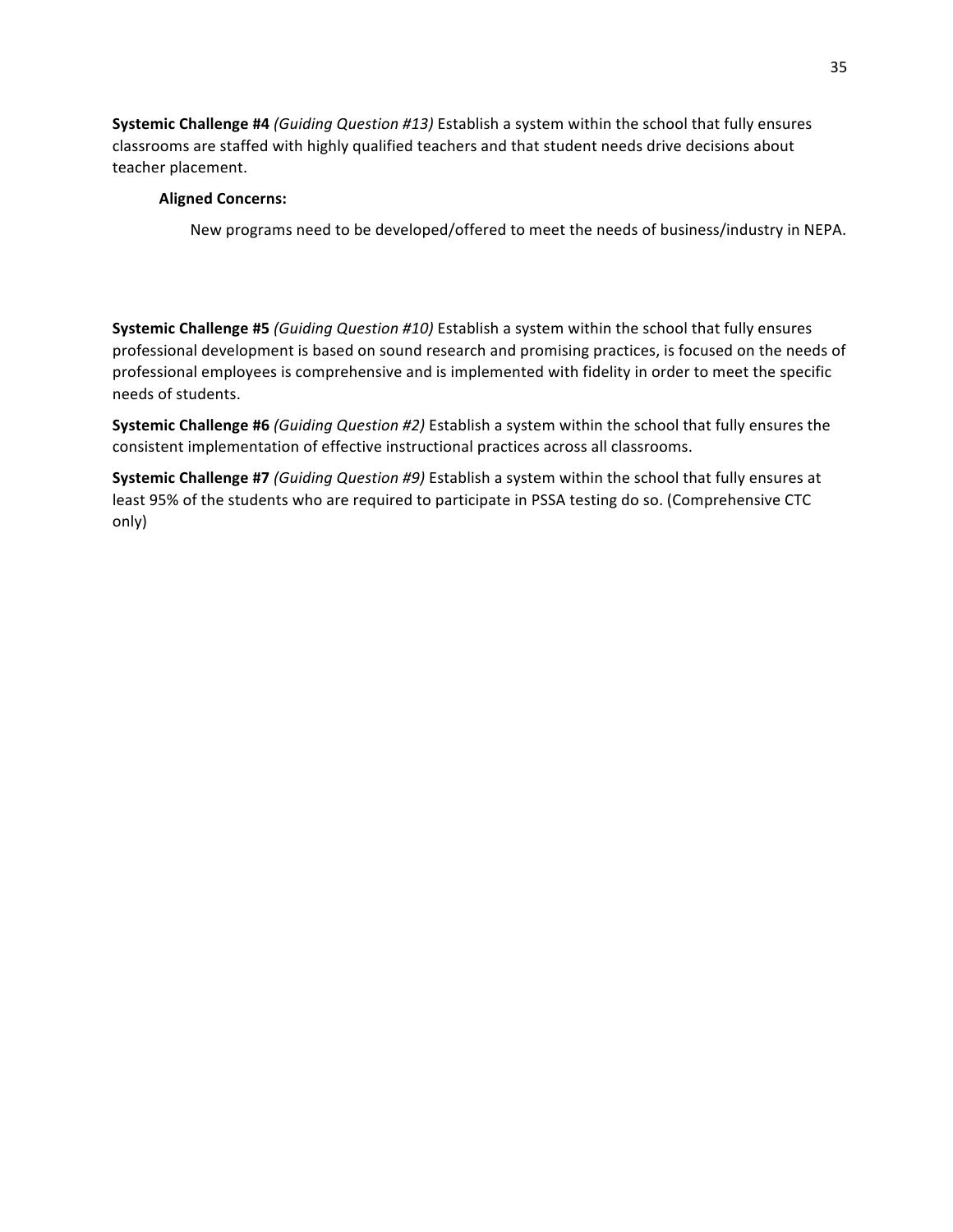# **CTC** Level Plan

# **Action Plans**

Goal #1: Develop a long range Professional Development plan and outline to ensure proper planning, development and delivery of Professional Development. Continue to support new teachers through the established Mentor Program, revising and improving the mentor program via an annual critique by mentors, proteges and administrators.

## **Related Challenges:**

- Establish a system within the school that fully ensures the consistent implementation of effective instructional practices across all classrooms.
- Establish a system within the school that fully ensures professional development is based on sound research and promising practices, is focused on the needs of professional employees is comprehensive and is implemented with fidelity in order to meet the specific needs of students.

## **Indicators of Effectiveness:**

Type: Annual

Data Source: Professional Development Committee

Specific Targets: At least 75 percent of the teachers with permanent vocational certification will have an approved annual personal professional development plan.

Type: Interim

Data Source: Professional Development Committee

Specific Targets: The Professional Development Committee will develop and approve a broad three year plan for professional development topics.

# *Strategies:*

*Instructional coaching*

Description: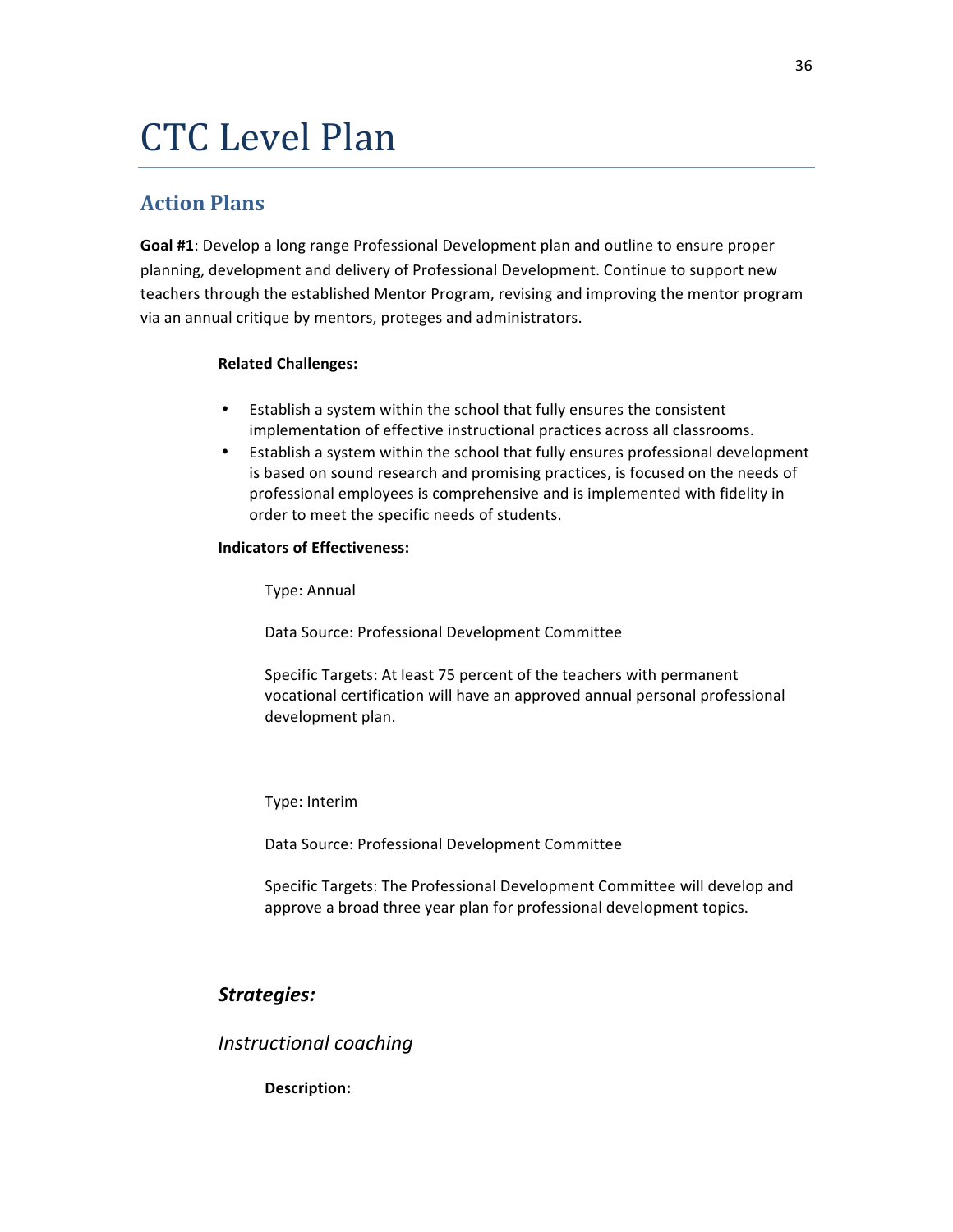New CTCLC teachers will be provided with opportunities to participate in MAX teaching strategies professional development.

CTCLC teachers will receive job-embedded mentoring to build their capacity to differentiate instructional practices to meet the needs of our diverse student population.

**SAS Alignment:** Instruction, Standards

## *Implementation Steps:*

# *Professional Development*

#### **Description:**

The professional development committee will develop a broad three year professional development outline to guide the planning and delivery of PD.

**Start Date:** 9/15/2019 End Date: 6/27/2020

**Program Area(s): Professional Education** 

#### **Supported Strategies:**

• Instructional coaching

# *Provide opportunities for new CTC Teachers to participate in MAX Teaching Strategies professional development.*

#### **Description:**

New CTCLC teachers will be provided opportunities to attend MAX teaching sessions and receive job embedded coaching regarding the implementation of MAX teaching strategies, which are strategies designed to teaching diverse learners in inclusive settings.

**Start Date:**  $9/3/2019$  **End Date:**  $6/30/2022$ 

**Program Area(s): Professional Education** 

**Supported Strategies:**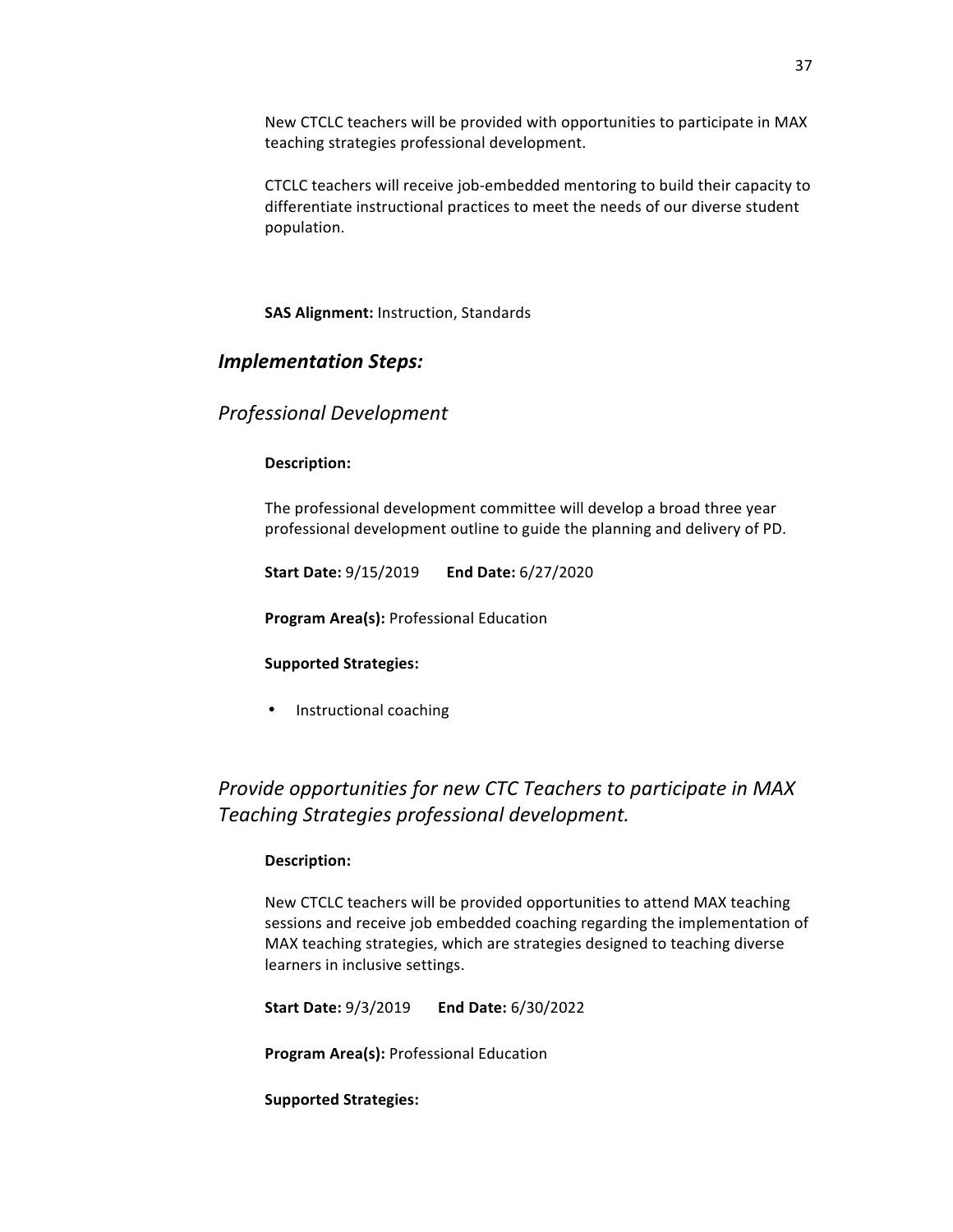• Instructional coaching

Goal #2: To establish a system within the CTCLC that fully ensures teachers and administrators receive timely, effective support and intervention as needed.

#### **Related Challenges:**

• Establish a system within the school that fully ensures the consistent implementation of effective instructional practices across all classrooms.

#### **Indicators of Effectiveness:**

Type: Annual

Data Source: Induction and Mentor Program Completion

Specific Targets: Number of new teachers that complete induction program.

Number of Mentoring Checklists each new teacher completes each year.

# *Strategies:*

## *Mentor Program*

## **Description:**

CTCLC will maintain and improve its comprehensive mentor program designed to support the needs of our diverse teaching faculty.

**SAS Alignment:** Standards, Assessment, Curriculum Framework, Instruction, Materials & Resources, Safe and Supportive Schools

# *Technical Assistance Program (TAP)*

## **Description:**

The CTCLC will continue participation in the TAP program.

**SAS Alignment:** None selected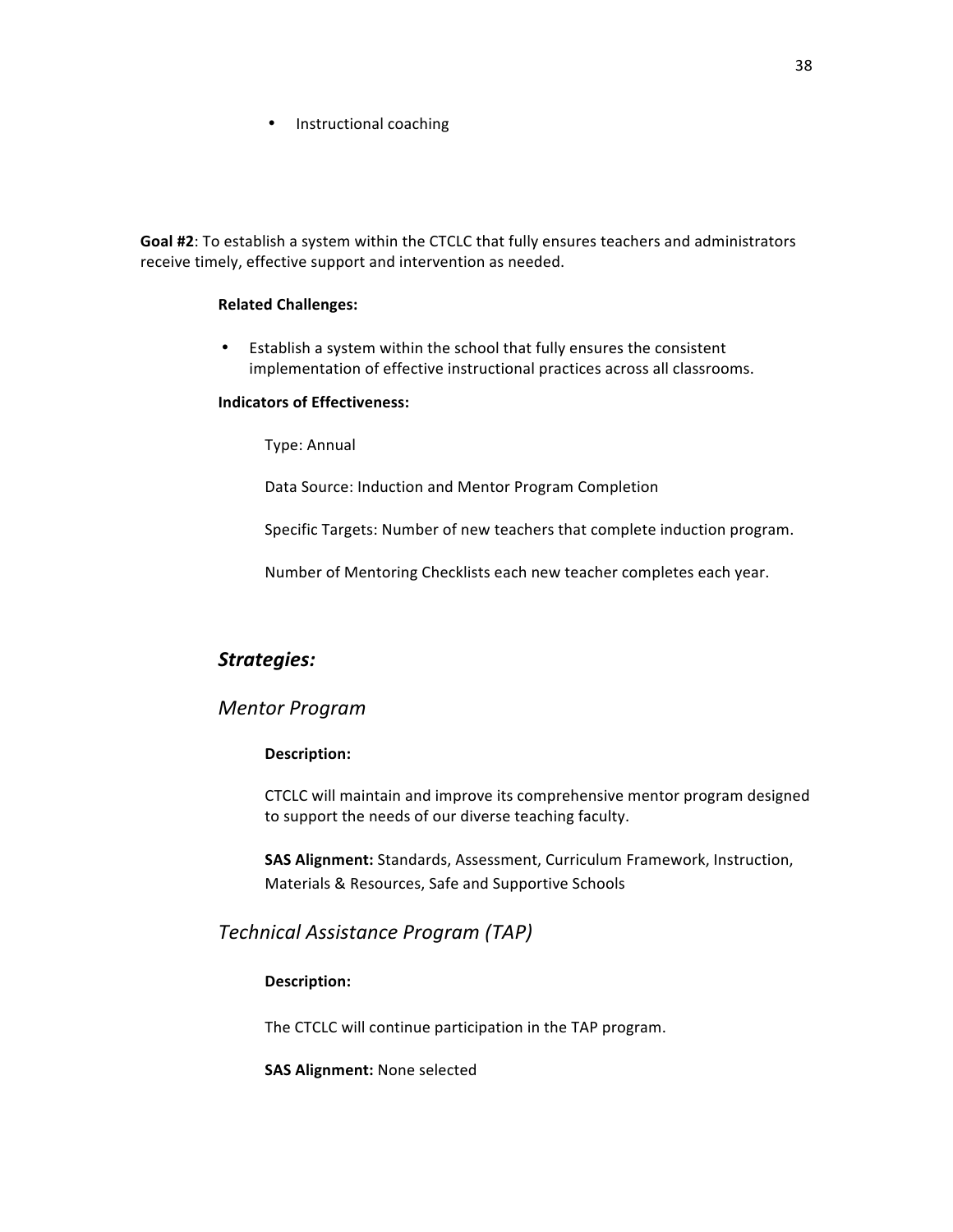## *Implementation Steps:*

## *Maintain and Improve a comprehensive mentoring program*

#### **Description:**

The Professional Development Committee will monitor the mentoring program for effectiveness and will work collaboratively with mentors and proteges to improve the comprehensive mentoring program for CTCLC.

**Start Date:** 7/1/2019 **End Date:** 6/29/2022

**Program Area(s): Professional Education, Teacher Induction** 

#### **Supported Strategies:**

• Mentor Program

## *Technical Assistance Program (TAP) Participation*

#### **Description:**

The administrative team and the teachers will collaborate with the currently assigned CTDSL to continue comprehensive school improvement efforts for CTCLC. This work includes but is not limited to: review of alignment of learning guides with POS task lists and effective instructional strategies, maximizing use of instructional time, development and integration of professional learning communities, and integration of effective instructional strategies to meet the needs of all learners.

**Start Date:** 9/3/2019 **End Date:** 6/29/2022

**Program Area(s):** Professional Education, Teacher Induction, Special Education

#### **Supported Strategies:**

• Technical Assistance Program (TAP)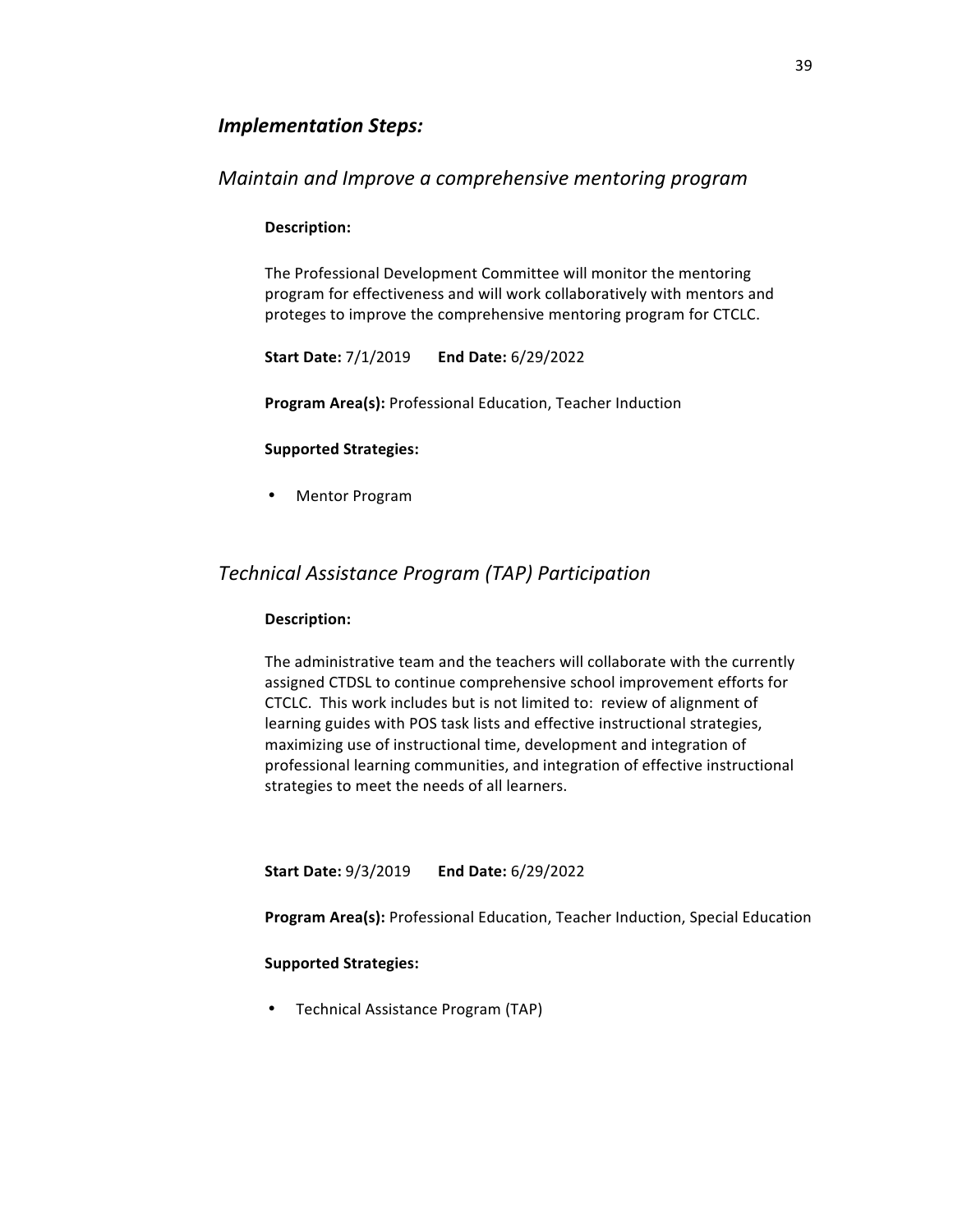Goal #3: Establish a system within the school that fully ensures each member of the school community promotes, enhances and sustains a shared vision of positive school climate and ensures family and community support of student participation in the learning process.

#### **Related Challenges:**

- Establish a system within the school that fully ensures the consistent implementation of effective instructional practices across all classrooms.
- Establish a system within the school that fully ensures professional development is based on sound research and promising practices, is focused on the needs of professional employees is comprehensive and is implemented with fidelity in order to meet the specific needs of students.

#### **Indicators of Effectiveness:**

Type: Annual

Data Source: NOCTI Pre and Post Test scores

Specific Targets: By the end of this planning period, at least 75 percent of the CTC Approved Programs of Study will have class averages at or above 80% on the end-of-course NOCTI assessment.

Type: Annual

Data Source: OAC Membership Lists and Meeting Minutes

Specific Targets: At least half of the OAC meetings conducted will be attended by 10 or more OAC members.

Type: Annual

Data Source: OAC Membership Listing

Specific Targets: Each advisory board will have at least 15 active participants.

Type: Annual

Data Source: School-wide survey

Specific Targets: Student perceptual concerns exposed through the school climate survey are addressed prior to the start of the next school year.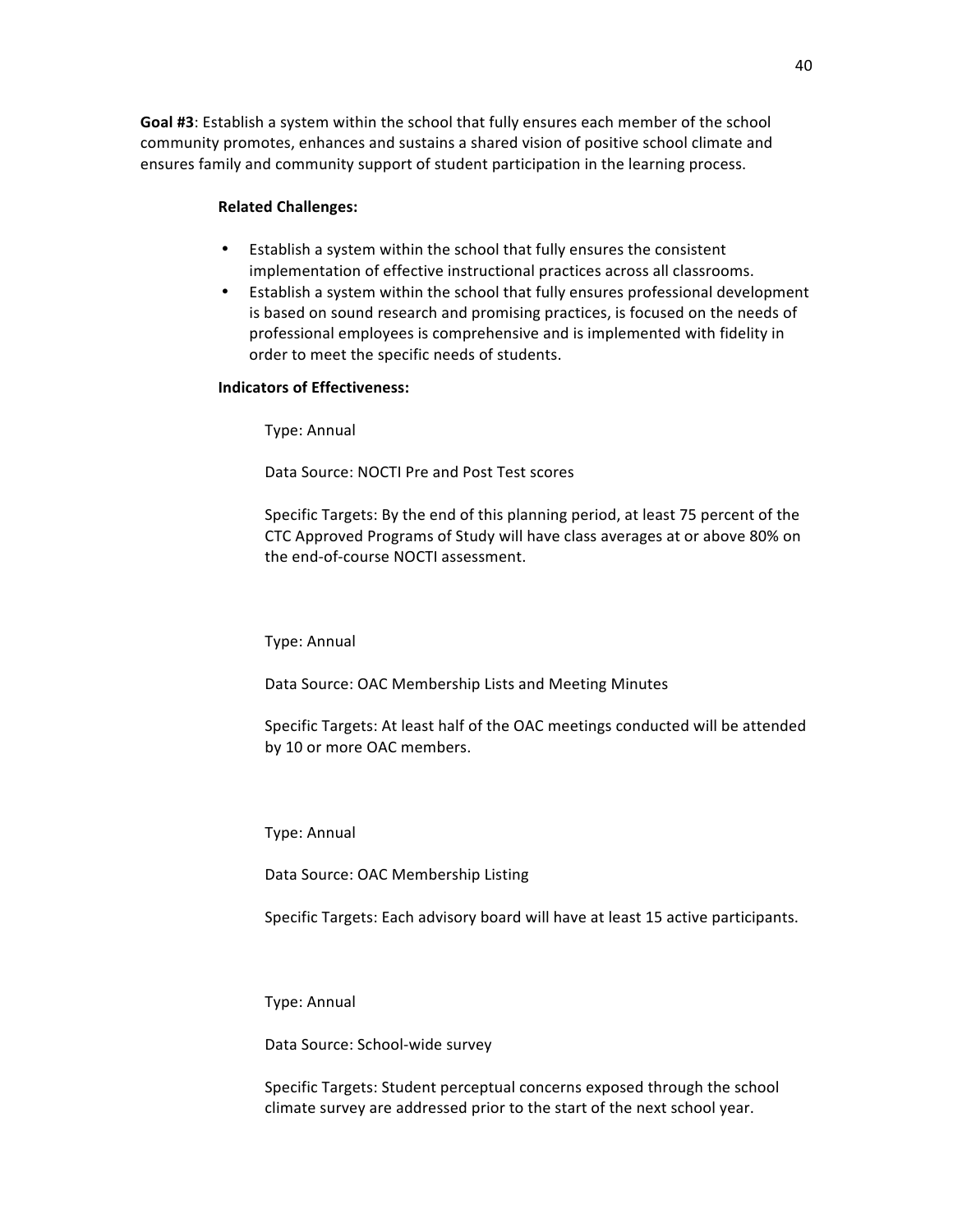Type: Annual

Data Source: Survey of student participation in sending-school extra curricular activities.

Specific Targets: Annual growth of 10% in the number of CTC students participating in extra curricular activities at their sending school. This shall be calculated as follows: total enrollment - current students participating in extra curricular X 0.10.

## *Strategies:*

## *Instructional coaching*

#### Description:

New CTCLC teachers will be provided with opportunities to participate in MAX teaching strategies professional development.

CTCLC teachers will receive job-embedded mentoring to build their capacity to differentiate instructional practices to meet the needs of our diverse student population.

**SAS Alignment: Instruction, Standards** 

## *Mentor Program*

#### Description:

CTCLC will maintain and improve its comprehensive mentor program designed to support the needs of our diverse teaching faculty.

**SAS Alignment:** Standards, Assessment, Curriculum Framework, Instruction, Materials & Resources, Safe and Supportive Schools

*Technical Assistance Program (TAP)*

**Description:**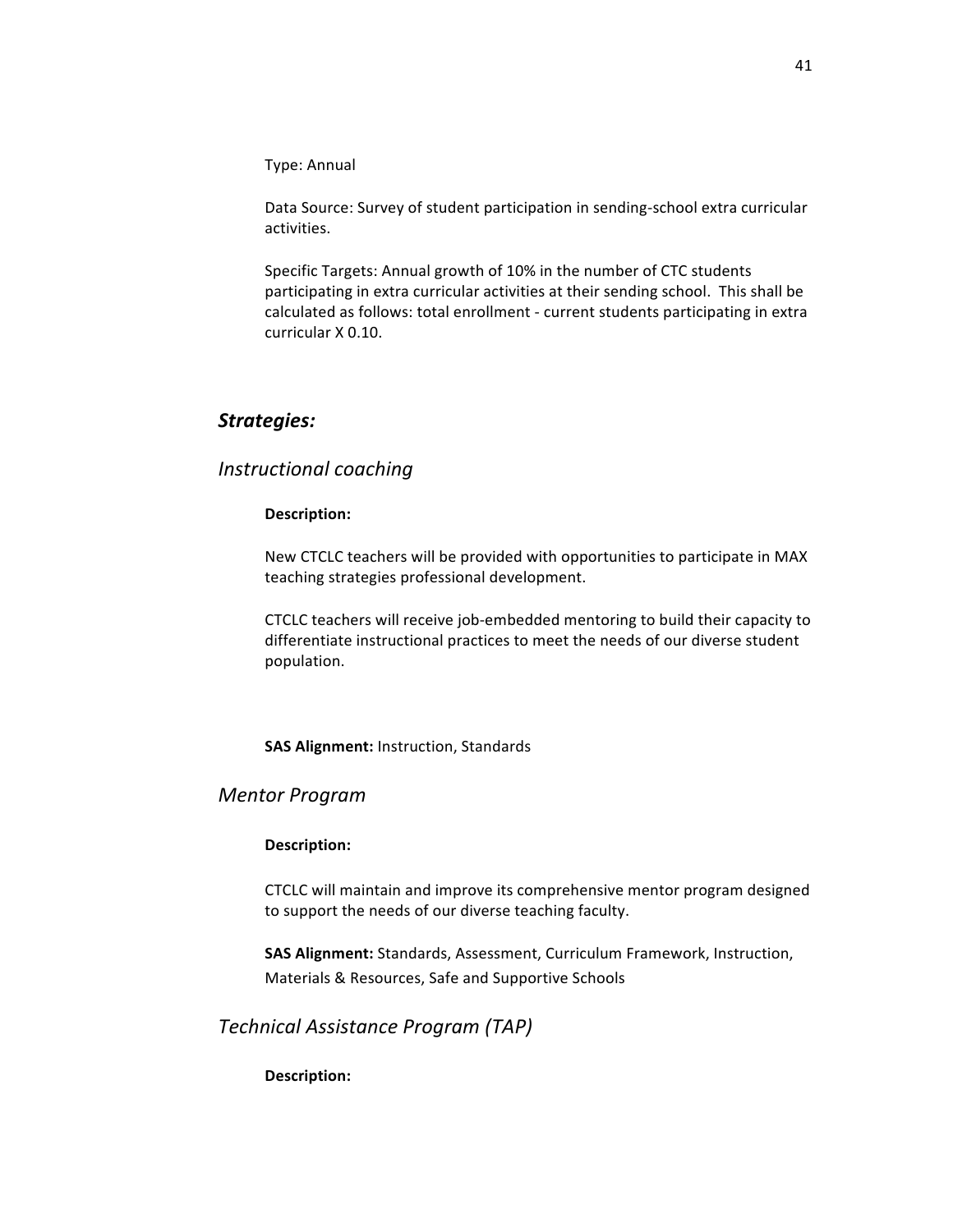The CTCLC will continue participation in the TAP program.

#### **SAS Alignment:** None selected

# *Develop effective and active Occupational Advisory Committees*

#### **Description:**

Effective and active Occupational Advisory Committees (OACs) are an established best practice and a demonstrated effective practice in select programs at CTC. This strategy to extend this practice to all program areas is intended to strengthen the programs and their relevance to local employers.

**SAS Alignment:** Materials & Resources

# *Improve perception of CTC*

#### Description:

CTC will collect data to guage the perception of CTC among student stakeholders to develop areas of potential improvement.

**SAS Alignment:** Safe and Supportive Schools

# *Implementation Steps:*

## *Professional Development*

## **Description:**

The professional development committee will develop a broad three year professional development outline to guide the planning and delivery of PD.

**Start Date:** 9/15/2019 End Date: 6/27/2020

**Program Area(s): Professional Education** 

## **Supported Strategies:**

- Instructional coaching
- Mentor Program
- Technical Assistance Program (TAP)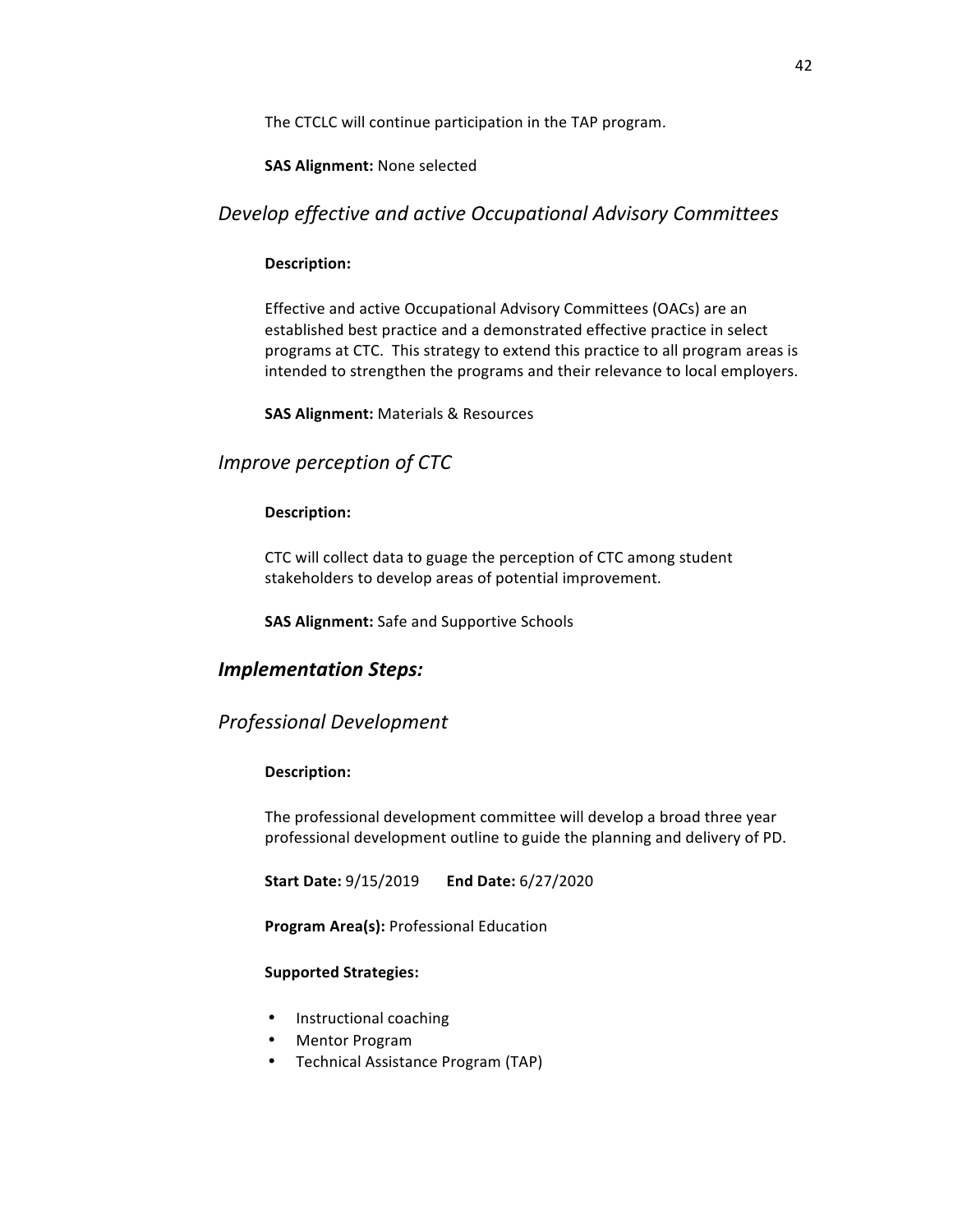*Provide opportunities for new CTC Teachers to participate in MAX Teaching Strategies professional development.*

#### Description:

New CTCLC teachers will be provided opportunities to attend MAX teaching sessions and receive job embedded coaching regarding the implementation of MAX teaching strategies, which are strategies designed to teaching diverse learners in inclusive settings.

**Start Date:** 9/3/2019 End Date: 6/30/2022

**Program Area(s): Professional Education** 

#### **Supported Strategies:**

• Technical Assistance Program (TAP)

# *Technical Assistance Program (TAP) Participation*

#### **Description:**

The administrative team and the teachers will collaborate with the currently assigned CTDSL to continue comprehensive school improvement efforts for CTCLC. This work includes but is not limited to: review of alignment of learning guides with POS task lists and effective instructional strategies, maximizing use of instructional time, development and integration of professional learning communities, and integration of effective instructional strategies to meet the needs of all learners.

**Start Date:** 9/3/2019 **End Date:** 6/29/2022

**Program Area(s):** Professional Education, Teacher Induction, Special Education

#### **Supported Strategies:**

• Technical Assistance Program (TAP)

*Develop effective and active Occupational Advisory Committees*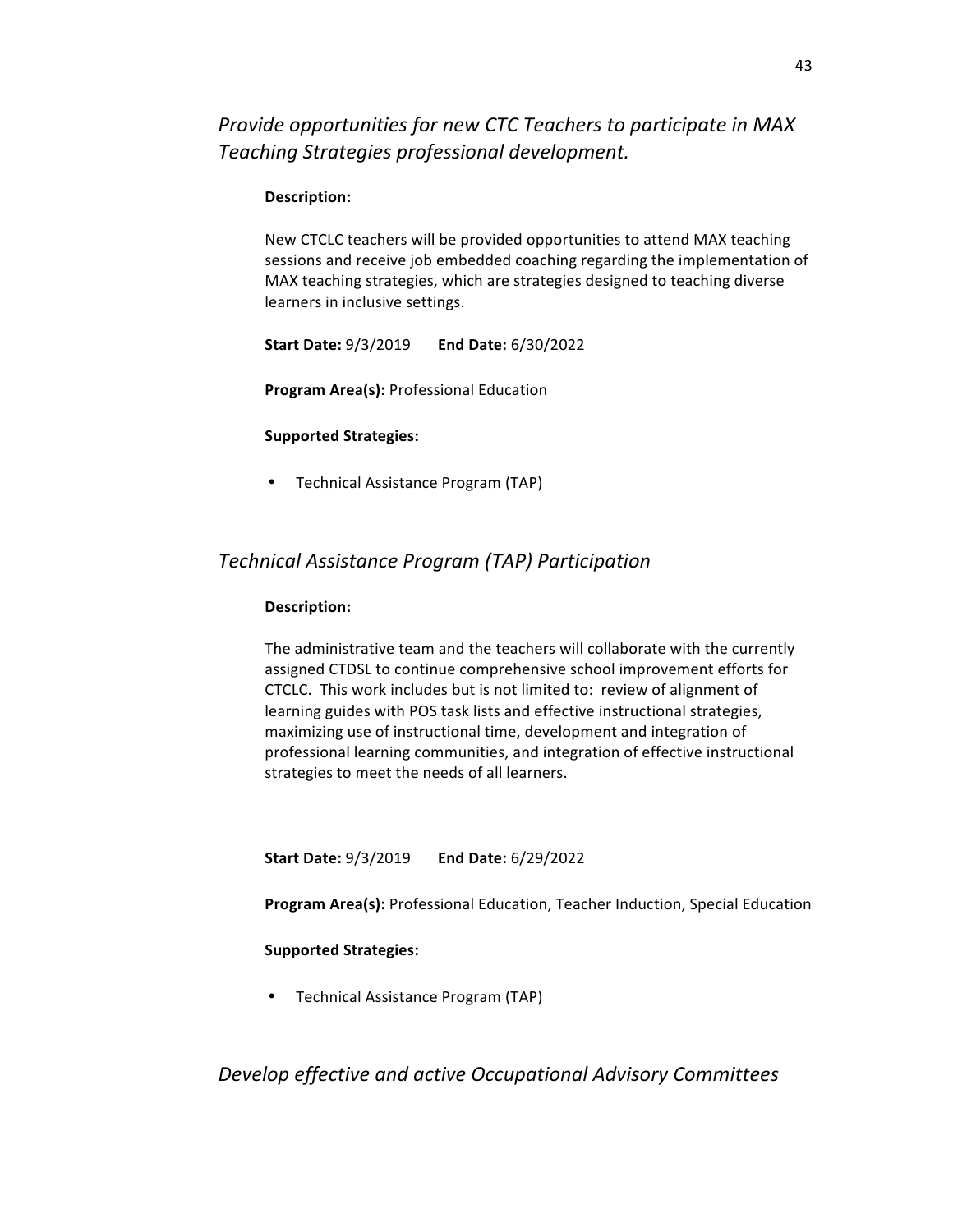#### **Description:**

Instructors will be encouraged and assisted in the development of more active and effective OACs through exposure to effective OACs within the CTC and at other facilities.

**Start Date:** 8/26/2019 End Date: 6/30/2022

**Program Area(s): Professional Education** 

## **Supported Strategies:**

• Develop effective and active Occupational Advisory Committees

# *Improve perception of CTC*

## **Description:**

Create and complete a school-wide school climate survey to determine perceived concerns among 11th and 12th grade students.

**Start Date:** 10/4/2019 End Date: 1/15/2020

**Program Area(s):** Student Services

**Supported Strategies: None selected** 

**Goal #4**: Establish a system within the school that fully ensures students who are academically at risk are identified early and are supported by a process that provides interventions based upon student needs at no cost to a parent and includes procedures for monitoring effectiveness.

## **Related Challenges:**

• Establish a system within the school that fully ensures the consistent implementation of effective instructional practices across all classrooms.

#### **Indicators of Effectiveness:**

Type: Annual

Data Source: Observation, walkthrough, SLO and anecdotal data from PAETEP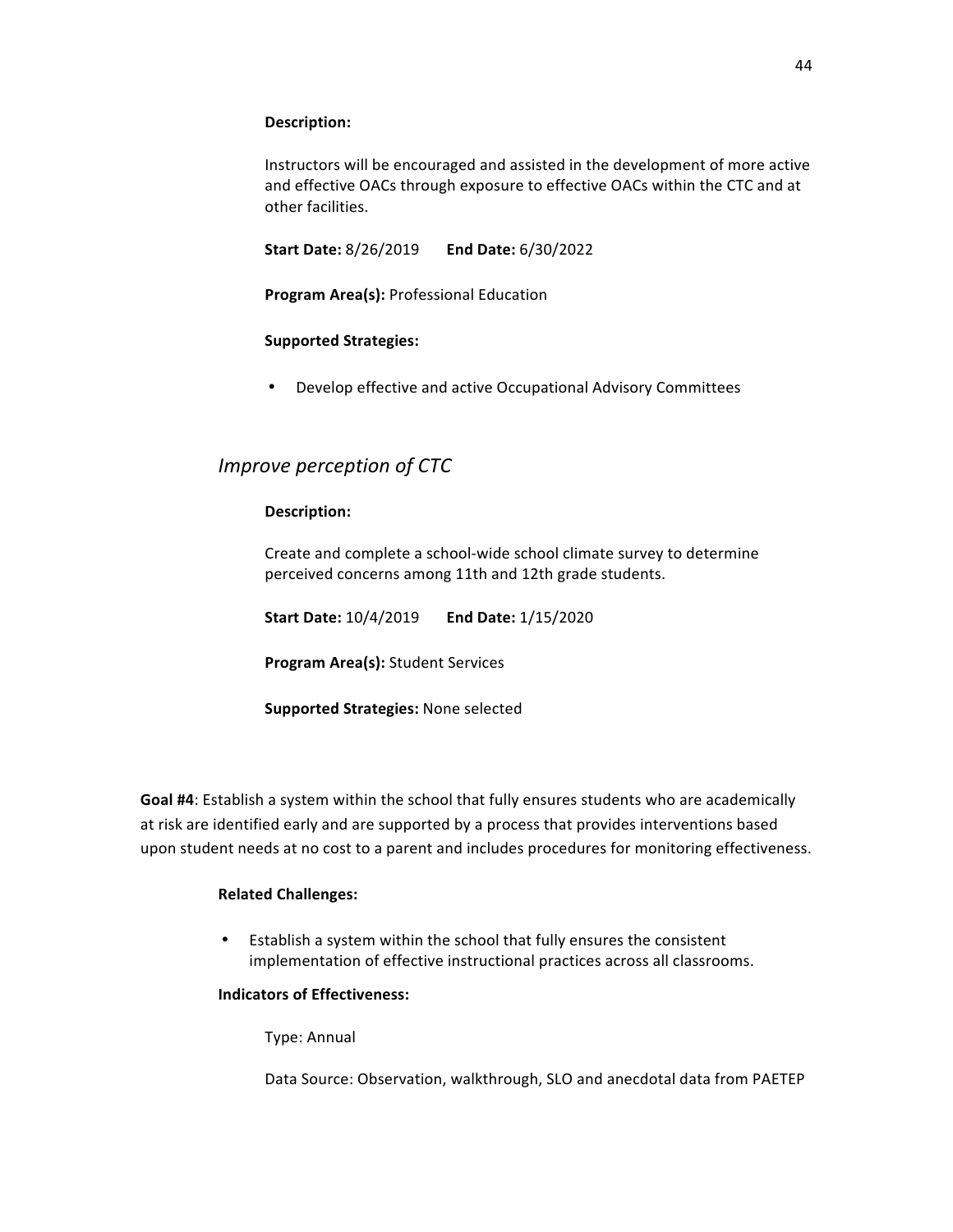Specific Targets: A long-range professional development plan will be developed and approved.

Type: Annual

Data Source: Career Resource Coordinator records

Specific Targets: At least 50% of fifth grade students in the JOC participating districts have participated in at least one CTC offering.

## *Strategies:*

# *Technical Assistance Program (TAP)*

#### Description:

The CTCLC will continue participation in the TAP program.

**SAS Alignment:** None selected

#### *Promote earlier career exploration and exposure*

#### **Description:**

The CTCLC will develop offerings to JOC participating schools to expose additional students to the CTC career offerings and at an earlier age.

**SAS Alignment: None selected** 

*College and Career Skills*

#### **Description:**

The team will develop and implement building-wide expectation regarding the connection between daily attendance requirement and college and career readiness skills.

**SAS Alignment:** Instruction, Safe and Supportive Schools

## *Implementation Steps:*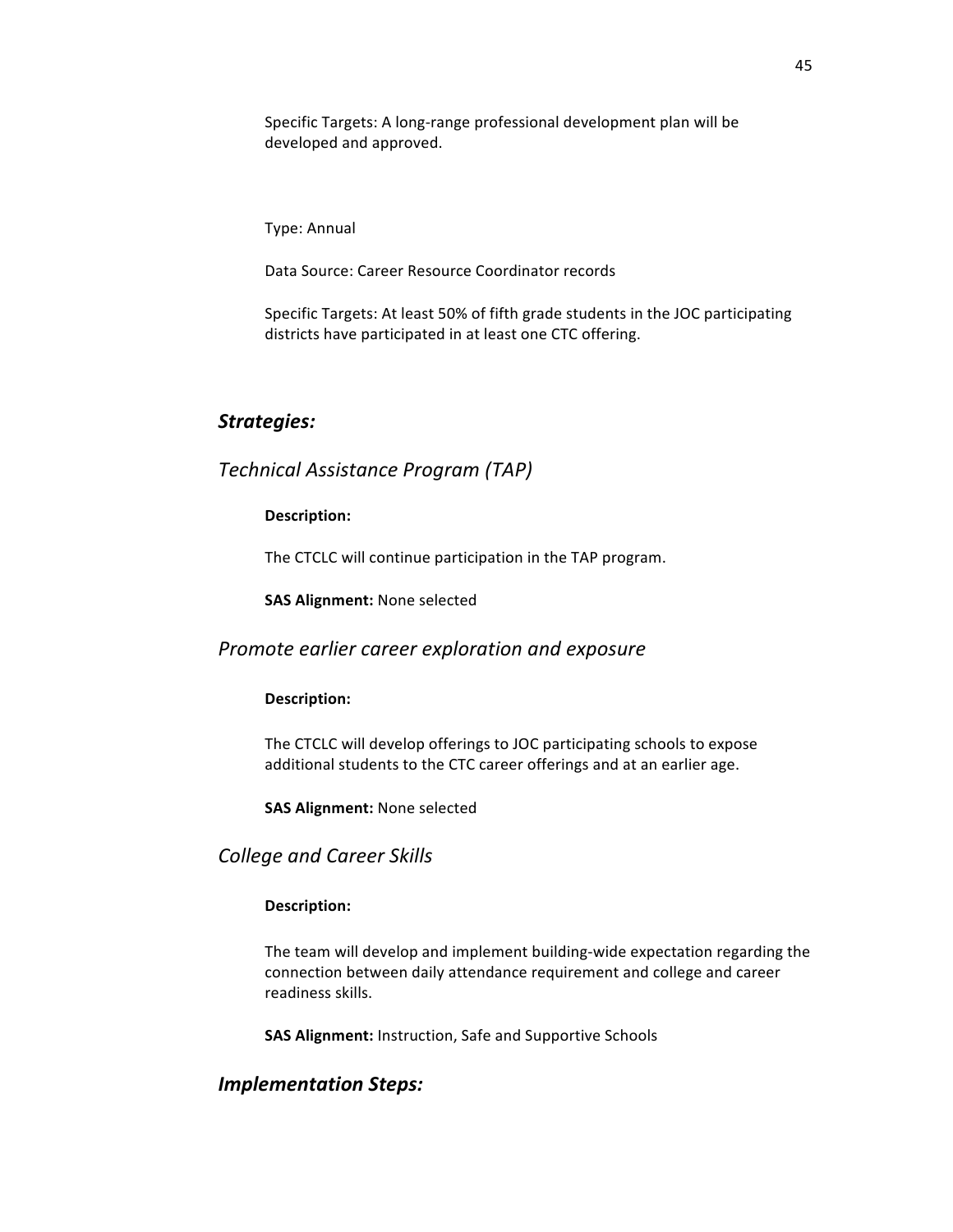## *Monitor and analyze attendance data*

## **Description:**

The administration will analyze and evaluate student attendance data to promote positive reinforcement of attendance objectives.

**Start Date:** 7/1/2019 **End Date:** 6/27/2022

**Program Area(s):** Student Services

## **Supported Strategies:**

• Promote earlier career exploration and exposure

## *Promote earlier career exploration and exposure*

#### **Description:**

Develop program offerings and/or events and/or printed materials to be used to expose a larger number of students to career and technical education offerings available at the CTC.

**Start Date:** 8/1/2019 **End Date:** 6/30/2022

**Program Area(s):** 

## **Supported Strategies:**

• Promote earlier career exploration and exposure

Goal #5: Establish a system within the school that fully ensures barriers to student learning are addressed in order to increase student achievement, completion rates and/or graduation rates.

## **Related Challenges:**

- Establish a system within the school that fully ensures the consistent implementation of effective instructional practices across all classrooms.
- Establish a system within the school that fully ensures professional development is based on sound research and promising practices, is focused on the needs of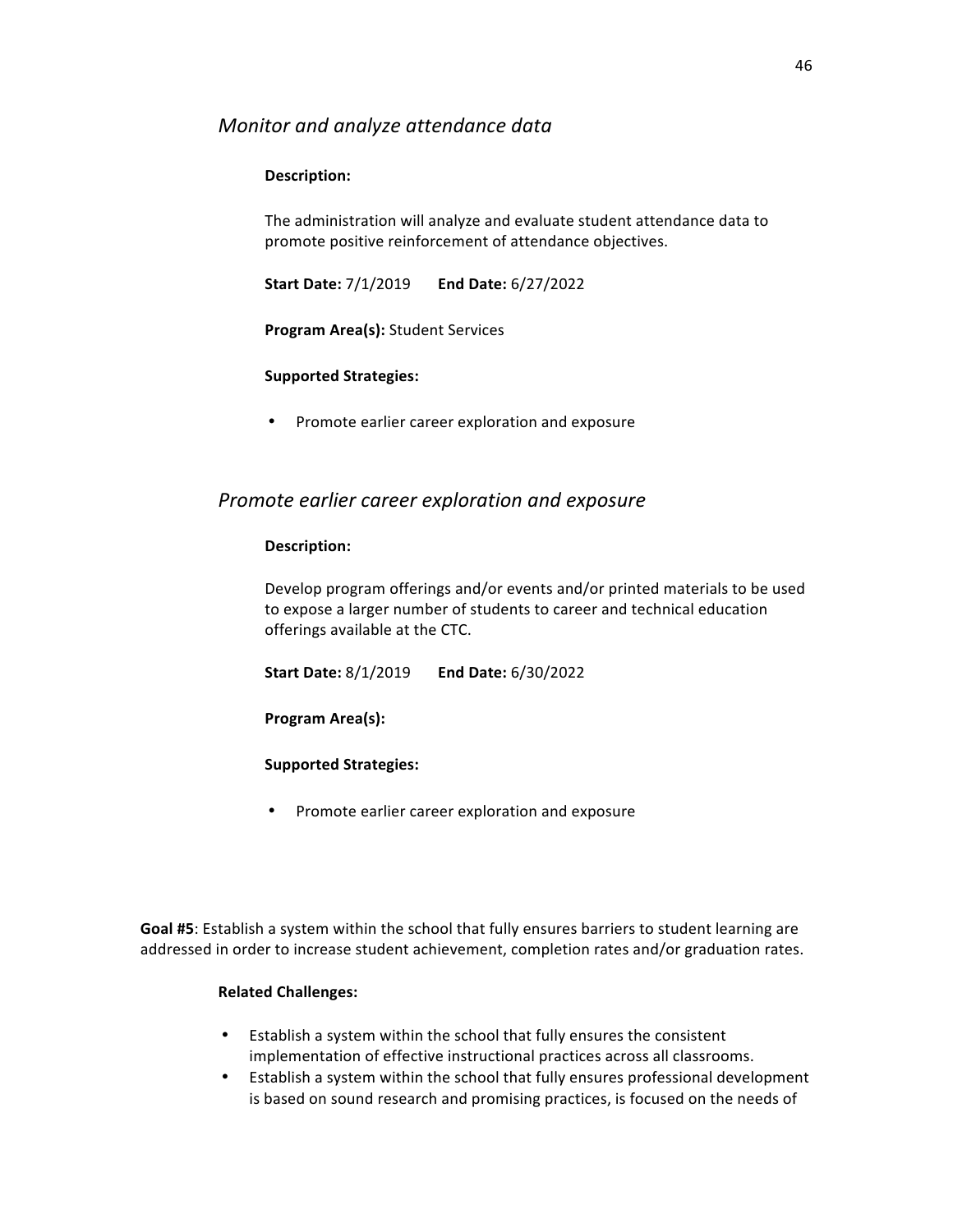professional employees is comprehensive and is implemented with fidelity in order to meet the specific needs of students.

#### **Indicators of Effectiveness:**

Type: Annual

Data Source: NOCTI

Specific Targets: NOCTI written performance data will be used for SLO preparation to measure advances in student achievement.

# *Strategies:*

## *Technical Assistance Program (TAP)*

#### Description:

The CTCLC will continue participation in the TAP program.

**SAS Alignment:** None selected

*College and Career Skills*

#### **Description:**

The team will develop and implement building-wide expectation regarding the connection between daily attendance requirement and college and career readiness skills.

**SAS Alignment:** Instruction, Safe and Supportive Schools

## *Implementation Steps:*

*Professional Development*

#### **Description:**

The professional development committee will develop a broad three year professional development outline to guide the planning and delivery of PD.

**Start Date:** 9/15/2019 End Date: 6/27/2020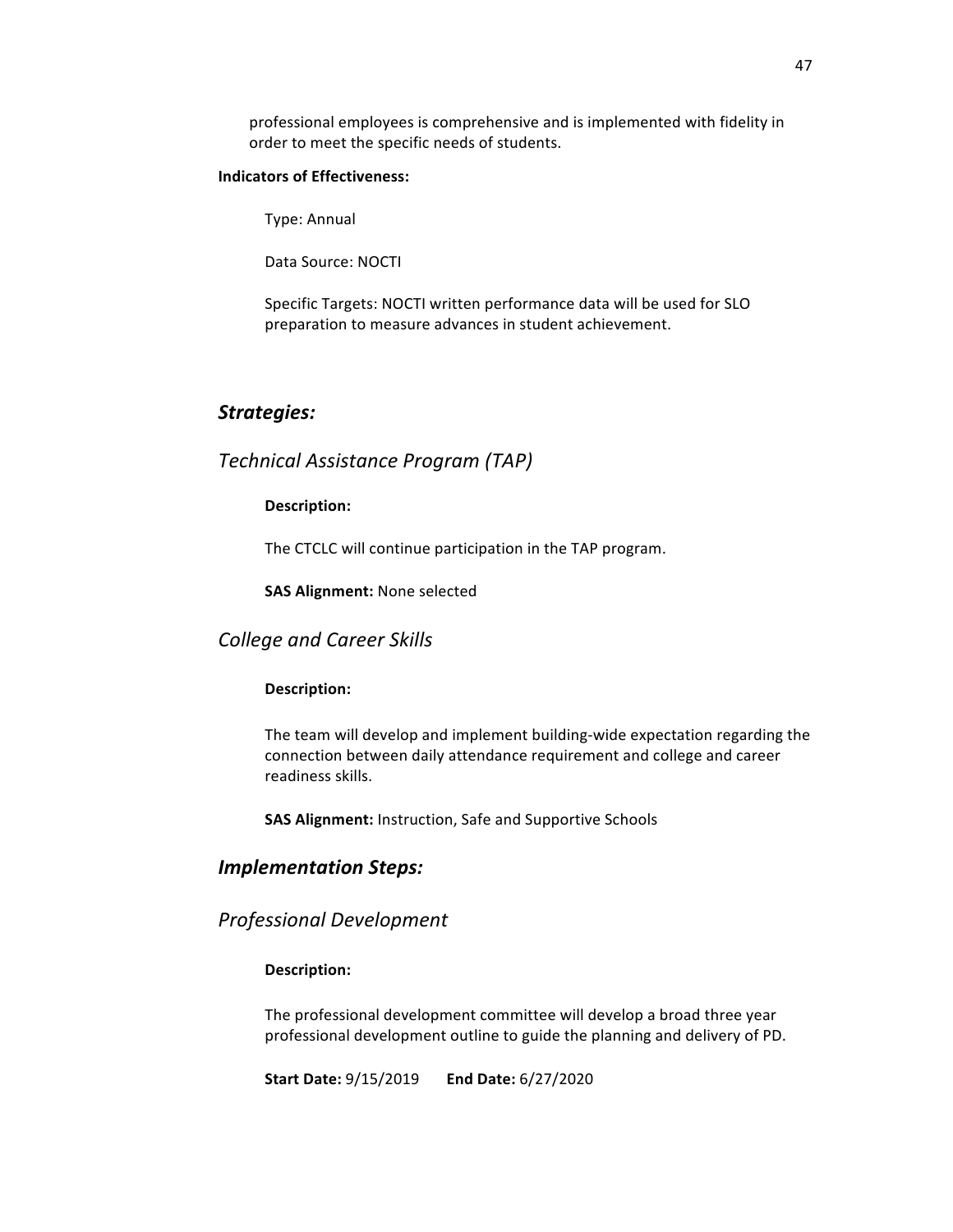#### **Program Area(s): Professional Education**

## **Supported Strategies:**

• Technical Assistance Program (TAP)

# *Provide opportunities for new CTC Teachers to participate in MAX Teaching Strategies professional development.*

#### Description:

New CTCLC teachers will be provided opportunities to attend MAX teaching sessions and receive job embedded coaching regarding the implementation of MAX teaching strategies, which are strategies designed to teaching diverse learners in inclusive settings.

**Start Date:**  $9/3/2019$  End Date:  $6/30/2022$ 

**Program Area(s): Professional Education** 

#### **Supported Strategies:**

• Technical Assistance Program (TAP)

# *Technical Assistance Program (TAP) Participation*

#### **Description:**

The administrative team and the teachers will collaborate with the currently assigned CTDSL to continue comprehensive school improvement efforts for CTCLC. This work includes but is not limited to: review of alignment of learning guides with POS task lists and effective instructional strategies, maximizing use of instructional time, development and integration of professional learning communities, and integration of effective instructional strategies to meet the needs of all learners.

**Start Date:** 9/3/2019 End Date: 6/29/2022

**Program Area(s):** Professional Education, Teacher Induction, Special Education